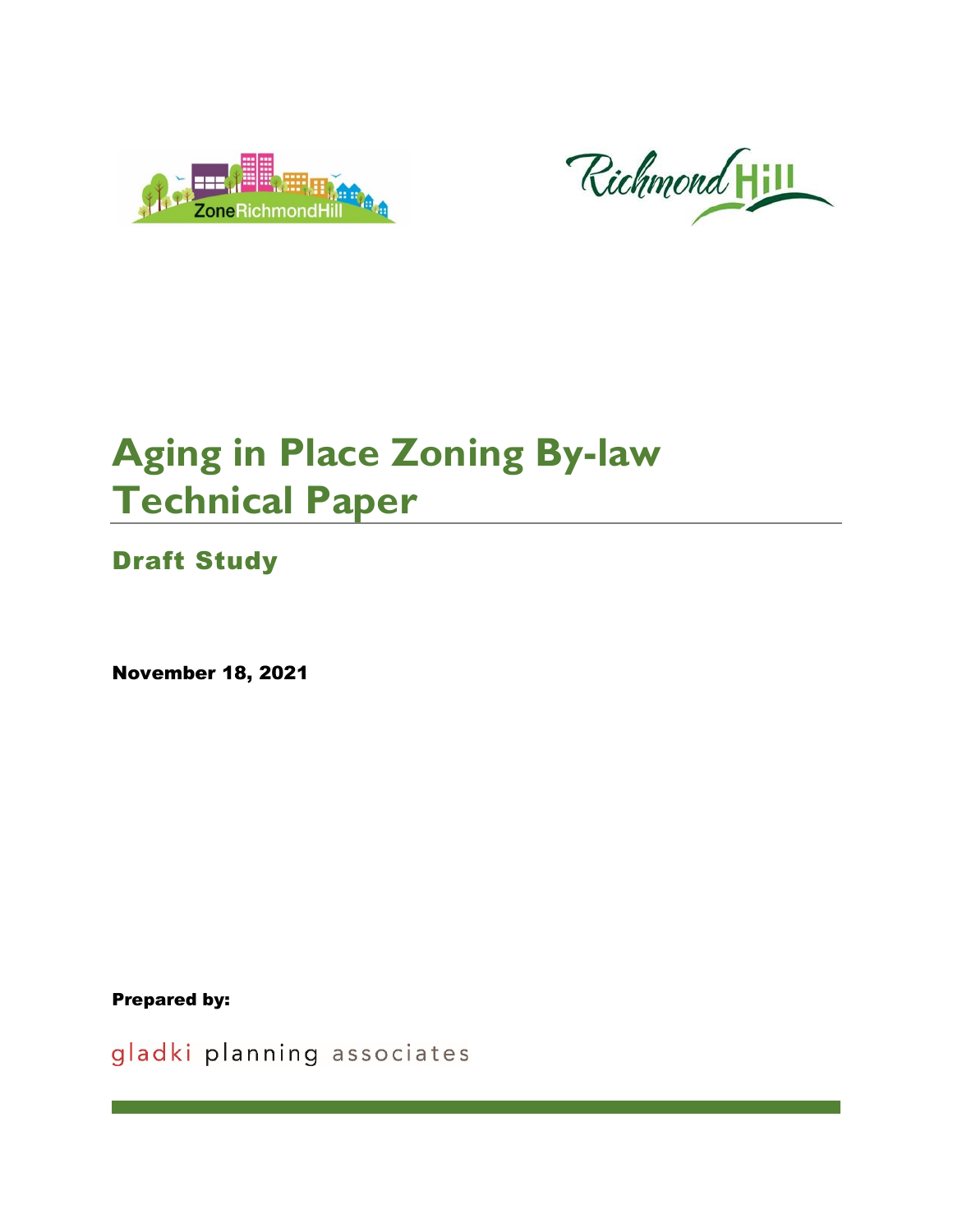## **Contents**

| $\mathbf{1}$   |       |                                                                      |  |
|----------------|-------|----------------------------------------------------------------------|--|
|                | 1.1.  |                                                                      |  |
|                | 1.2   |                                                                      |  |
| $\overline{2}$ |       |                                                                      |  |
|                | 2.1   |                                                                      |  |
|                | 2.2   |                                                                      |  |
|                | 2.3   |                                                                      |  |
|                | 2.4   |                                                                      |  |
|                | 2.4.1 |                                                                      |  |
|                | 2.4.2 |                                                                      |  |
|                | 2.4.3 |                                                                      |  |
|                | 2.4.4 |                                                                      |  |
|                | 2.4.5 | Draft Yonge and Carrville/16th Key Development Area Secondary Plan 8 |  |
|                | 2.4.6 |                                                                      |  |
| 3              |       |                                                                      |  |
|                | 3.1   |                                                                      |  |
|                | 3.2   |                                                                      |  |
|                | 3.3   |                                                                      |  |
| 4              |       |                                                                      |  |
|                | 4.1   |                                                                      |  |
|                | 4.2   |                                                                      |  |
| 5.             |       | 13                                                                   |  |
|                | 5.1   |                                                                      |  |
|                | 5.2   |                                                                      |  |
|                | 5.3   |                                                                      |  |
| 6              |       |                                                                      |  |
|                | 6.1   |                                                                      |  |
|                | 6.1.1 |                                                                      |  |
|                | 6.1.2 |                                                                      |  |
|                |       |                                                                      |  |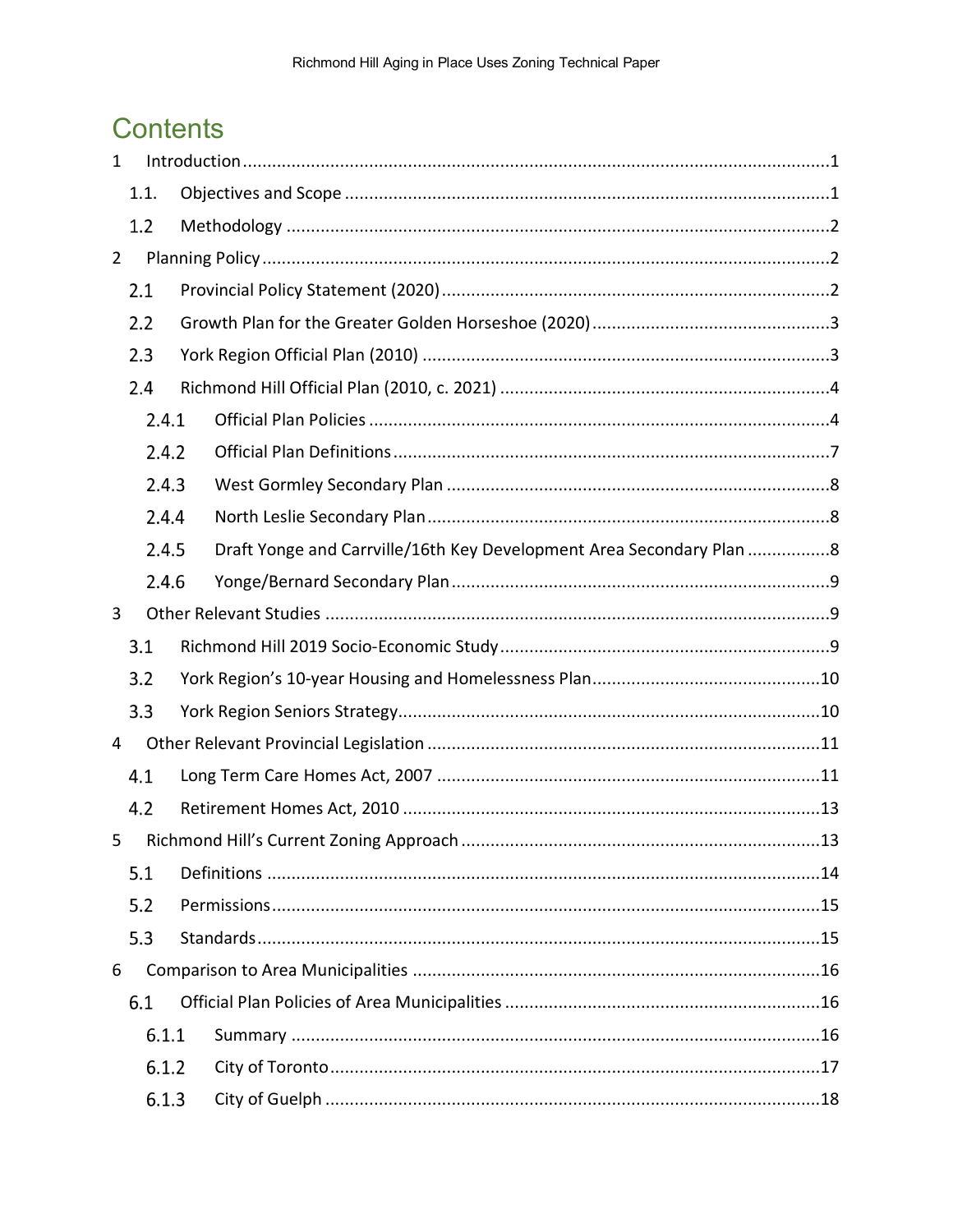|   | 6.1.4 |                                                                                     |     |
|---|-------|-------------------------------------------------------------------------------------|-----|
|   | 6.1.5 |                                                                                     |     |
|   | 6.2   |                                                                                     |     |
|   | 6.2.1 |                                                                                     |     |
|   | 6.2.2 |                                                                                     |     |
|   | 6.2.3 |                                                                                     |     |
| 7 |       |                                                                                     |     |
| 8 |       |                                                                                     |     |
|   | 8.1   |                                                                                     |     |
|   | 8.2   |                                                                                     |     |
| 9 |       | Recommended Policy and Zoning Framework for Aging in Place Uses in Richmond Hill 26 |     |
|   | 9.1   |                                                                                     |     |
|   | 9.1.1 |                                                                                     |     |
|   | 9.1.2 | Less prescriptive approach to aging in place uses in the Official Plan 27           |     |
|   | 9.1.3 | Provided for within all land use designations that permit residential uses 27       |     |
|   | 9.1.4 | Employment Lands policy framework to be considered by Official Plan Review 27       |     |
|   | 9.1.5 |                                                                                     |     |
|   | 9.1.6 |                                                                                     |     |
|   | 9.1.7 |                                                                                     |     |
|   | 9.1.8 |                                                                                     |     |
|   | 9.2   |                                                                                     |     |
|   | 9.2.1 |                                                                                     | .30 |
|   | 9.2.2 |                                                                                     |     |
|   | 9.2.3 |                                                                                     |     |
|   | 9.3   |                                                                                     |     |
|   | 9.3.1 |                                                                                     |     |
|   | 9.3.2 |                                                                                     |     |
|   | 9.3.3 |                                                                                     |     |
|   | 9.3.4 |                                                                                     |     |
|   | 9.4   |                                                                                     |     |
|   | 9.4.1 | General approach to performance standards for aging in place uses 34                |     |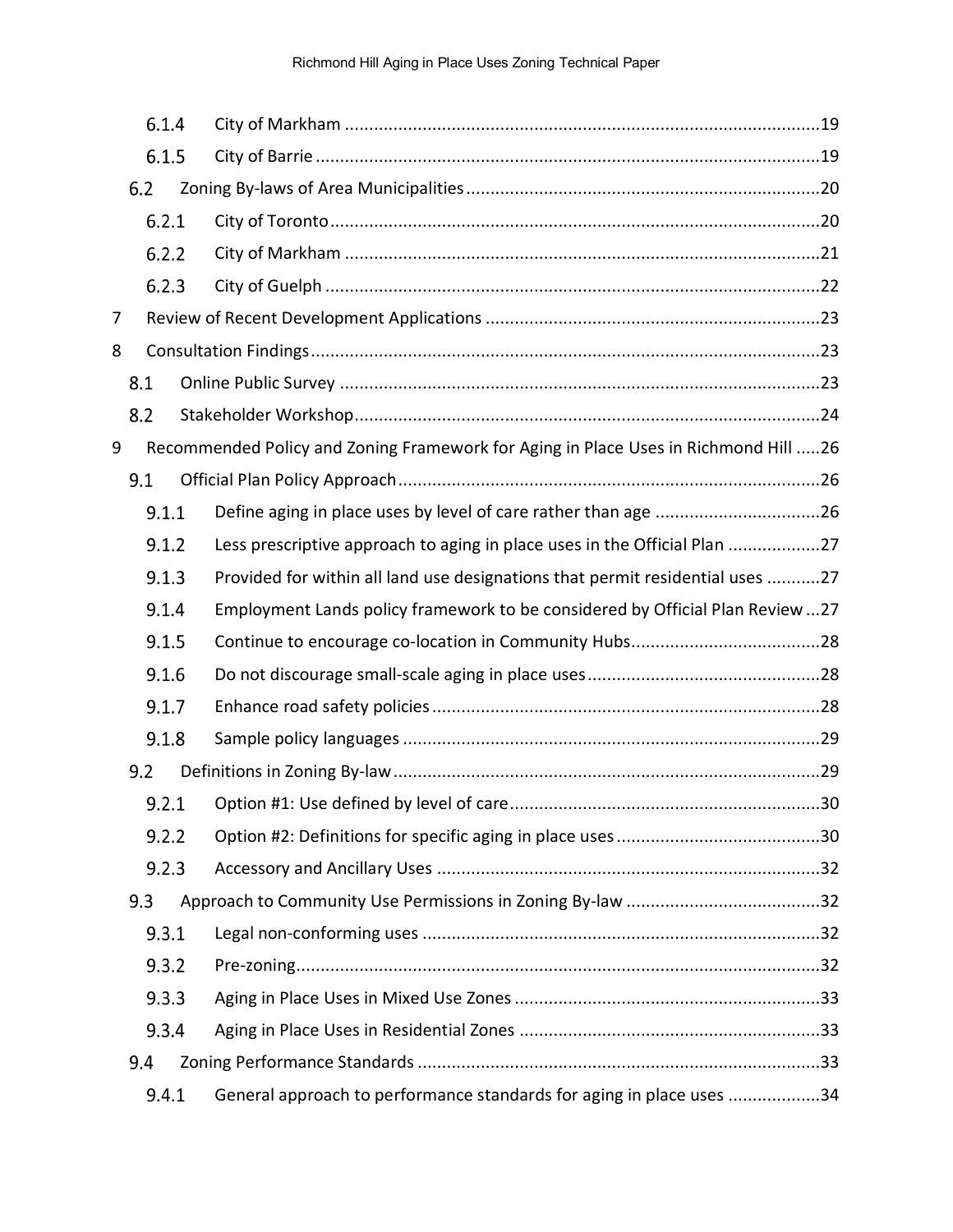|  | 9.4.3 Minimum Indoor and Outdoor Amenity Space for Retirement Homes 35 |  |
|--|------------------------------------------------------------------------|--|
|  |                                                                        |  |
|  |                                                                        |  |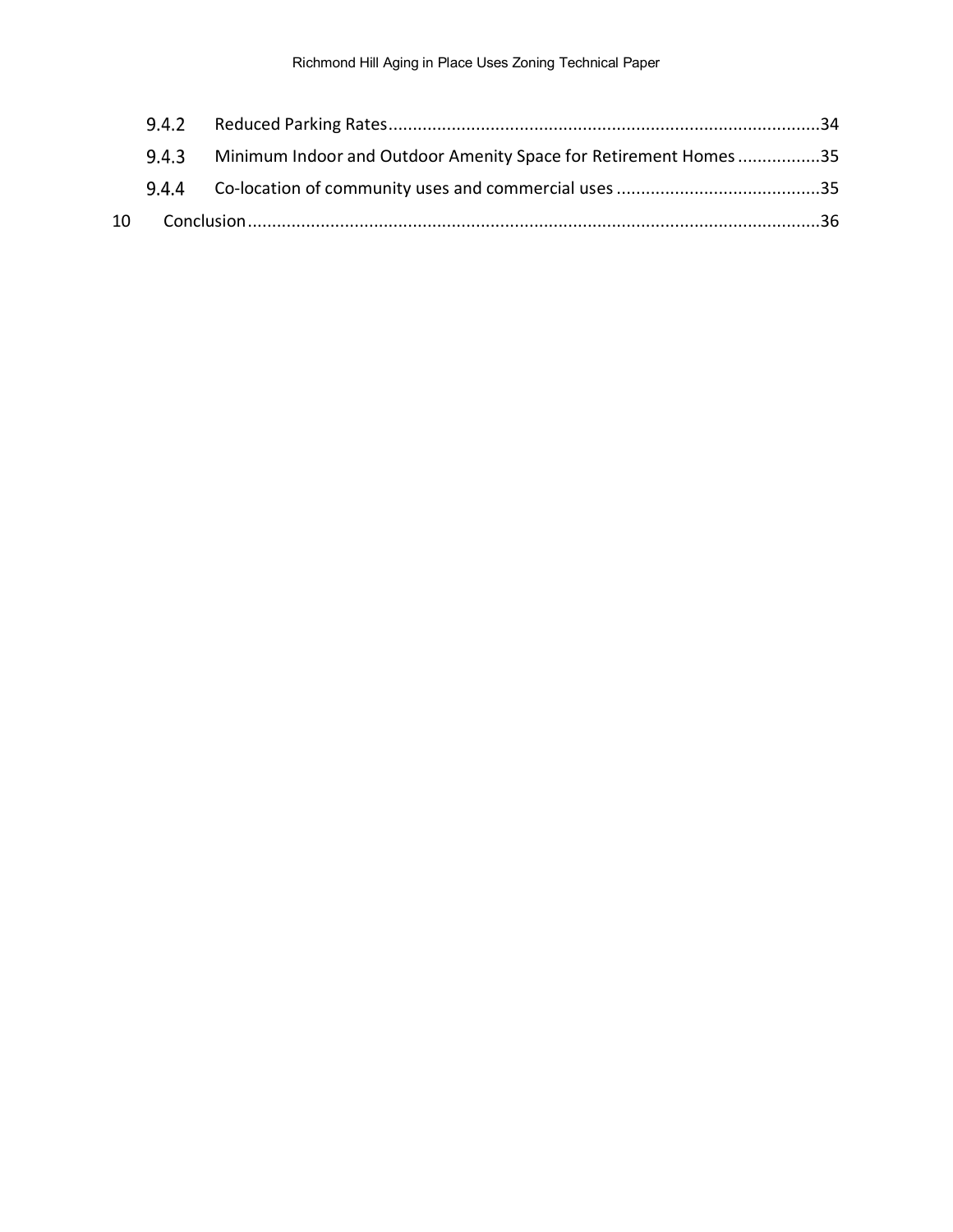## <span id="page-4-0"></span>1 **Introduction**

## <span id="page-4-1"></span>1.1. **Objectives and Scope**

In July 2010, Council adopted the City of Richmond Hill Official Plan, July 2010, (the Official Plan) which was partially approved by the former Ontario Municipal Board (now the Ontario Lands Tribunal). The Official Plan sets out a "new kind of urban" policy direction for the City. Accordingly, the City is presently undertaking a comprehensive City-wide zoning by-law review (zoning review) with the intent of developing one comprehensive modern zoning by-law to implement the Official Plan, and repealing the multiple parent by-laws that were enacted from various periods in the City's history that presently apply throughout the City. In support of the zoning review, a number of technical discussion papers on specific topical matters will be prepared.

The present Study addresses Aging in Place and seeks to address the concept and implementation of aging in place from land use and zoning perspectives. Aging in place allows seniors to live in their familiar community for as long as possible. As health changes, some seniors may remain in their current home with additional supports, or they move to a different type of home nearby that better suits their needs. A range of seniors housing and care facilities exist, including:

- Smaller houses or apartments (reduced maintenance and expense)
- Living with others who can provide informal support
- Seniors lifestyle communities (houses or apartments marketed to seniors)
- Retirement homes (independent living with support services like meals and housekeeping available)
- Long-term care homes (24-hour assistance with activities of daily living)
- Hospice (care for those near the end of life)

This Study responds to the reality that there are emerging forms of purpose-built residential and/or institutional developments that provide aging in place options. We will refer to these uses, generally, as "Aging in Place uses" within this Study. The research and recommendations that come from this Study will inform the City on one or more zoning approaches appropriate to implementing the aging in place concept in a manner relevant to the City of Richmond Hill. This Study does not address the mainstream housing market, shared housing, informal supports, or private in-home support services although we recognize that all of these have an impact on aging in place within Richmond Hill's communities.

The main goal and objective of this Study is to:

- Identify and assess emerging trends in the aging in place concept, including land use and built form;
- Inform a zoning approach appropriate to implement the aging in place concept in a manner relevant to the City of Richmond Hill;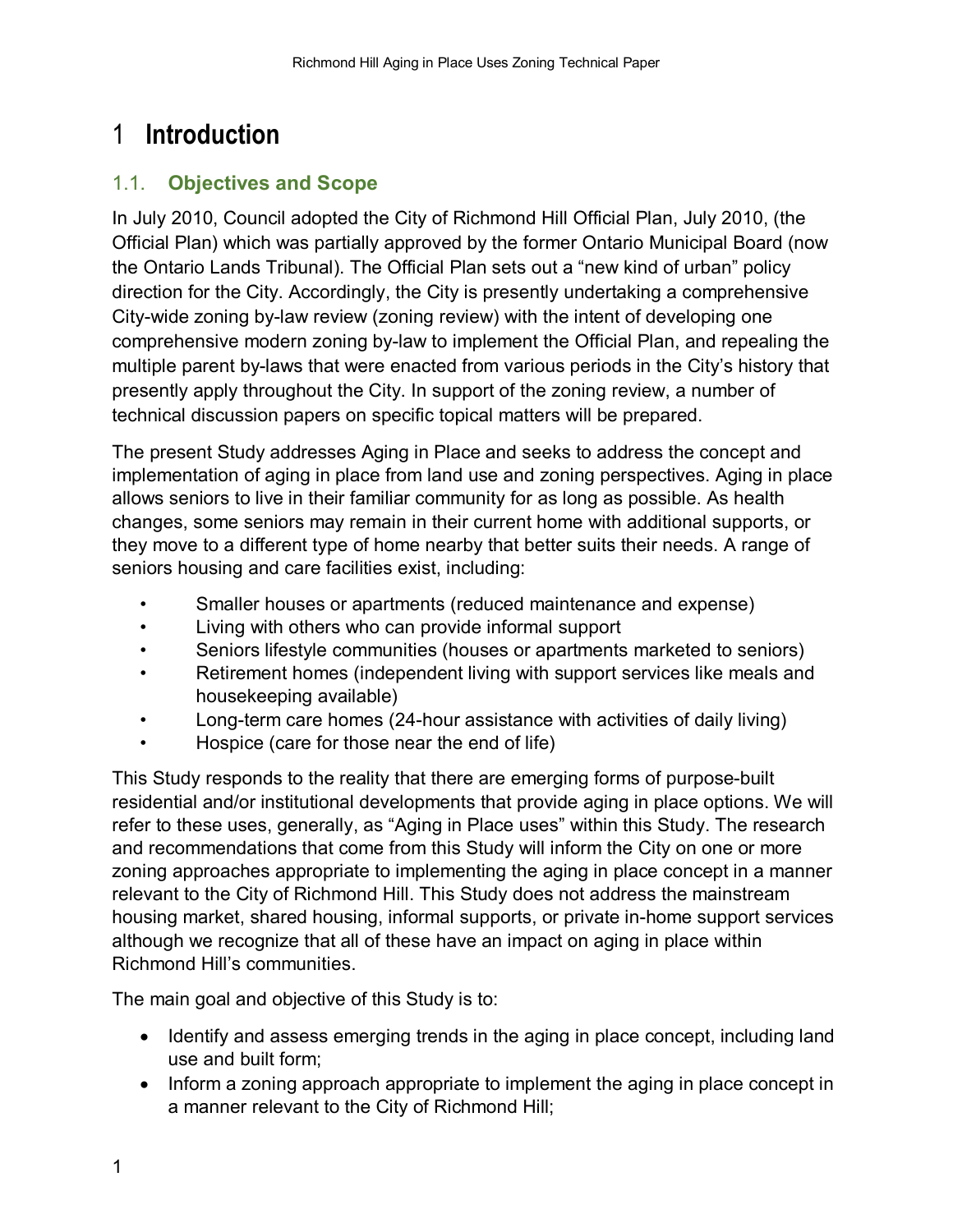- Inform a zoning approach to the various forms of aging in place, including appropriate development standards and definitions; and
- Consider the implementation of the various forms of aging in place.

### <span id="page-5-0"></span> $1.2$ **Methodology**

The work for this Technical Paper will proceed in four (4) phases.

- 1. Project Kick-off
	- Project initiation meeting
	- Work plan and schedule
- 2. Information Gathering
	- Research and review
	- Community and stakeholder consultation
	- What We Heard Reports
- 3. Draft Study Development
	- Draft Study
	- Public open house
	- Meeting with City staff
- 4. Final Study Development
	- Final Study
	- Council meeting

## <span id="page-5-1"></span>2 **Planning Policy**

#### <span id="page-5-2"></span> $2.1$ **Provincial Policy Statement (2020)**

The Provincial Policy Statement (PPS) provides policy direction on matters of provincial interest related to land use planning and development. It states that long-term prosperity and social well-being of Ontario depends upon planning for strong, sustainable and resilient communities for people of all ages, a clean and healthy environment, and a strong and competitive economy (part IV). The PPS accommodates a market-based range and mix of residential (including housing for older persons), employment, recreational facilities, parks and open space, and other uses to meet long-term needs  $(1.1.1b)$ .

Planning authorities shall permit and facilitate all forms of housing required to meet the social, health and well-being requirements of current and future residents, including special needs requirements (1.4.2b). The PPS states that development should occur at densities that efficiently use land, resources, infrastructure and public service facilities, and support transit and active transportation (1.1.3.2a, 1.4.3d). The PPS seeks to improve accessibility for older persons and persons with disabilities by identifying, preventing and removing land use barriers which restrict their full participation in society  $(1.1.1f)$ .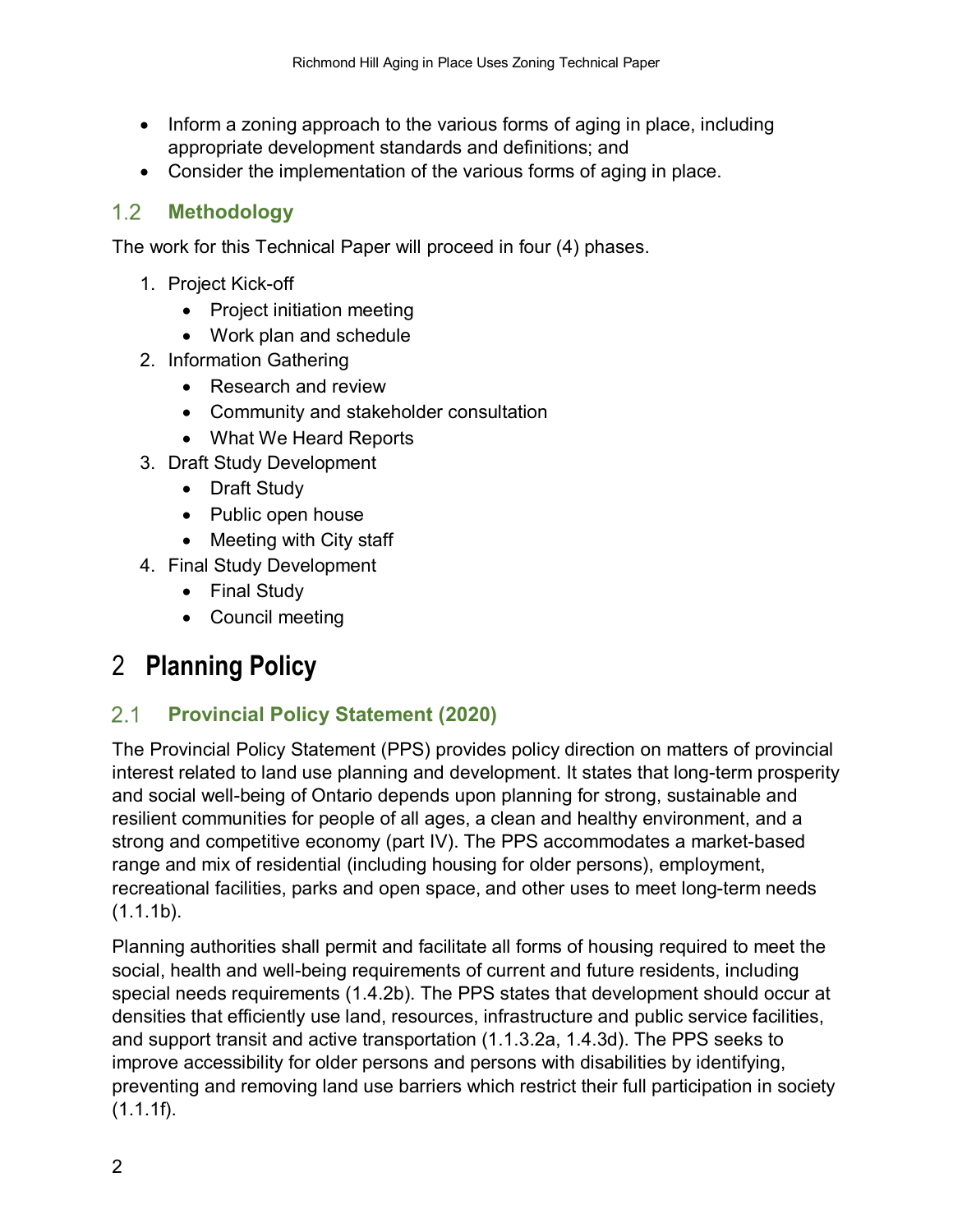### <span id="page-6-0"></span> $2.2$ **Growth Plan for the Greater Golden Horseshoe (2020)**

A Place to Grow is the Ontario government's initiative to plan for growth and development in a way that supports economic prosperity, protects the environment, and helps communities achieve a high quality of life. The Growth Plan promotes forecasted growth in complete communities; mixed-use places including residential and employment uses, and convenient access to local stores, services, and public service facilities (2.2.1.4a).

The Growth Plan directs municipalities to support the achievement of complete communities that are designed to support healthy and active living and meet people's needs for daily living throughout an entire lifetime (1.2.1). This plan is about accommodating forecasted growth by providing convenient access to an appropriate mix of jobs, local services, public service facilities, and a full range of housing to accommodate a range of incomes and household sizes (2.1). The Growth Plan stipulates to provide a diverse range and mix of housing options, including additional residential units and affordable housing, to accommodate people at all stages of life, and to accommodate the needs of all household sizes and incomes (2.2.1.4c, 2.2.6.1ai).

There is direction to expand convenient access to a range of transportation options, including active transportation, and for public service facilities to be co-located and integrated in community hubs (2.2.1.4d). New public service facilities should be located in settlement areas and preference given to sites that are easily accessible by active transportation and transit (3.2.8.6).

The Growth Plan stipulates that in all employment areas within settlement areas, municipalities will prohibit residential uses and prohibit or limit other sensitive land uses that are not ancillary to the primary employment use (2.2.5.7a). The Growth Plans definition of sensitive land uses refers to uses where normal activities at expected times would experience adverse effects due to contaminant discharge from nearby facilities.

### <span id="page-6-1"></span> $2.3$ **York Region Official Plan (2010)**

York Region Council adopted the in-force York Region Official Plan (YROP) in 2009; the Minister of Municipal Affairs and Housing approved the Plan in 2010. The YROP was subject to a number of appeals and has a 2019 office consolidation. The policies of the YROP guide new planning and development in York Region.

The YROP seeks to provide safe, comfortable and accessible pedestrian and cycling facilities that meet the needs of York Region's residents and workers, including seniors (7.2.5). It identifies a range of quality human services as essential to achieving the goal of healthy communities (part of the Region's triple bottom line objectives) because they address social, physical, mental health, cognitive and spiritual needs of residents.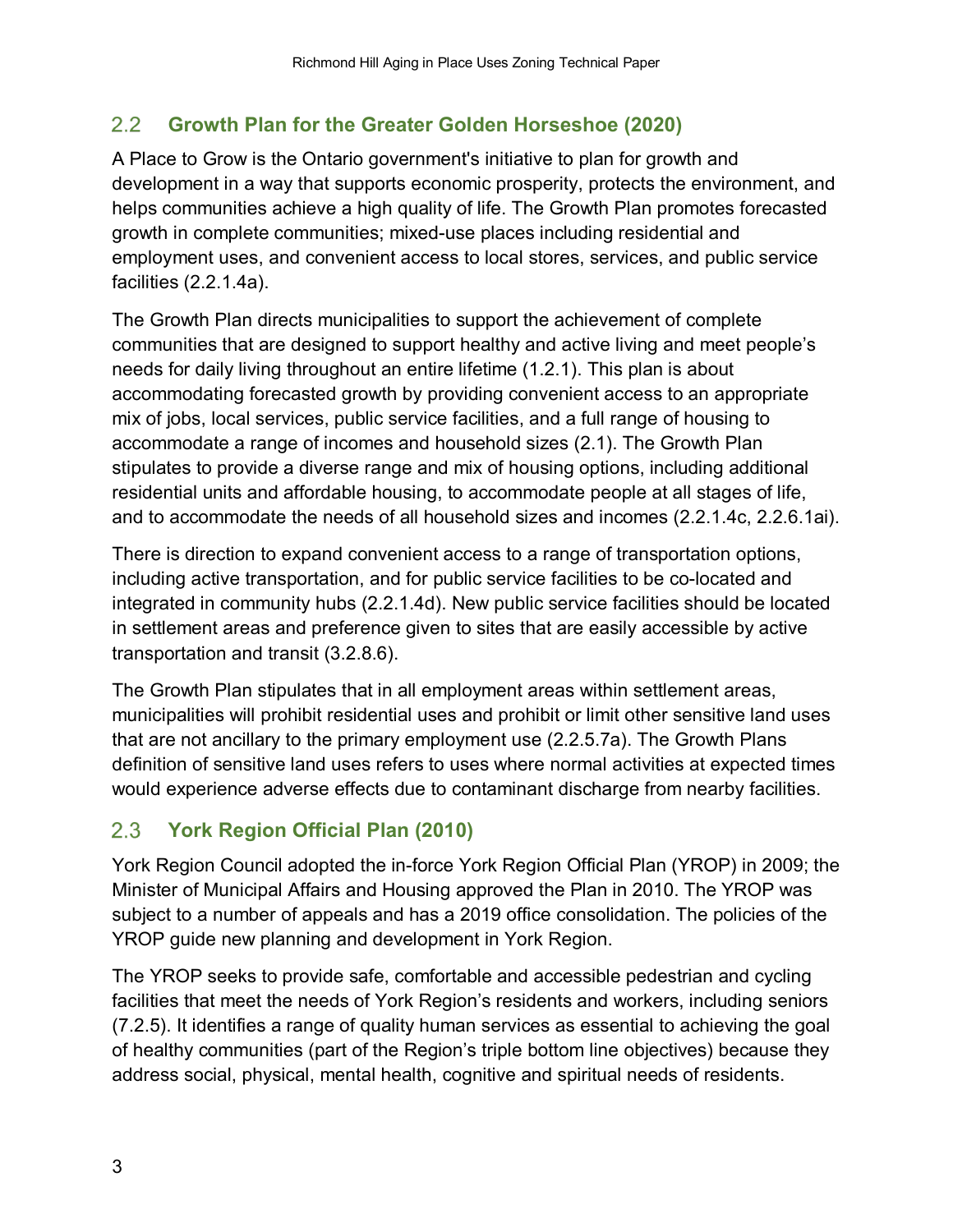Section 3.3 contains policies on the provision of human services, which are summarized below:

- To direct the location of major human services facilities to Regional Centres and Regional Corridors (3.3.3);
- To encourage the co-location of human services with other uses such as recreational, public buildings and arts and cultural facilities (3.3.4);
- To encourage that special needs housing, emergency, affordable, and seniors' housing be located in proximity to rapid transit and other human services (3.5.14); and
- To require that local municipal official plans and zoning by-laws permit a mix and range of housing types, lot sizes, unit sizes, functions, tenures and levels of affordability within each community (3.5.4).

The YROP requires health, environmental and cumulative air quality impact studies to assess the impact on human health for development near sensitive uses such as seniors' facilities (3.2.5). It states that seniors' facilities and other sensitive uses not be located near significant known air emissions sources such as controlled access 400 series highways (3.2.6).

The YROP states that a minimum of 25% new housing units across the region be affordable which should include a mix and range of unit types, lot sizes and tenures to provide opportunity for all household types, including seniors (3.5.6).

York Region is currently undertaking a Municipal Comprehensive Review (MCR) of the Region's population and employment forecasts, land budget, and YROP policies. At time of writing, we have been advised that the MCR process is not sufficiently advanced to include it in our analysis. Subsequent to the preparation of this Draft Study, the Region released a draft Regional Official Plan Amendment (ROPA). Given the timing of the draft ROPA, it was not included in this Study's analysis.

### <span id="page-7-0"></span> $2.4$ **Richmond Hill Official Plan (2010, c. 2021)**

## <span id="page-7-1"></span>2.4.1 Official Plan Policies

The Richmond Hill Official Plan was adopted by the Council of the City of Richmond Hill on July 12, 2010. It was endorsed, with modifications, by the Regional Municipality of York on May 19, 2011. There were numerous Ontario Municipal Board appeals. On April 5, 2012 the Ontario Municipal Board partially approved the Richmond Hill Official Plan 2010, and subsequently issued a number of amending Orders. The Ontario Municipal Board's partial approval Order and subsequent amending Orders have brought specific policies of the new Official Plan 2010 into effect.

A strong theme of the Official Plan is "building a new type of urban", which maintains and enhances the character of Richmond Hill as it evolves through growth and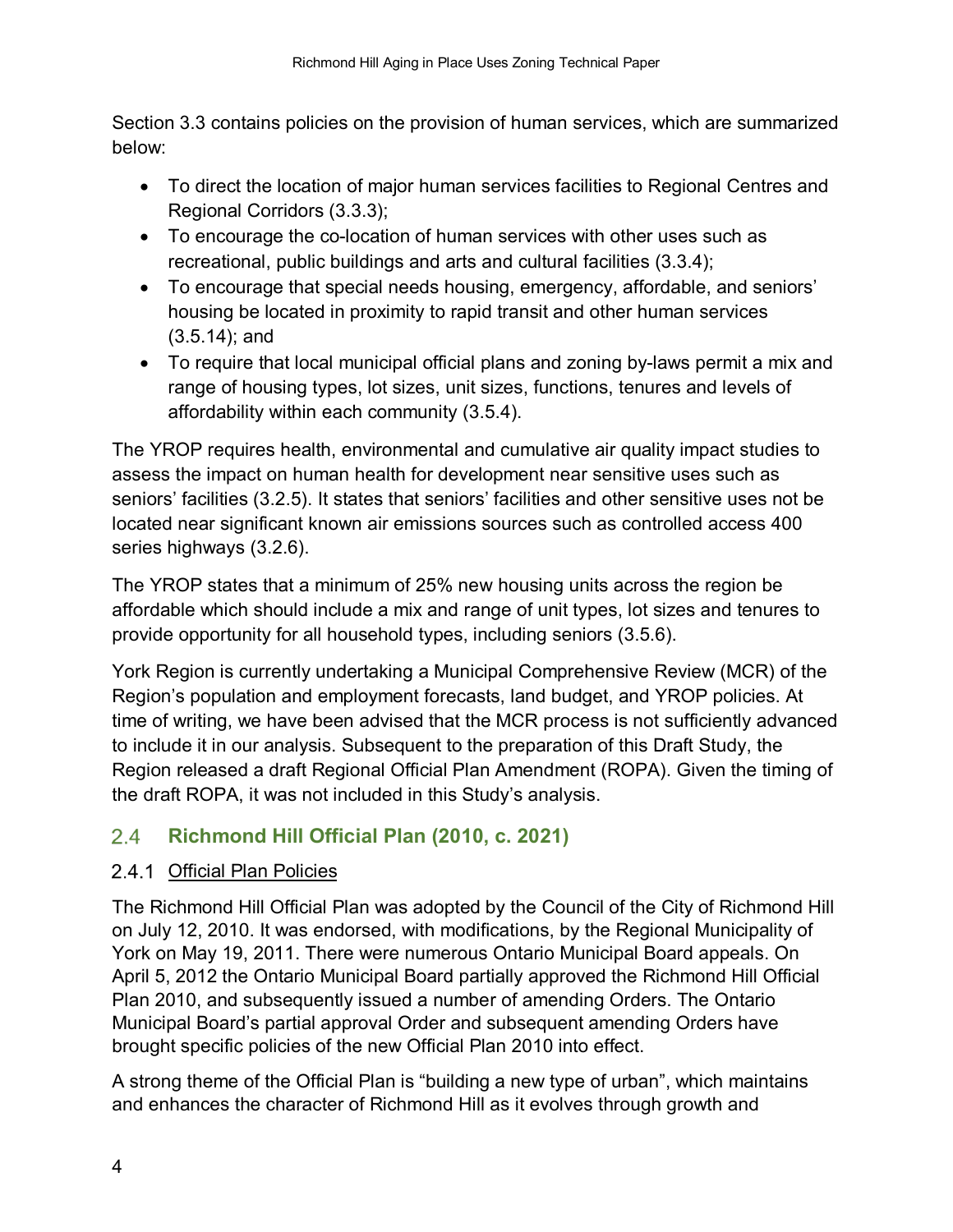development (2.1). Fostering a complete community is central to this idea. A complete community provides a mix of uses, including a balance of housing, employment, services, amenities, parks and open spaces. It offers amenities in well-designed, pedestrian-oriented places developed at a human scale where public transit, walking, and cycling are viable alternatives to the automobile (3.1).

The Official Plan establishes that most of the City's future development will happen through intensification. It sets out an Urban Structure Framework and a hierarchy of intensification to guide this development (3.1.3.1). The majority of mixed-use intensification will be directed to the centres and corridors including Richmond Hill Centre, Key Development Areas (KDAs), Regional Corridors, Local Centres, Local Development Areas (LDAs), and Local Corridors (3.1.3.2). Neighbourhoods, Employment Lands, the Greenway System and the Leslie Street Institutional Area are elements of the Urban Structure not anticipated to see as much change.

The Official Plan classifies aging in place uses as either residential uses or community uses. Seniors lifestyle communities, which are residential units marketed to seniors, are considered residential uses and subject to the policies relating to such. Long-term care homes are considered community uses. Retirement homes and hospice are not explicitly considered by the Official Plan but in practice have been treated similarly to long-term care homes and considered as community uses.

The Official Plan dictates that a mix and range of housing types and affordability should be encouraged to meet the needs of the whole community (3.1.5.1); and a certain amount of housing (25%-35% of new development) is required to be affordable, with a variety of types, lot sizes, unit sizes, functions, and tenures, including accessible units and special needs housing (3.1.5.3).

The Official Plan directs a range of community uses to appropriate locations within the City to achieve a complete community (4.1). Long-term care facilities are only permitted within Centres and Corridors in a compact, urban form (4.1.1.2l, 3.1.7.4), and in Neighbourhoods fronting onto an arterial street (4.1.1.3b). Major community uses are to be directed to Richmond Hill Centre and Regional Corridors (3.1.7.3).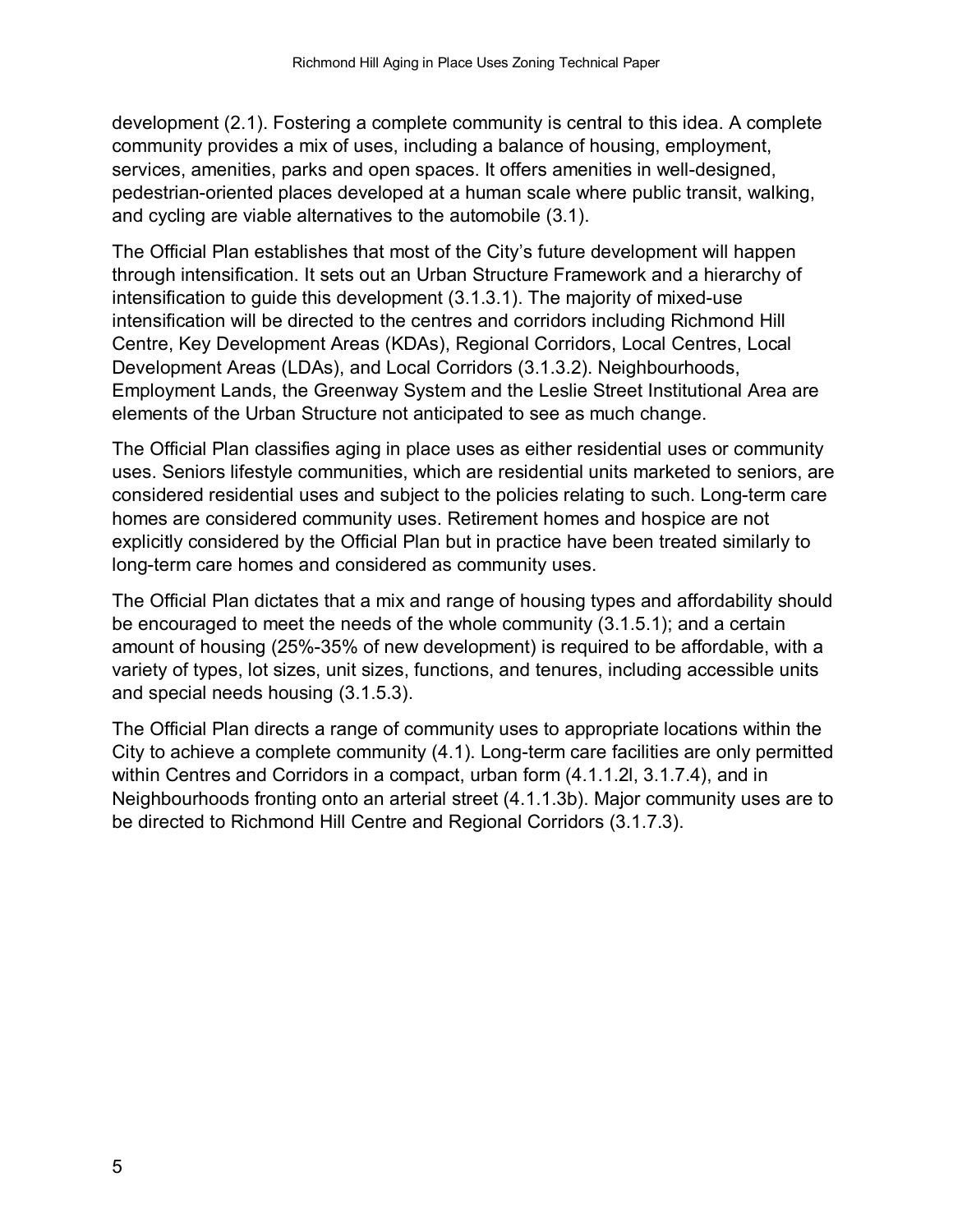|  |                            | Table 1. Aging in Place uses permitted in the City of Richmond Hill Official Plan by |  |  |  |  |
|--|----------------------------|--------------------------------------------------------------------------------------|--|--|--|--|
|  | Urban Structure component. |                                                                                      |  |  |  |  |

| <b>Urban Structure</b>                     | <b>Permitted Aging in place</b>                                                     | <b>Notes</b>                                                                                                                                                                                              |
|--------------------------------------------|-------------------------------------------------------------------------------------|-----------------------------------------------------------------------------------------------------------------------------------------------------------------------------------------------------------|
| Component                                  | uses                                                                                |                                                                                                                                                                                                           |
| <b>Centres and Corridors</b>               | Hospitals and healthcare<br>centres; Long-term care<br>facilities, Residential uses | <b>Official Plan policies</b><br>promote higher density<br>housing and community<br>uses in a compact urban<br>form in Centres and<br>Corridors.                                                          |
| Neighbourhoods                             | Long-term care facilities,<br><b>Residential uses</b>                               | Long-term care facilities<br>are limited by the type of<br>street (an arterial street)<br>they may front onto.<br><b>Official Plan policies</b><br>promote lower density<br>housing in<br>Neighbourhoods. |
| <b>Employment Lands</b>                    | None                                                                                | N/A                                                                                                                                                                                                       |
| <b>Leslie Street Institutional</b><br>Area | Long-term care facilities<br>including accessory uses<br>to these facilities        | <b>Official Plan policies</b><br>promote community uses<br>in a compact urban form in<br>the Leslie Street<br>Institutional Area.<br>Residential uses are not<br>permitted in the Leslie                  |
|                                            |                                                                                     | <b>Street Institutional Area</b><br>designation, with the<br>exception of residential<br>uses that are accessory to<br>long-term care facilities                                                          |

The Official Plan dictates that campusing or co-location of community uses are encouraged (4.1.2.2). The proposed community uses shall be designed to be compatible and integrated with the surrounding area; and the site is appropriately sized for accommodating sufficient on-site pick-up/drop-off facilities, access, and parking; and sufficient buffering and landscaping, and amenity space (4.1.2.1). Retrofitting existing buildings and facilities shall be encouraged to improve accessibility (3.5.7.3).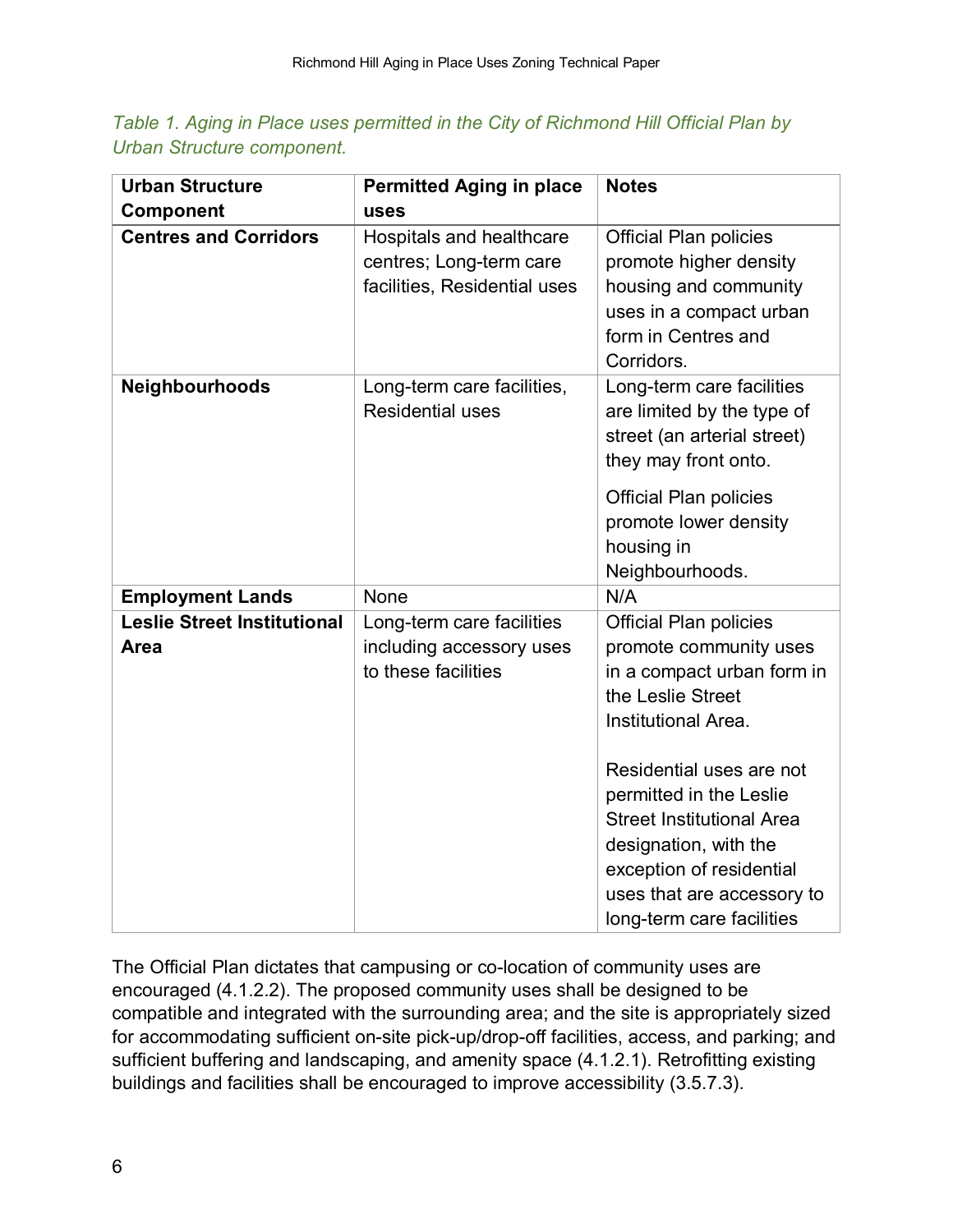The Official Plan states that seniors care facilities are not permitted to locate in hazardous lands, hazardous sites or special policy areas where there is a threat to safe evacuation of vulnerable populations during an emergency (3.2.2.3.2a, 3.2.2.4.10b). Sensitive land uses, defined as any building or amenity area which may be adversely affected by emissions generated by the operation of a nearby industrial facility, are not permitted to locate near significant sources of air pollution (e.g. 400-series highways), and shall not inhibit the development of Employment Area lands (4.8.1.1.4).

## <span id="page-10-0"></span>2.4.2 Official Plan Definitions

The Official Plan provides definitions for several terms that are relevant for our discussion on aging in place.

## *Affordable:*

means, in the case of ownership housing, the least expensive of:

- a. housing for which the purchase price results in annual accommodation costs not exceeding 30% of gross annual household income for low- and moderate-income households; or
- b. housing for which the purchase price is at least 10% below the average purchase price of a resale unit in the regional market area.

means in the case of rental housing, the least expensive of:

- c. a unit for which the rent does not exceed 30% of gross annual household income for low- and moderate-income households; or
- d. a unit for which the rent is at or below the average market rent of a unit in the regional market area.

For the purposes of this definition, "low and moderate-income households" means, in the case of ownership housing, households with incomes in the lowest 60% of the income distribution for the regional market area or, in the case of rental housing, households with incomes in the lowest 60% of the income distribution for renter households for the regional market area.

*Dwelling unit:* means one or more habitable rooms, occupied or capable of being occupied as an independent and separate housekeeping establishment, in which a separate kitchen and sanitary facilities are provided for the exclusive use of the occupants.

*Long term care facility:* means a long-term care facility that is licensed under the *Long-Term Care Homes Act.*

*Sensitive land uses:* means, in relation to an industrial use as described by Ministry of the Environment land use compatibility guidelines, any building or associated amenity area (i.e. may be indoor or outdoor space) which is not directly associated with an industrial use, where humans or the natural environment may be adversely affected by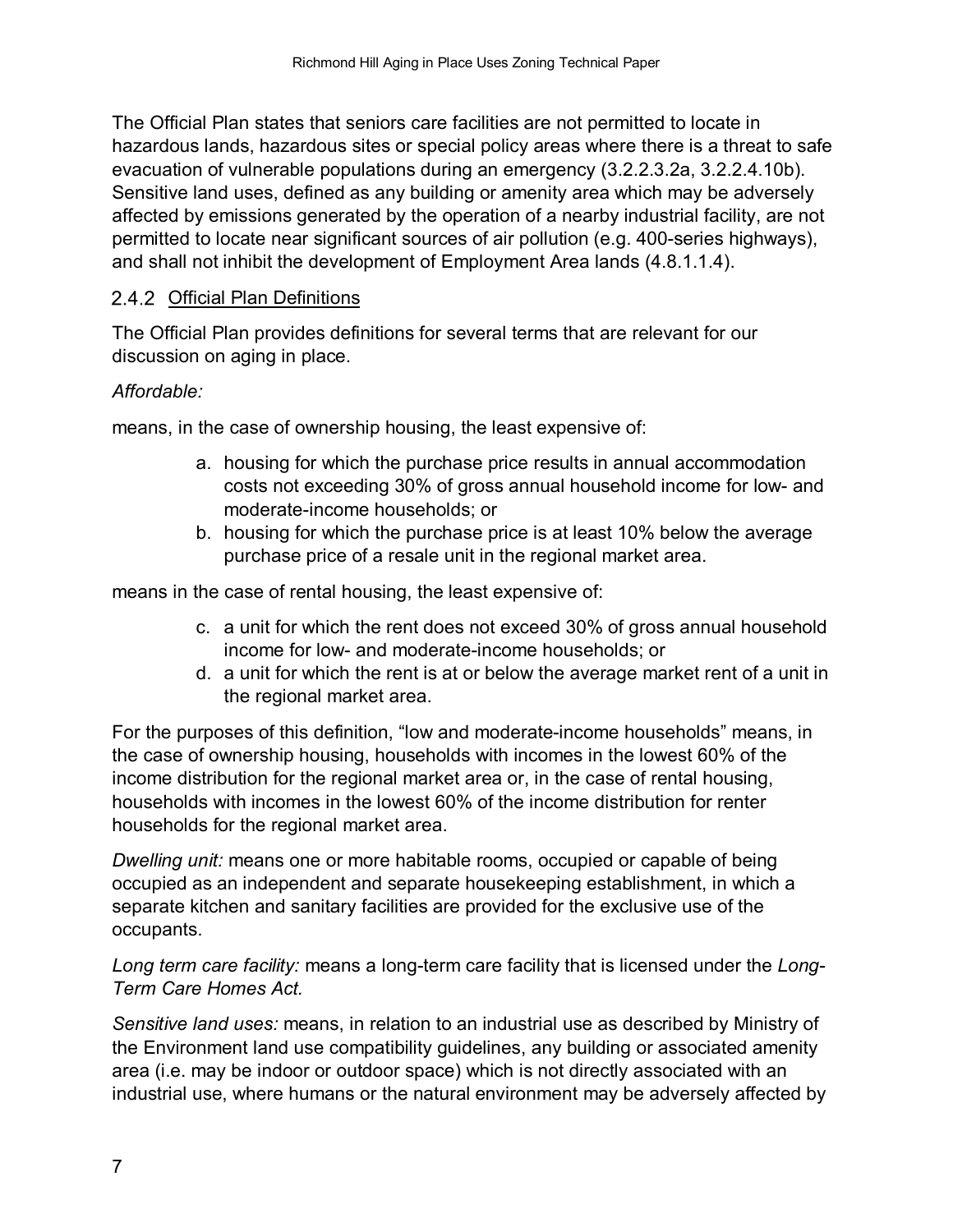emissions generated by the operation of a nearby industrial facility. For example, the building or amenity area may be associated with residences, senior citizen homes, schools, day nurseries, hospitals, places of worship and other similar institutional uses or campgrounds. Residential land uses shall be considered sensitive 24 hours/day.

*Special needs housing:* means a unit that is occupied by, or is made available for occupancy by, a household having one or more individuals with special needs who require accessibility modification or Provincially-funded support services in order to live independently in the community.

*Walking distance:* means an acceptable distance that a pedestrian would travel between origins and destinations without obstruction, in a safe and comfortable environment, on a continuous network of sidewalks, all-weather-surface footpaths, crosswalks, or alternative equivalent pedestrian facilities.

## <span id="page-11-0"></span>2.4.3 West Gormley Secondary Plan

The West Gormley Secondary Plan states that applications for amendments to the Zoning By-law to permit seniors residential and institutional developments may be permitted with the following provisions: the development has access to an arterial, major collector or minor collector street; the site is of sufficient size to provide for adequate setbacks, parking, and transition from adjacent uses; and the site is adjacent to other institutional uses or community facilities (8.6.2.5.2).

It states that seniors housing and other uses considered accessory to an institutional use may be permitted without amendment, subject to certain requirements, to the lands located at the north-west intersection of Leslie Street and Stouffville Street that are currently used as a place of worship with recreational and cultural facilities. The requirements include a detailed and comprehensive concept plan; a detailed streetscape plan; the urban design for the development includes consideration of the Hamlet of Gormley Heritage Conservation District; and the development is subject to site plan control including urban design (8.6.4c).

## <span id="page-11-1"></span>2.4.4 North Leslie Secondary Plan

The North Leslie Secondary Plan states that applications for amendments to the Zoning By-law to permit seniors residential and institutional developments may be permitted subject to the following provisions: the development has access to an arterial, major collector or minor collector street; the site is of sufficient size to provide for adequate setbacks, parking, and transition from adjacent uses; and the site is adjacent to other institutional uses or community facilities (9.6.2.4.2)

## <span id="page-11-2"></span>2.4.5 Draft Yonge and Carrville/16th Key Development Area Secondary Plan

Draft Yonge and Carrville/16th Key Development Area Secondary Plan states that community services and facilities are encouraged throughout and adjacent to the 16<sup>th</sup> Key Development Area to support the needs of the growing centre (11.2.6). Community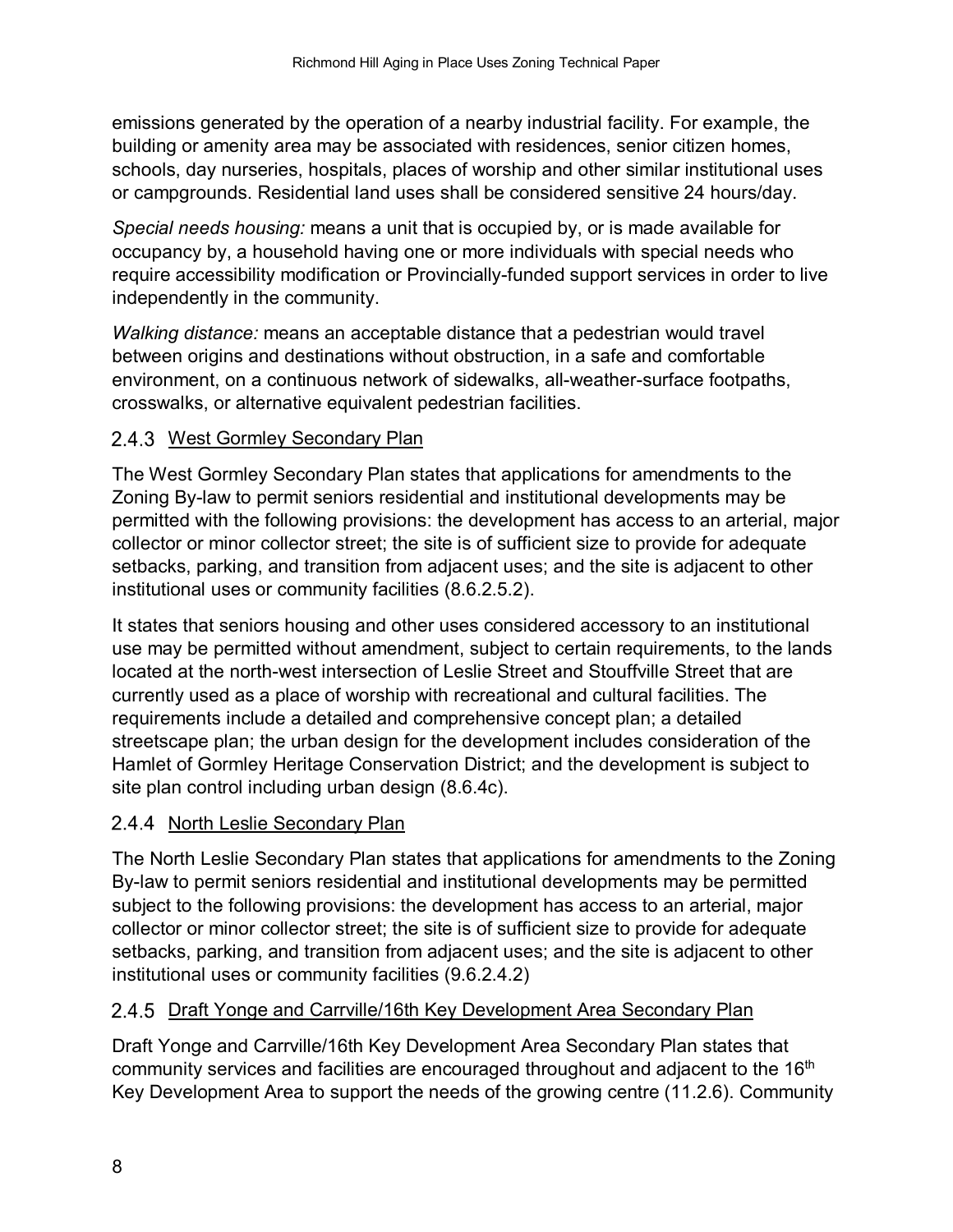uses shall be accommodated in a more compact urban form, and shall be encouraged to co-locate on a site or within a building (11.2.6.2). The Secondary Plan states that affordable housing shall comprise a mix and range of housing types, lot sizes, unit sizes, functions, and tenures to provide opportunity for all household types including seniors (11.2.7.2).

The Secondary Plan states that the 16<sup>th</sup> Key Development Area is envisioned as a pedestrian-oriented, compact, and mixed-use environment; that will create a more walkable block structure. Introducing a finer-grain street network is fundamental to the vision for the  $16<sup>th</sup>$  Key Development Area and the vision is to provide for a more connected and multi-modal transportation system (11.4). This Plan has been planned to minimize walking distances between the retail, commercial, office, major office, and community uses within the surrounding Neighbourhood (11.4.1f), something that has significant implications for seniors. Schedule 4 of the Secondary Plan shall be designed to incorporate connections to destinations such as public trails, parks, urban squares, transit stations, community uses, and the adjacent Neighbourhood (11.4.1.5d).

Since this is a Draft Secondary Plan, it has no status. However, it demonstrates emerging thinking with respect to planning for Key Development Areas within the City.

## <span id="page-12-0"></span>2.4.6 Yonge/Bernard Secondary Plan

The Yonge/Bernard Key Development Area is an intensification area located at the intersection of Yonge Street and Bernard Avenue. Local Planning Appeal Tribunal (now the Ontario Land Tribunal) has partially approved the Yonge/Bernard Key Development Area Secondary Plan. This brings the majority of the Secondary Plan into effect for the lands on the western side of Yonge Street. Site-specific matters are still under appeal.

The Secondary Plan seeks to enhance the area's mix of uses while maintaining retail and commercial functions. A greater mix of uses combined with the planned finegrained street grid and pedestrian connections will minimize walking distance between key destinations (including community uses and the adjacent Neighbourhood) for seniors.

A minimum of 35% of new dwelling units shall be affordable and shall include a mix and range of types, lot sizes, unit sizes, functions, and tenures to meet the needs of diverse households, including seniors. Community uses are encouraged to develop throughout the Key Development Area, co-locate on a site or within a building, and to develop in a more compact, urban form.

## <span id="page-12-1"></span>3 **Other Relevant Studies**

### <span id="page-12-2"></span> $3.1$ **Richmond Hill 2019 Socio-Economic Study**

Household types of seniors 65 years and over show that 14.3% of the 65+ population is living alone, while 74.3% is living in census family households (meaning with a spouse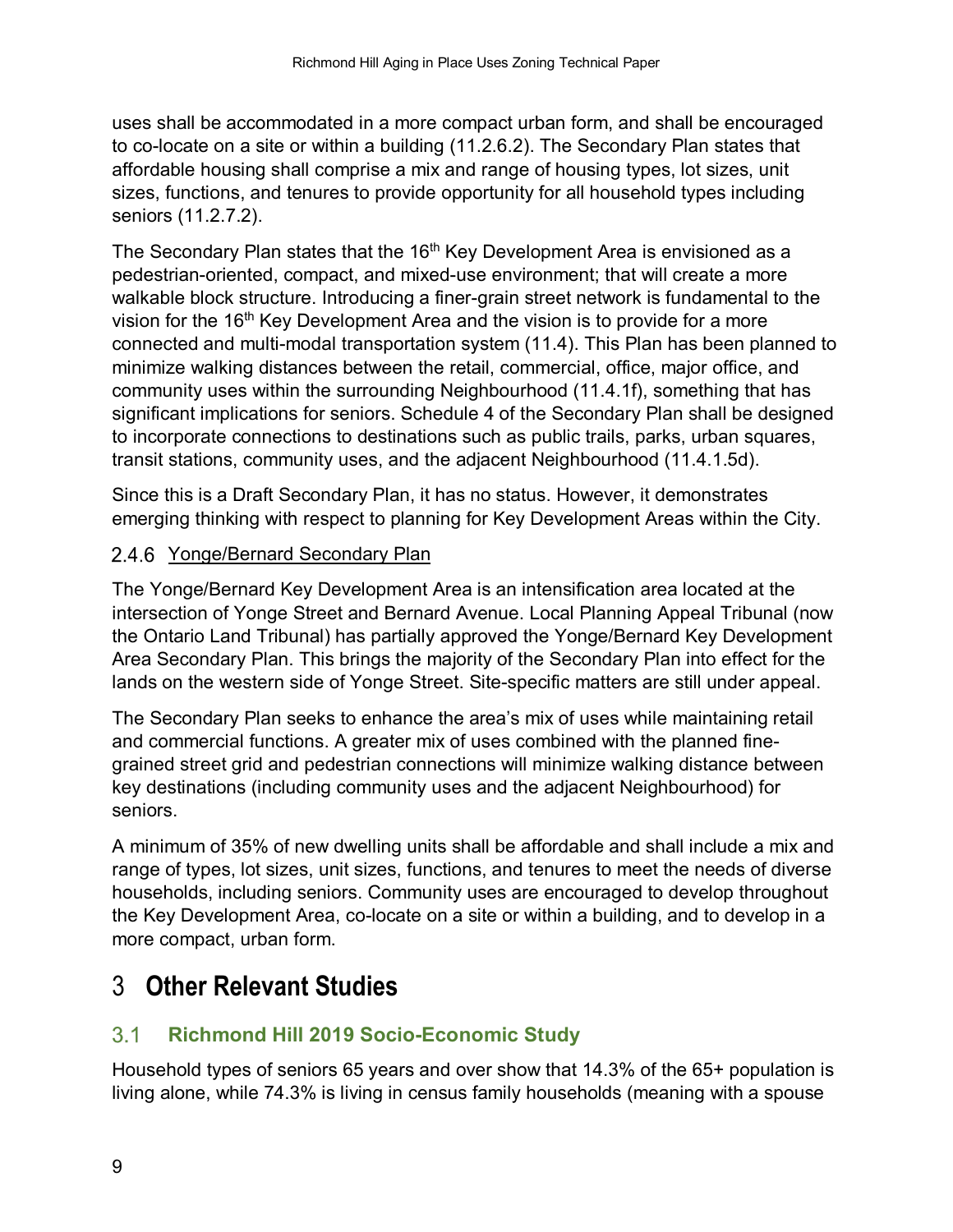and/or with their child or children and/or grandchild or children), 10.4% is living with other relatives and 1.1% is living with non-relatives (2.2.4). It is important to note that this household type breakdown excludes seniors living in institutional collective dwellings such as hospitals or nursing homes.

This report finds that special purpose housing, such as social housing or seniors' housing, represents 3.7% of the total dwelling units in Richmond Hill. This is comprised of 1,431 apartments, 544 townhouses, and 420 units dedicated to seniors (5.7).

This report calculates a profile of low-income households in Richmond Hill, and specifically the low-income distribution in each age cohort. It finds that seniors and children are overrepresented in low-income categories (6.2). There is a demand for social housing among seniors, who are the largest group waiting for subsidized housing and comprising approximately 55% of the applicants on the social housing waiting list (6.3).

### <span id="page-13-0"></span> $3.2$ **York Region's 10-year Housing and Homelessness Plan**

York Regional Council is committed to supporting complete communities that offer a full range of housing options and services to meet the needs of residents at all ages and stages of their lives. The intent is for the Region to make sure residents have a range of housing options for all ages and stages of their lives (p.16).

A large focus in this report is affordable housing for seniors, with a significant percentage of new construction focusing on large single-detached homes or small condominium units, leaving few affordable housing options for people with low and moderate incomes. This has resulted in a need for more diversity in our housing supply, including more family-sized units in medium and high-density communities and smaller ground-related units (p.8). During the consultation for this report, participants discussed the need for affordable housing options that enable seniors to continue to live in their communities, either independently or with support (p.9). As the York Region's population increases, ages and diversifies, there is also a growing need for affordable housing programs that combine housing and support. Offering options for individuals and families at all ages and stages of their lives supports positive economic, social and health outcomes (p.10).

### <span id="page-13-1"></span> $3.3$ **York Region Seniors Strategy**

The York Region Seniors Strategy looks at the changing senior population, defines the Region's role in serving seniors and sets the course for action to best support the aging population. It guides work with other levels of government and community partners to better target seniors programming and services where there is the greatest need.

The Seniors Strategy states that under provincial legislation, the Region is required to deliver long-term care, paramedic services and social housing - three services that will be heavily affected by growth in the senior population (p.9).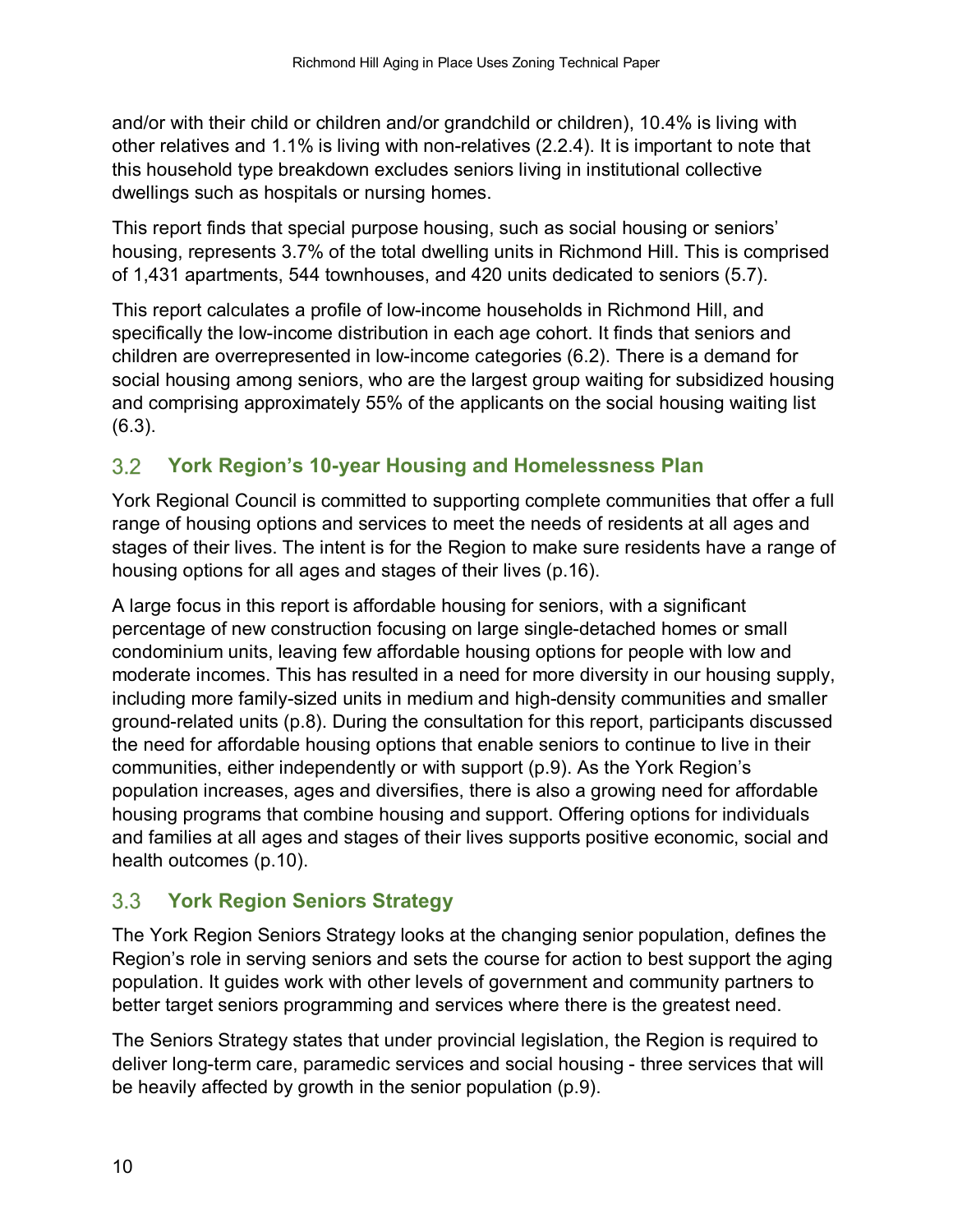The Strategy outlines the facts related to seniors in York Region, stating that there will be no provincial funding for new institutional long-term care beds, future provincial funding will focus on home and community care models, increased adult day programs, congregate living, long-term care in the community, that existing long-term care beds will be for the most complex cases, that seniors prefer to age in place (meaning staying in their current home or, if they must move homes, within their community), that there is a need for affordable housing for seniors and for a variety of housing options for seniors to age in place, including rentals, and finally that there is a need for better integrated services to respond to seniors needs holistically (p.24).

The Strategy outlines an approach to support age-friendly, complete communities (p.14). It states that there is a need for better integrated services, which includes working with local municipalities, community agencies, private sector and Central Local Health Integration Network to design and implement community hubs/co-location, by initiating discussions with transit providers and by coordinating community outreach and communication activities.

It seeks to support age friendly communities by establishing an internal and external joint planning table to explore age-friendly options, to reduce complexities and costs associated with second suites, to leverage inclusionary zoning for needed housing options, to develop a variety of housing and transportation options, and to implement a communications campaign to raise awareness of the need for housing that is affordable, including rental for seniors (p.14).

Lastly, to support age-friendly, complete communities, York Region seeks to advocate for the provincial government for infrastructure funding for housing services and a variety of housing options and for increased funding from the Central Local Health Integration Network for home and community care services to support seniors (p.14).

Beyond offering appropriate housing options, communities need to provide easy access to public transit, shops and restaurants, health and community services, recreation and leisure space. York Region must continue to invest in transit and in networks for walking and other forms of active transportation. The Region must also offer innovative options that respond cost-effectively to the needs of seniors with social, physical and accessibility challenges (p.26).

## <span id="page-14-0"></span>4 **Other Relevant Provincial Legislation**

### <span id="page-14-1"></span> $4.1$ **Long Term Care Homes Act, 2007**

The Long-Term Care Homes Act, 2007 came into force in Ontario on July 1, 2010. This legislation replaced the Charitable Institutions Act, the Homes for the Aged and Rest Homes Act and the Nursing Homes Act. The Act governs long-term care homes in Ontario.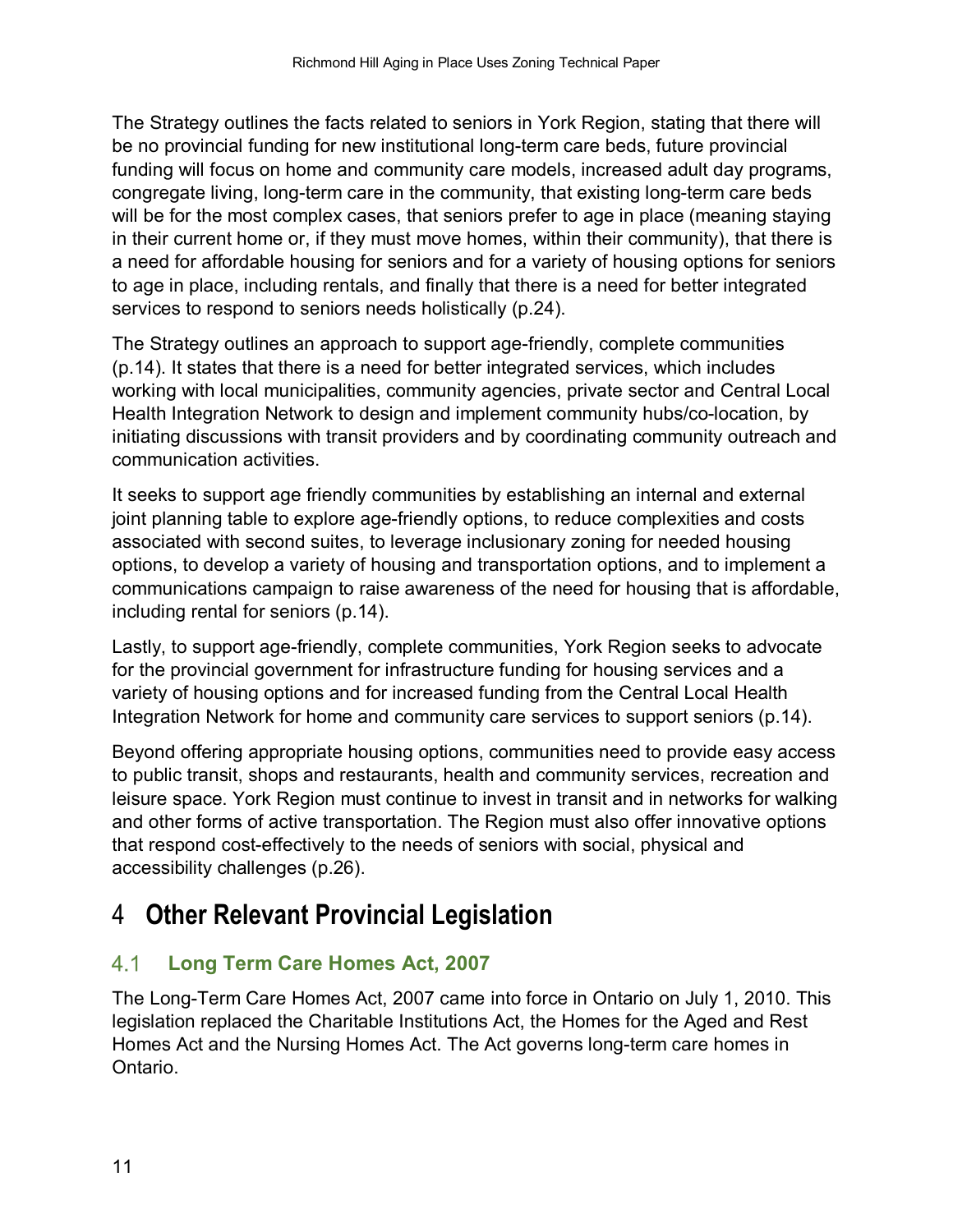Per the Act, the fundamental principle to be applied in its interpretation is that a longterm care home is primarily the *home* of its residents and is to be operated so that it is a place where they may live with dignity and in security, safety and comfort and have their physical, psychological, social, spiritual and cultural needs adequately met.

The Act includes the following definition of long-term care home:

*Long-Term Care Home* means a place that is licensed as a long-term care home under this Act, and includes a municipal home, joint home or First Nations home approved under Part VIII.

Subsection 10 (1) of the Act requires long-term care home operators to maintain a program of social and recreational activities, which suggests the need for indoor and outdoor amenity space. The Resident's Bill of Right includes "the right to be given access to protected outdoor areas in order to enjoy outdoor activity unless the physical setting makes this impossible".

A Long-Term Care Home Design Manual (updated in 2015) contains some standards relevant to this Study, summarized below. The Design Manual is applicable to long-term care homes being developed or redeveloped where the applicable Development Agreement and/or Director's work approval under s. 305(3) and (3) of Regulation 79/10 specifies that this Design Manual applies.

- Requirements for indoor amenity space
	- $\circ$  The minimum total required space for resident lounge and program/activity space in each Resident Home Area (RHA) is 2.5 square metres per resident.
	- $\circ$  The minimum required usable space for dining area(s) in each RHA is 2.8 square metres of floor area per resident of the RHA.
	- o There must be at least one lounge or program/activity space located outside of RHAs to provide residents an opportunity to meet and interact in a larger community setting.
- Requirements for outdoor amenity space
	- $\circ$  Outdoor space must be provided on every floor where there is a Resident Home Area (RHA)
	- o There must be outdoor space that is accessible at grade level, including at least one space that is enclosed to prevent unauthorized exit/entry.
- Standards for receiving/service space
	- $\circ$  The receiving/service space must be located away from the main entrance of the long- term care home and from all other resident and public areas so as not to expose residents and the public to noise, vehicle exhaust and safety hazards.
	- $\circ$  There must be a separate area for garbage storage and pick-up in the receiving/service space.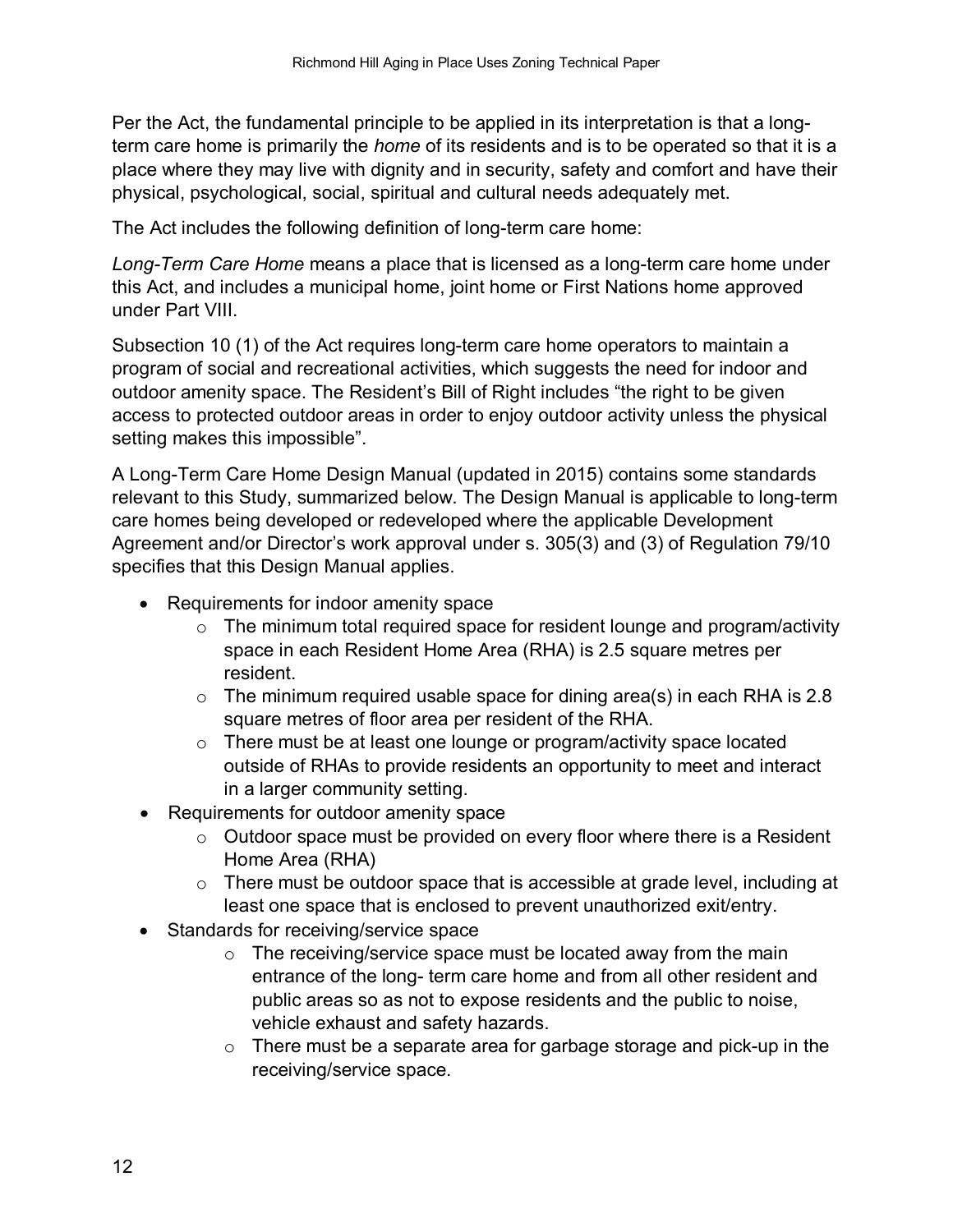#### <span id="page-16-0"></span> $4.2$ **Retirement Homes Act, 2010**

The Retirement Homes Act, 2010 received Royal Assent on June 8, 2011. It regulates retirement homes in Ontario and creates mandatory care and safety standards for retirement home residents.

The Act includes the following definition of retirement home:

*Retirement Home* means a residential complex or the part of a residential complex,

- a. that is occupied primarily by persons who are 65 years of age or older,
- b. that is occupied or intended to be occupied by at least the prescribed number of persons who are not related to the operator of the home, and
- c. where the operator of the home makes at least two care services available, directly or indirectly, to the residents, but does not include,
- d. premises or parts of premises that are governed by or funded under the *Homes for Special Care Act,* the *Long-Term Care Homes Act, 2007*, the *Ministry of Community and Social Services Act,* the *Private Hospitals Act,* the *Public Hospitals Act* or the *Services and Supports to Promote the Social Inclusion of Persons with Developmental Disabilities Act, 2008.*
- e. premises at which emergency hostel services are provided under the *Ontario Works Act, 1997*, or
- f. the other premises that are prescribed.

The Act does not prescribe any locational or design standards relevant to this Study.

## <span id="page-16-1"></span>5 **Richmond Hill's Current Zoning Approach**

A number of parent zoning by-laws currently cover the City of Richmond Hill:

| 313-96 | 128-04    | 190-87 | $39 - 71$ |
|--------|-----------|--------|-----------|
| 1275   | 85-02     | 184-87 | $3 - 74$  |
| 986    | $54 - 15$ | 66-71  | 356-86    |
| 366-86 | 42-02     | 76-91  | 183-82    |
| 434-88 | 235-97    | 213-96 | $91 - 13$ |
| 1703   | 2523      | 38-95  | 88-86     |
| 256-88 | 2325-68   | 150-80 | 255-96    |
| 365-86 | $55 - 15$ | 181-81 | 278-96    |
| 107-86 |           |        |           |

The approach to aging in place uses has been analyzed for a sample of these parent by-laws created in different eras. This analysis looked at by-law numbers 42-02, 55-15, 66-71, 190-87, 313-96, 1703, 2325-68, and 2523.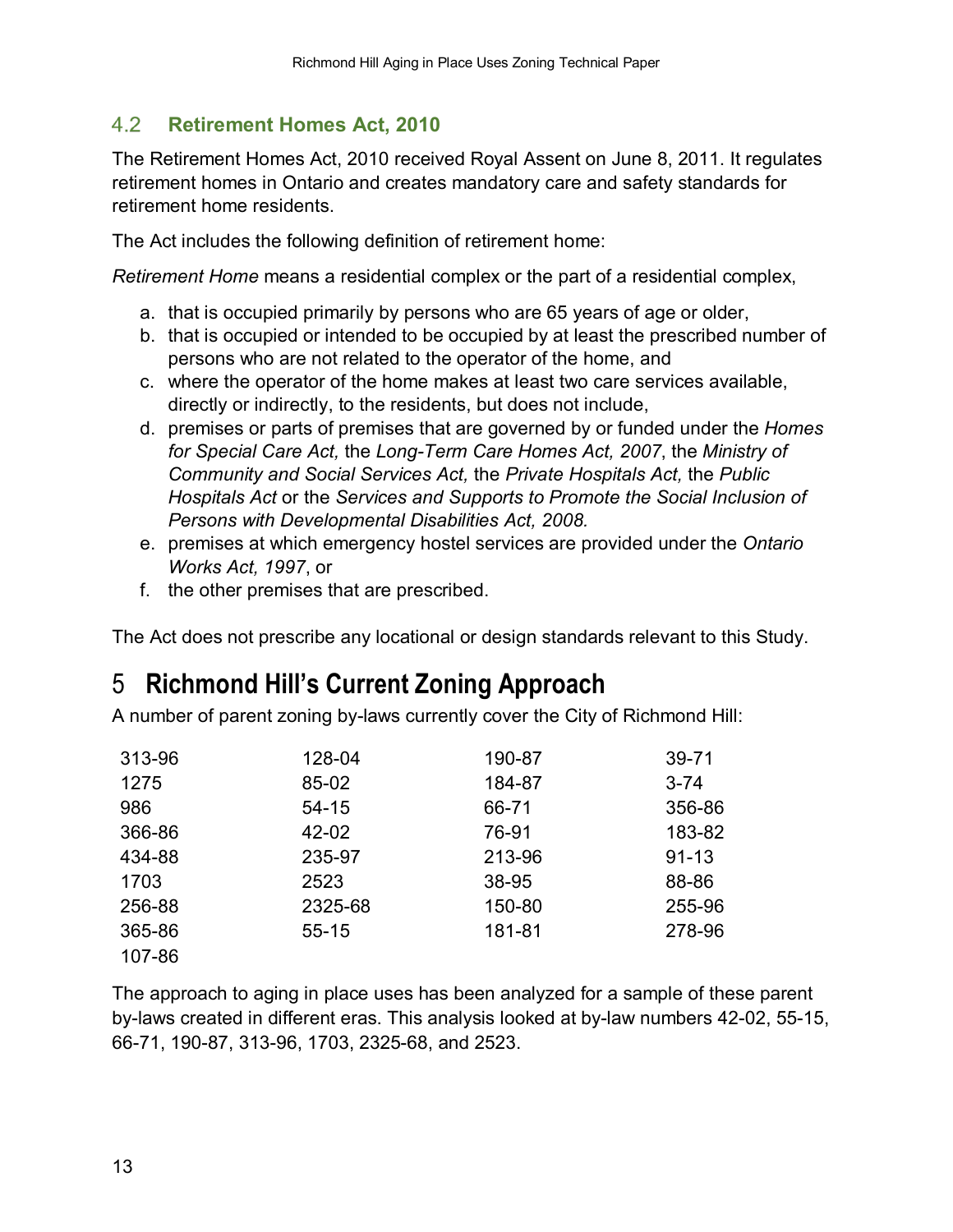#### <span id="page-17-0"></span> $5.1$ **Definitions**

An overall analysis finds that in the 1990s parent zoning by-laws began to provide definitions for seniors housing and care facilities such as long-term care, nursing home, retirement residence, etc. Previously, these aging in place uses may have been covered under hospitals, institutional use or boarding/rooming houses. Earlier definitions assume aging in place uses to be provided by government or non-profit organizations, rather than private companies. Many definitions refer to definitions provided in other legislation, including some statues which are now repealed.

*Dwelling, Senior Citizens:* means an apartment dwelling that is occupied by senior citizens and which is sponsored and/or administered by public agency or any service club, place of worship, or other non-profit organizations, either of which obtains its financing from Federal, Provincial or Municipal Governments or agencies, or public subscription or donation, or by any combination thereof, and may include accessory uses such as recreation, dining, medical, pharmacy, personal service shop and lounge facilities, usually associated with senior citizens developments (zoning by-laws 42-02, 55-15, 313-96).

*Hospice:* means a residence to accommodate persons with a life-threatening illness who can no longer remain at home, whether by choice or necessity, and where supervisory care of the [resident] in the hospice is provided. A hospice is not a clinic, treatment facility or nursing home (By-law 38-04).

*Institutional Use:* means the use of land, building or structure or part thereof by any organization, group, or association for government, religious, charitable, educational, benevolent, health or welfare purposes and not for profit or gain (zoning by-laws 42-02, 55-15, 66-71, 190-87, 313-96).

*Long Term Care:* means a nursing home under the Nursing Homes Act, an approved charitable home for the aged under the Charitable Institutions Act or a home under the Homes for the Aged and Rest Homes Act (zoning by-laws 42-02, 55-15).

*Nursing Home:* means a building or structure used as a nursing home within the meaning of the Nursing homes Act, R.S. 1990, as amended (zoning by-laws 42-02, 55- 15).

*Retirement Residence:* means a building or structure that provides living accommodation primarily to retired persons or couples where each living unit has a separate entrance from a common hall and contains sanitary facilities, and where common facilities are provided for the preparation and consumption of meals. Common lounges, recreation facilities and medical care facilities may also be provided (zoning by-laws 42-02, 55-15).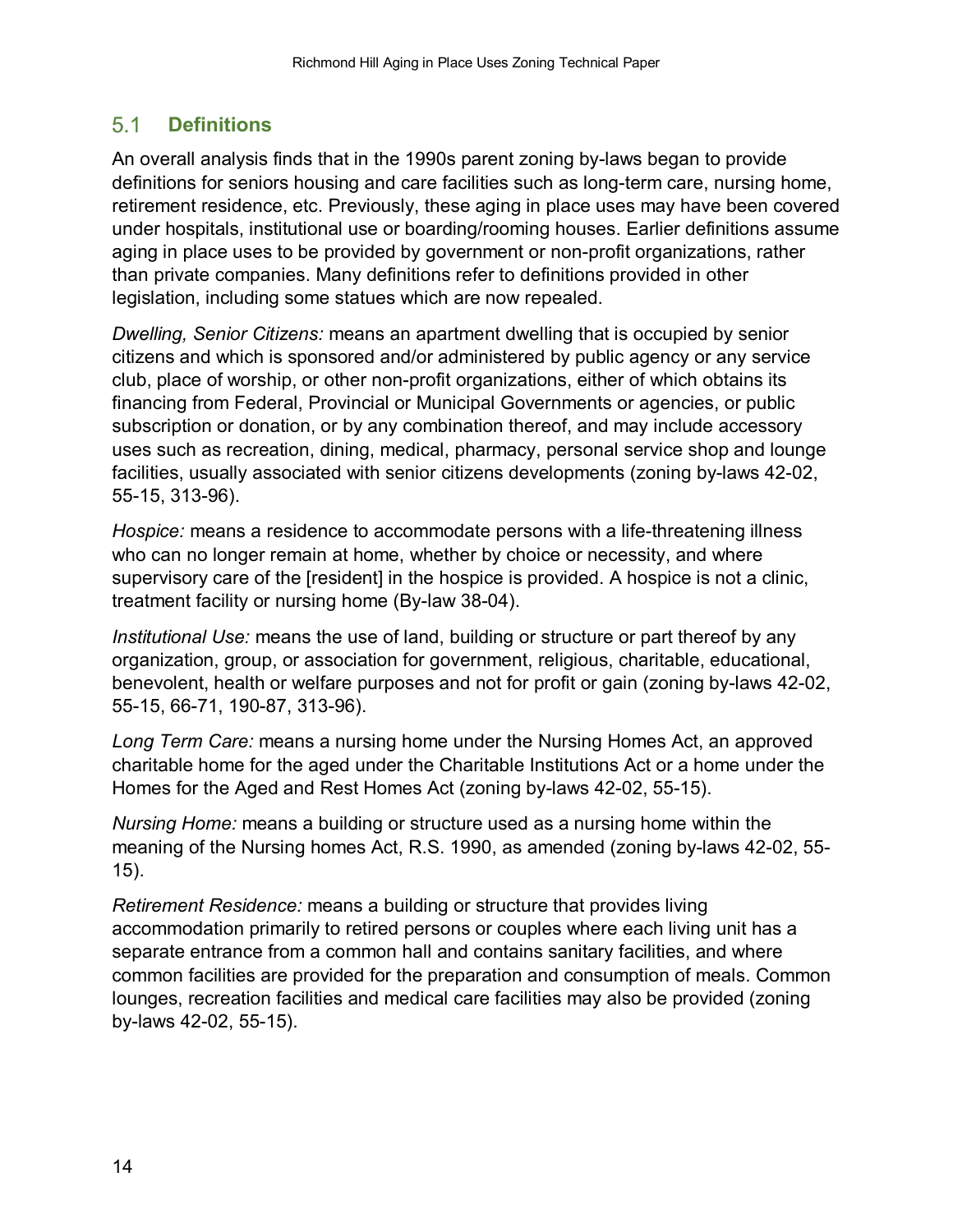### <span id="page-18-0"></span> $5.2$ **Permissions**

Aging in place uses (with specific terminology and definitions varying between by-laws) are permitted in some medium- to high-density residential zones, commercial zones, institutional zones and agricultural zones. Zoning by-laws 66-71, 190-87 and 313-96 do not permit aging in place uses in any zone, unless it is a use by a Public Authority. For the purpose of this review, we considered aging in place uses to encompass the following: seniors citizen dwelling, nursing home or rest home, home for the aged, retirement residence, long-term care facility, public building (where the definition would allow municipally-run aging in place use), and institutional use (where the definition would allow aging in place uses).

Aging in place uses are permitted in the following residential zones per the parent zoning by-laws:

- Multiple Residential 4 (RM4) in zoning by-laws 42-02 and 55-15
- Multiple Residential 10 (RM10) in zoning by-law 55-15
- Residential Third Density/Third Density Residential (R3) in zoning by-laws 1703 and 2523
- Fourth Density Residential (R4) in zoning by-law 2523
- Suburban Residential (RS) in zoning by-law 2523

Aging in place uses are permitted in the following commercial zones per the parent zoning by-laws:

- Yonge Street Centre (YSC) in zoning by-law 42-02
- Commercial General (CG) in zoning by-law 1703
- Restricted Commercial (C1) in zoning by-law 2523
- General Commercial (C2) in zoning by-law 2523

Aging in place uses are permitted in the following institutional zones per the parent zoning by-laws:

- Institutional One (I1) in zoning by-laws 42-02 and 55-15
- Institutional (INST) in zoning by-law 2325-68

Aging in place uses are permitted in the following agricultural zones per the parent zoning by-laws:

• Agricultural (A) in zoning by-law 2523

#### <span id="page-18-1"></span> $5.3$ **Standards**

Overall, the parent zoning by-laws do not strongly regulate minimum or maximum size of aging in place uses. Typically, maximum heights (articulated in metres of storeys) apply to all uses within the zone, including aging in place uses. Maximum heights for the zones permitting aging in place uses ranged from 10.5 metres to 36.0 metres. The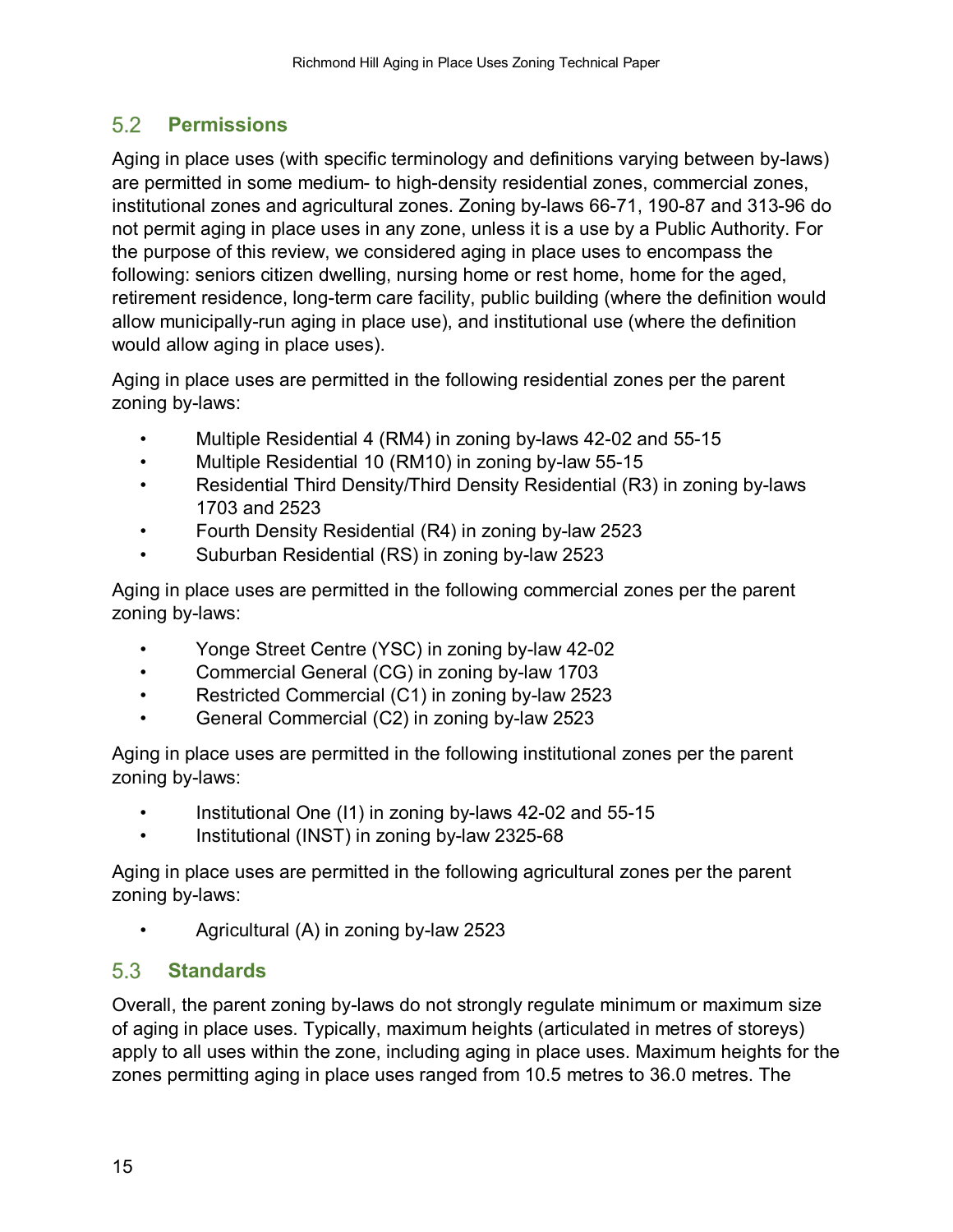greatest heights are permitted in RM4 in zoning by-law 42-02 (36.0 metres) and RM10 in zoning by-law 55-15 (10 storeys).

Other development standards such as front/rear/side yard setbacks, minimum lot frontage, and minimum lot area are provided per zone and apply to all uses within the zone, with a couple exceptions. R3 in zoning by-law 1703 provides a specific rear yard setback of 25 feet or the height of the building, whichever is greater, for nursing homes. Zoning by-law 2523 provides a set of specific development standards (minimum lot frontage, minimum lot coverage, maximum height, and front/rear/side yard setbacks) for institutional and recreational uses located in all zones.

Parking standards are set based on the specific use. Long-term care facilities require 0.25 parking spaces per unit, 25% of which shall be for visitor parking. Retirement residences require 0.5 parking spaces per unit, 25% of which shall be for visitors parking. Senior citizen dwellings have different requirements across zoning by-laws, in some cases requiring 1.25 parking spaces per unit, 25% of which shall be for visitors parking and others requiring 0.33 of a parking space per dwelling unit with 20% of which shall be for visitors parking. Nursing homes require 1 parking space for each 2 beds. The standards developed for more recent zoning by-laws would be a good starting point for setting parking standards for the City's new comprehensive zoning by-law. We are also aware that a Parking Study is underway, which will address this issue in greater detail.

All parent zoning by-laws stipulate that where multiple uses occur on a single lot, the development standard for all uses must be followed. If there is a conflict, the more stringent standards apply.

## <span id="page-19-0"></span>6 **Comparison to Area Municipalities**

### <span id="page-19-1"></span> $6.1$ **Official Plan Policies of Area Municipalities**

## <span id="page-19-2"></span>6.1.1 Summary

| <b>Municipality</b> | <b>Description</b>                                                                                    | <b>Permitted/Provided for in</b>                                                                                                                                                           |
|---------------------|-------------------------------------------------------------------------------------------------------|--------------------------------------------------------------------------------------------------------------------------------------------------------------------------------------------|
| Toronto             | "Local institutions" such<br>as Senior homes, Homes<br>for the aged, Nursing<br>homes, LTC facilities | <b>Neighbourhoods</b> – low scale<br><b>Apartment Neighbourhoods</b><br><b>Institutional Areas</b><br>Mixed Use Areas - single use or mixed-<br>use buildings<br><b>Regeneration Areas</b> |
| Guelph              | "Special needs housing"<br>(housing for seniors, rest                                                 | Land use designations where residential<br>uses are permitted                                                                                                                              |

*Table 2. Summary of aging in place uses permitted/provided for in different land use designations in the Official Plans of comparable area municipalities.*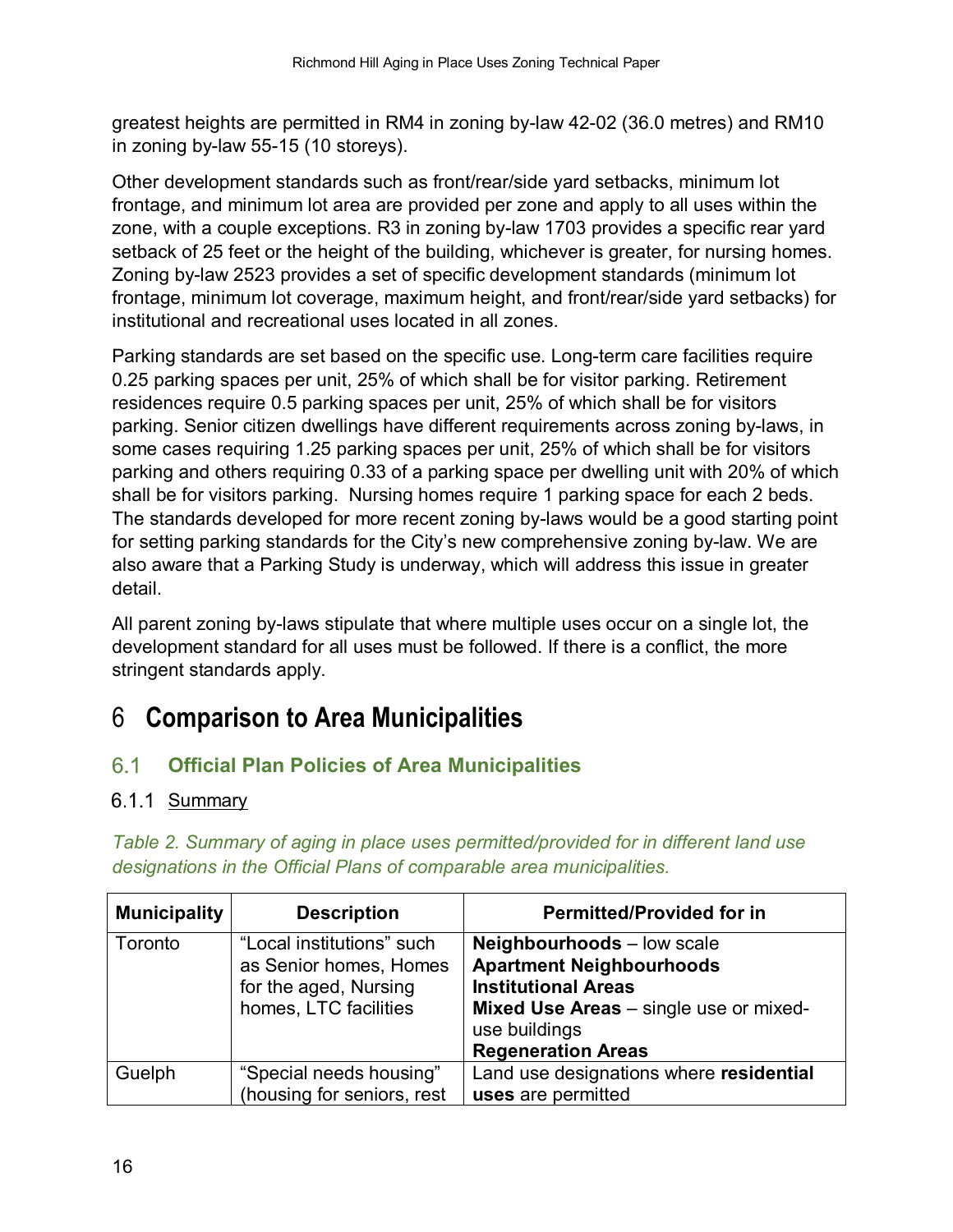|               | homes, palliative care<br>homes, nursing homes)                                                                                                                                                                                                                                                                                                                                                                                            | <b>Major Institutional</b>                                                                                                                                                                                                                                                                                                                                                                                                                                                                                                                                                                                                                                                                                                                                                                                                                           |
|---------------|--------------------------------------------------------------------------------------------------------------------------------------------------------------------------------------------------------------------------------------------------------------------------------------------------------------------------------------------------------------------------------------------------------------------------------------------|------------------------------------------------------------------------------------------------------------------------------------------------------------------------------------------------------------------------------------------------------------------------------------------------------------------------------------------------------------------------------------------------------------------------------------------------------------------------------------------------------------------------------------------------------------------------------------------------------------------------------------------------------------------------------------------------------------------------------------------------------------------------------------------------------------------------------------------------------|
| <b>Barrie</b> | Senior citizen housing,<br>assisted and special<br>needs housing for seniors                                                                                                                                                                                                                                                                                                                                                               | <b>Mixed-Use Nodes and Corridors</b><br>Low-Density Residential provided they<br>are located on major collector or arterial<br>roads<br><b>Medium/High Density Residential</b>                                                                                                                                                                                                                                                                                                                                                                                                                                                                                                                                                                                                                                                                       |
| Markham       | Community services and<br>facilities including<br>"Shared housing" is a<br>form of housing where<br>individuals share<br>accommodation for long<br>term care or other<br>reasons, such as Seniors<br>housing.<br>Shared housing is<br>categorized by the scale<br>of the building type and<br>the level of support<br>services, with shared<br>housing categorized into<br>small scale, large scale,<br>long term care, and<br>supervised. | <b>Residential Low Rise-</b> shared housing<br>small scale<br><b>Residential Mid-Rise-</b> shared housing<br>small scale, shared housing large scale,<br>shared housing long term care and shared<br>housing supervised<br>Residential High-Rise- shared housing<br>small scale, shared housing large scale,<br>shared housing long term care and shared<br>housing supervised<br>Mixed-Use Low Rise- shared housing<br>small scale<br>Mixed-Use Mid Rise- shared housing small<br>scale, shared housing large scale, shared<br>housing long term care and shared housing<br>supervised<br>Mixed-Use Office Priority- shared housing<br>large scale, shared housing long term care<br>and shared housing supervised<br>Mixed-Use Heritage Main Street- shared<br>housing small scale, shared housing long<br>term care and shared housing supervised |

## <span id="page-20-0"></span>6.1.2 City of Toronto

The Toronto Official Plan (c. 2019) puts nursing homes and homes for the aged in the category of local institutions (4.8). It states that the quality of the Downtown will be improved by local institutions (2.2.1.3) and that each secondary plan will assess the adequacy of local institutions and establish a strategy for the timely provision of service and facility enhancements and new facilities to meet the needs of the growing population (2.2.2.1g). Low-scale local institutions which includes seniors and nursing homes and long-term care facilities are provided for in stable residential Neighbourhoods (4.1.1), Apartment Neighbourhoods (4.2.1), Institutional Areas (4.8), and mixed-use areas such as the Downtown, Centres and Avenues. Secondary plans in Regeneration Areas will guide the revitalization of local institutions (4.7.2e). In the Community Services and Facilities section, it states that adequate and accessible access to community services and local institutions will be encouraged by providing and preserving local institutions across the City dedicated to this purpose (3.2.2.1a),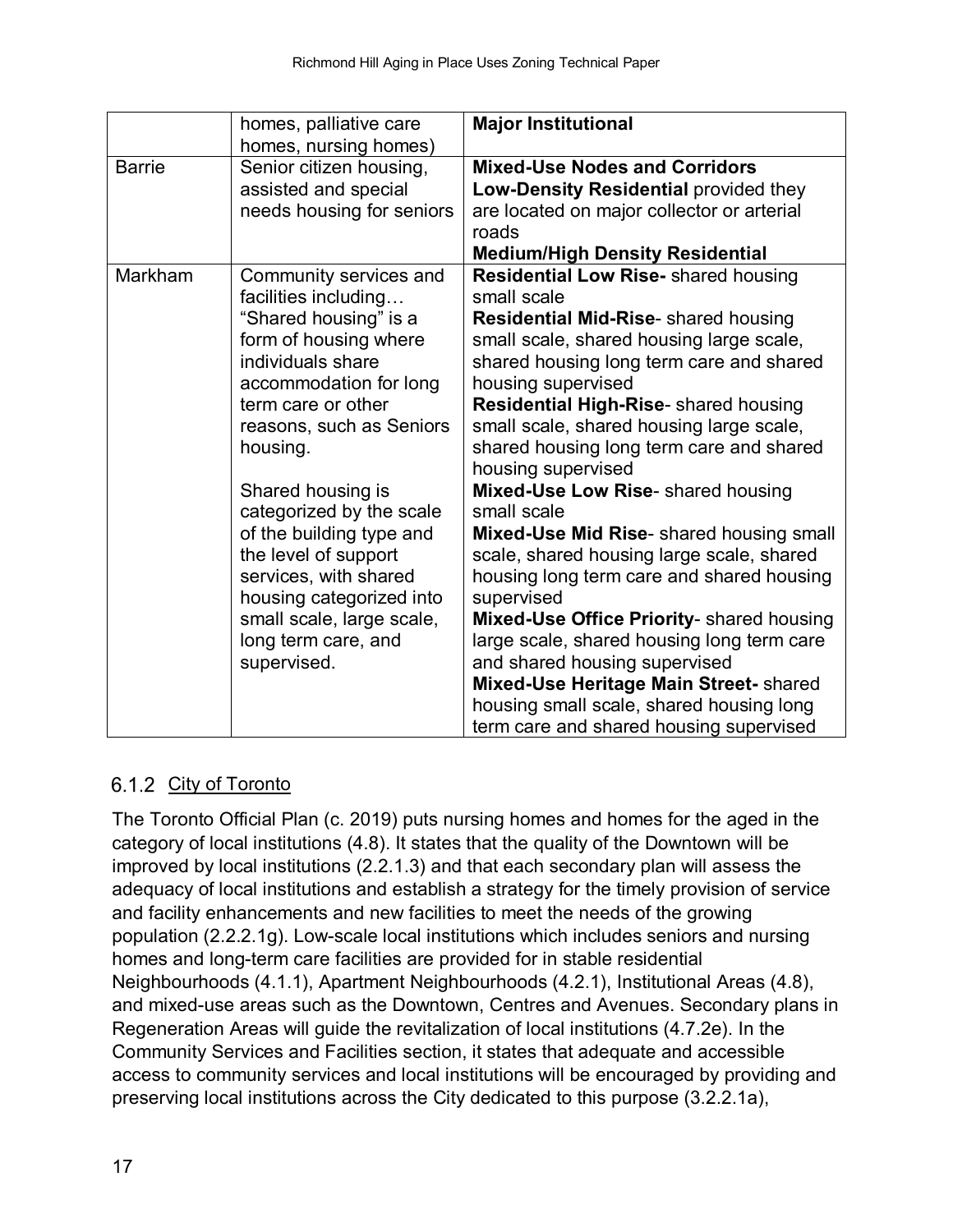improving and expanding local institutions in established neighbourhoods that are under or poorly served (3.2.2.1b) and ensuring that an appropriate range of local institutions are provided in areas of major or incremental physical growth (3.2.2.1c).

The Official Plan outlines that the transportation system will be developed to be inclusive of seniors by ensuring that new transit facilities and vehicles are accessible, modifying existing transit stations to become accessible, supplementing the conventional transit system with specialized services, requiring a minimum of off-street parking spaces for the disabled, and taking accessibility into account from the design stage onwards (2.4.15).

## <span id="page-21-0"></span>6.1.3 City of Guelph

The Guelph Official Plan (2018) includes housing for seniors, such as rest homes, palliative care and nursing homes in the definition of special needs housing (12). Special needs housing may be permitted within all land use designations where residential uses are permitted (9.2.2.1) and in the Major Institutional designation (9.6). The zoning by-law will specifically define the various types of special needs housing and will establish regulations regarding performance standards such as minimum distances between facilities, minimum standards for occupancy or site development (9.2.2.4). The Official Plan states that a range and mix of housing will be planned, considering affordable housing needs and encouraging the creation of accessory apartments throughout the built-up area (3.7.3v). The Official Plan encourages and supports special needs housing through low density residential, low density greenfield residential, medium density residential, and high density residential (9.3c).

Community Facilities includes institutional health care facilities and should be co-located to promote cost-effectiveness and facilitate service integration where feasible (7.1). The Official Plan states that the City shall provide for the creation of accessory apartments in low density residential designations and that the zoning by-law will provide specific regulations for accessory apartments (9.2.3.1, 9.2.3.2). It also states that the City's transportation system shall be developed to be inclusive of the needs of persons with disabilities, seniors and those with reduced mobility (5.2.1).

The Guelph Official Plan outlines that the City's transportation system shall be developed to be inclusive of the needs of seniors by ensuring that new transit facilities, transit stops and vehicles are accessible and use barrier free design principles, ensuring that sidewalks are accessible and accommodate people with impaired or reduced mobility, encourage the use of voice signals at crosswalks, modify existing transportation facilities over time, and require a minimum off-street parking spaces for persons with disabilities (5.2.1).

Developments designed exclusively for occupancy by senior citizens may be permitted to exceed the maximum unit density allowed without bonusing provided that the applicable residential policies are met (9.2.1.2).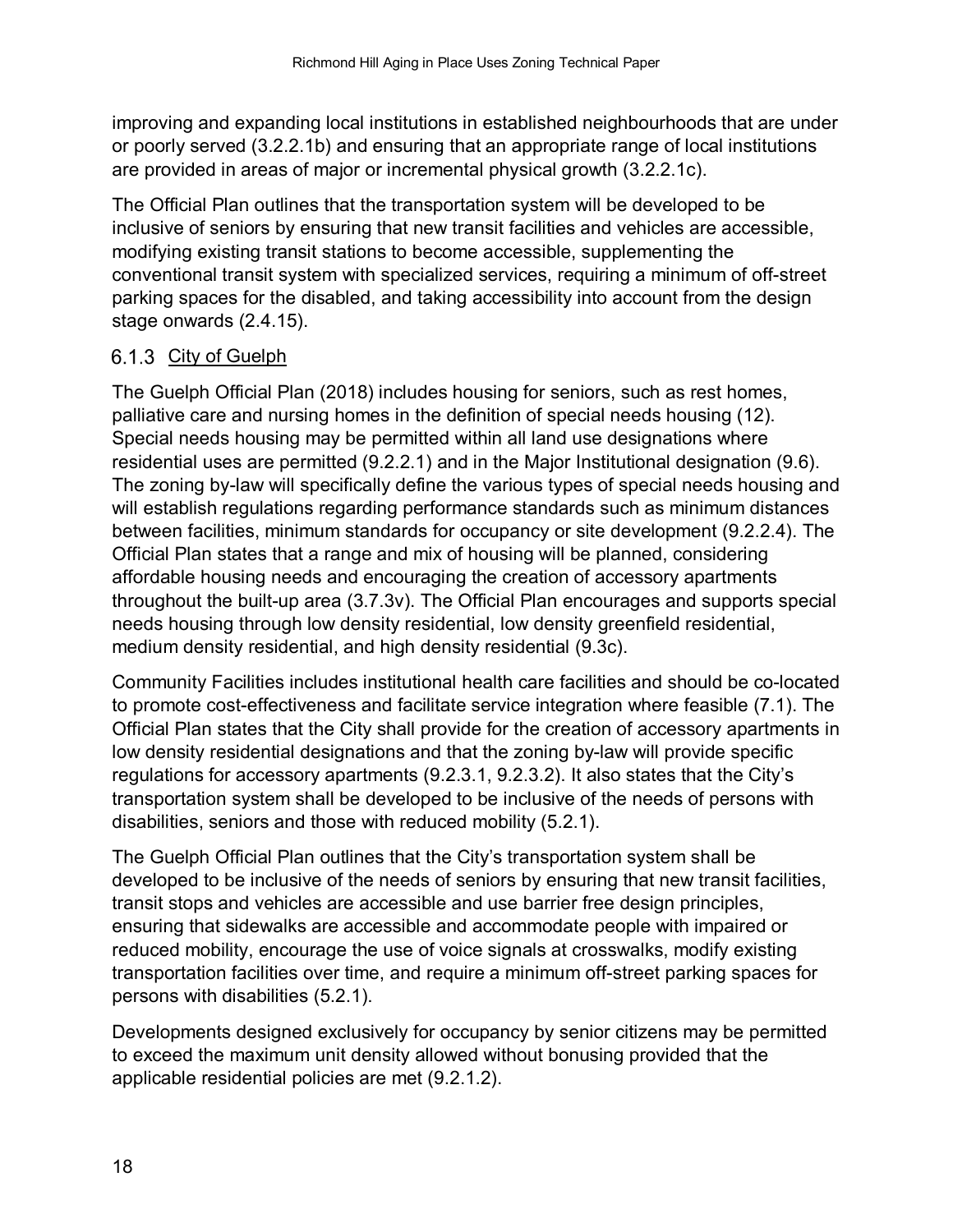## <span id="page-22-0"></span>6.1.4 City of Markham

The City of Markham has an interesting approach that can offer insight to this Study. Seniors housing is encompassed within "shared housing" which includes housing that accommodates long term care or other forms of support (4.1.3). Shared housing is categorized by scale and level of support, with the following categories: shared housing small scale, shared housing large scale, shared housing long term care and shared housing supervised (4.1.3.7). This approach provides for shared housing in all areas that accommodate residential, with appropriate forms located in relevant residential and mixed-use designations (8.2). All forms of shared housing are permitted in Residential Mid-Rise designation (8.2.4.2), Residential High-Rise designation (8.2.5.2) and Mixed-Use Mid-Rise designation (8.3.3.2g). Shared housing small scale is permitted in Residential Low-Rise designation (8.2.3.1) and Mixed-Use Low-Rise designation (8.3.2.2). Shared housing large scale, long term care and supervised are permitted in Mixed-Use Office Priority designation (8.3.5.2g) and Mixed-Use Heritage Main Street (8.3.7.2d). By categorizing seniors' housing by scale and support offered, these forms of housing are able to be provided for in zoning categories that currently may exclude seniors' housing due to its considered institutional nature.

The Official Plan continues to state that there is a need to increase affordable housing options for seniors (4.1.3.1c), to encourage that these options can accommodate persons with special needs (4.1.3.3), and to encourage that these affordable and shared housing to be located close to rapid transit and human services (4.1.3.5).

## <span id="page-22-1"></span>6.1.5 City of Barrie

The Barrie Official Plan (2018) provides for senior citizen housing and assisted and special needs housing for seniors and people requiring supportive housing in the Mixed-Use Nodes and Corridors designation (8.5.7b). Institutional uses and retail and commercial uses located primarily on the ground floor are also permitted and may contribute to age-friendly communities. This designation is guided by a number of provisions, some of which being: a minimum density of 0.5 FSI and a maximum of 2.5 FSI, buildings should be located on or close to the street line and massed at intersections to establish a strong street edge, and development shall be designed to facilitate access to public transit (8.5.7.3d, 8.5.7.3f, 8.5.7.3i).

Within the Residential designation, senior citizen housing and assisted and special needs housing for seniors and people requiring supportive housing is permitted as long as they are located on major collector or arterial roads (8.5.10.2). Places of worship and local convenience commercial facilities located along major collector or arterial roads are also permitted which may contribute to age-friendly communities (9.5.8.2). This use is also permitted in Medium/ High Density Residential Areas which also permits a number of residential uses, and day care facilities.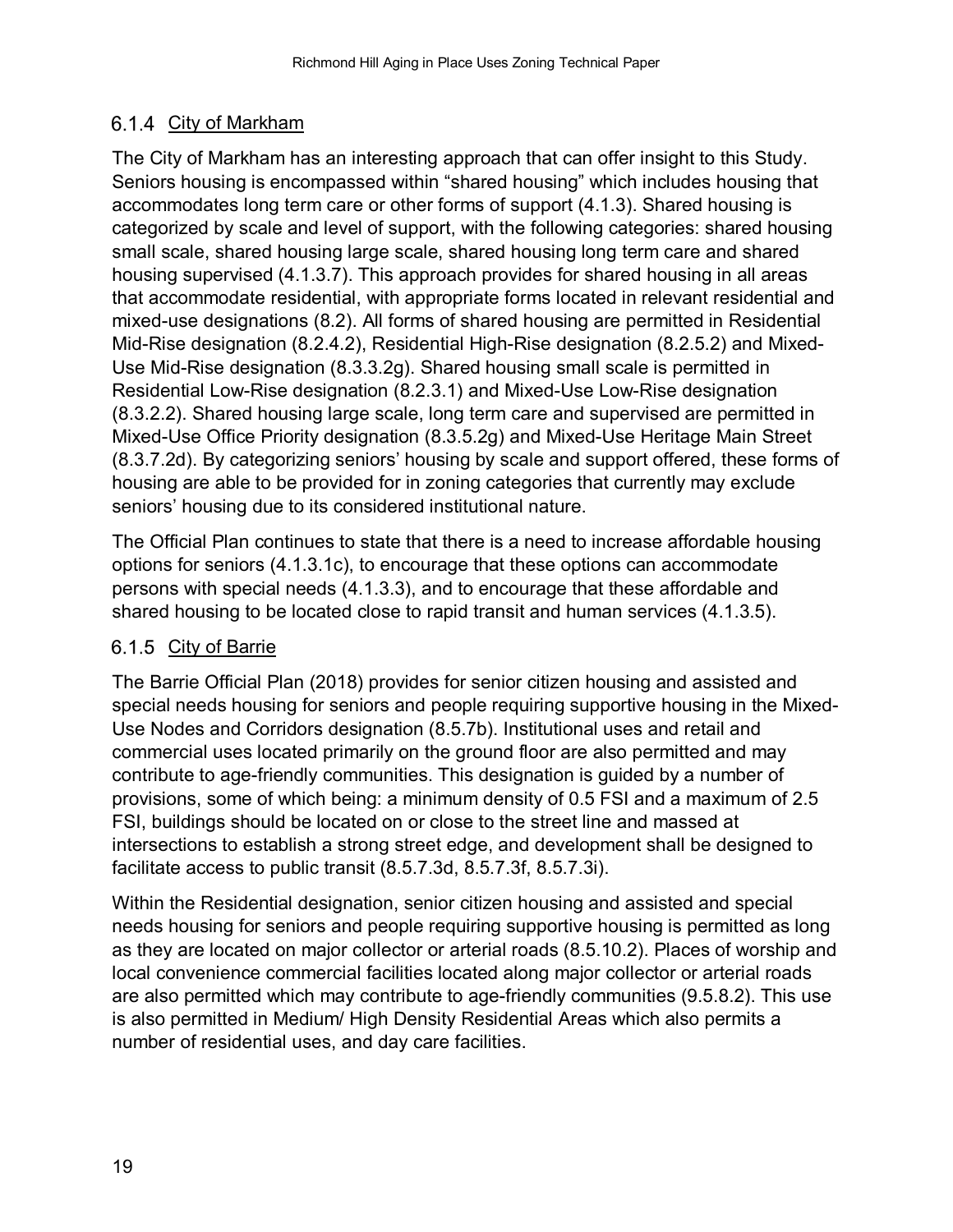### <span id="page-23-0"></span> $6.2$ **Zoning By-laws of Area Municipalities**

This section compares the as-of-right zoning permissions for aging in place uses in the area municipalities of the City of Toronto, City of Markham, and the City of Guelph.

Many municipalities in the Greater Toronto Area (GTA) are undertaking similar reviews of their zoning by-laws as the City of Richmond Hill. This complicates comparison between municipalities, since many of the zoning by-laws are recognized as outdated and no longer reflect best practices. As the City of Richmond Hill continues to work towards a new comprehensive zoning by-law, knowledge sharing activities with area municipalities is advised to reduce duplication of work and to allow for reasonable consistency within the Region.

## <span id="page-23-1"></span>6.2.1 City of Toronto

Zoning By-law 569-2013 refers to seniors' housing as a Seniors Community House, a Retirement Home, or a Nursing Home. A Seniors Community House is defined as a premise operated by a non-profit organization providing living accommodation for up to ten senior citizens. Seniors Community Houses are permitted in the Residential Zone (R), Residential Detached Zone (RD), Residential Semi-Detached Zone (RS), Residential Townhouse Zone (RT), Residential Multiple Dwellings Zone (RM), Residential Apartment Zone (RA), Residential Apartment Commercial Zone (RAC), Commercial Residential Zone (CR), with conditions that it complies with specific use regulations.

There are use requirements for Seniors Community Houses, such as it must not occupy the entire building, may not be combined with another use, must be a minimum distance of 250 metres from a lot with a Seniors Community House. Parking spaces for Seniors Community Houses must be provided at a minimum rate of 1.0 parking space per building.

Retirement Homes and Nursing Homes are treated similarly in this zoning by-law. A Retirement Home is defined as premises used for semi-independent living accommodation for senior citizens […] and a Nursing Home is defined as premises used to provide living accommodation and regular nursing care for persons of any age and which has personal and medical care facilities, common lounges and dining areas.

Retirement Homes and Nursing Homes are permitted in the Residential Multiple Dwelling Zone (RM), Residential Apartment Zone (RA), Residential Apartment Commercial (RAC), Commercial Residential Zone (CR), Institutional Zone (I) (no conditions), and Institutional Hospital Zone (IH). Permission in these zones have use conditions with the exception of the Institutional Zone. These uses in all residential zones must be on a lot that has a front lot line or side lot line abutting a major street on the Policy Areas Overlay Map or a street which intersects a major street on the map and the lot is located within 80.0 metres of that intersection. In the IH Zone, these uses must be in a building operated by or on behalf of a hospital.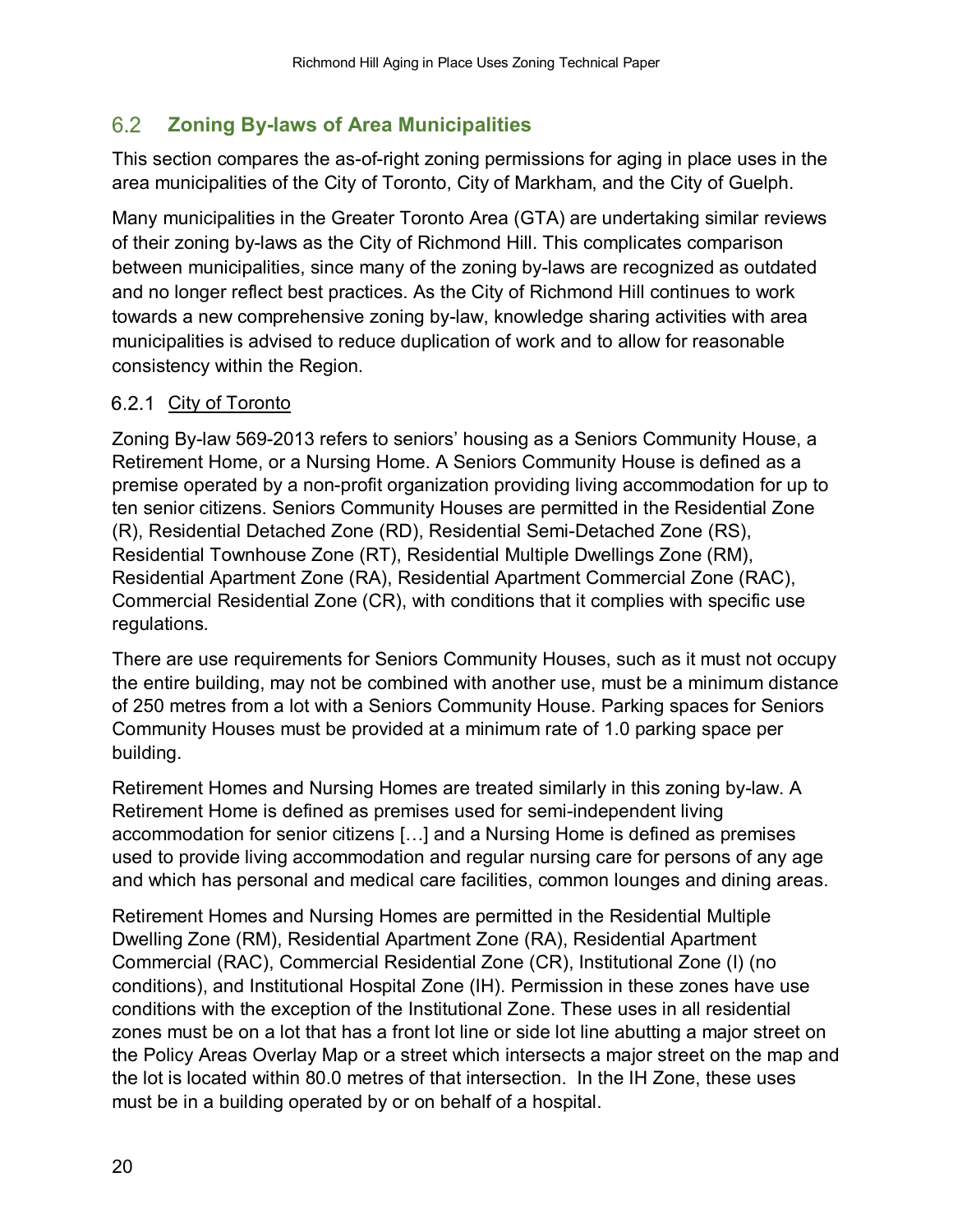## <span id="page-24-0"></span>6.2.2 City of Markham

Markham's Zoning By-law 177-96 (c.2020) refers to seniors' housing as Retirement Homes, Nursing Home and Long-Term Care Facilities and are considered an institutional use.

- A Retirement Home means a building or part of a building that is designed and used to provide accommodation primarily to retired persons or couples […].
- A Nursing Home means a building or part of a building used as a nursing home within the meaning of the Nursing Home Act of Ontario, as amended.

Long Term Care Facility means a use in a building or part of a building that is licensed pursuant to Provincial legislation, where a broad range of personal care, support and health services are provided for the elderly, disabled or chronically ill occupants in a supervised setting […].

Retirement Homes, Nursing Home and Long-Term Care Facilities are not permitted in any residential zones, although shared seniors housing is permitted. The aforementioned facilities are considered institutional in this zoning by-law. Institutional uses are permitted within Community Amenity Zones, specifically the Community Amenity One (CA1) and Community Amenity Two (CA2) Zone.

There are a number of site-specific exceptions to the zoning by-law which permit institutional uses in residential zones, specifically Swan Lake Retirement Communities, Nursing Home on Bur Oak Avenue in Cornell, northwest corner of Highway 7 and the Town Centre Boulevard (Seniors Retirement Home, Nursing Home and Office Building), and Amica Corporation at 6380 16<sup>th</sup> Avenue.

The Swan Lake Retirement Communities permits retirement and nursing homes, which are considered institutional uses. In addition, residential, retail and service uses are permitted, as well as other institutional and recreational uses. There are a number of zone standards which apply to seniors' housing, such as a maximum number of retirement or nursing home beds (180), maximum height (24.0m) and minimum setback from a public street (6.0m), among other standards.

Another exception is the Nursing Home Site on Bur Oak Avenue in Cornell, which permits nursing homes and retirement homes and accessory uses, such as business offices, fitness centres, community centres, child care centre, medical offices, and personal service shops. There are a number of zone standards that apply, such as maximum number of nursing beds (200), maximum number of retirement home units (150), minimum yard adjacent to a public street (1.0m), and maximum floor space index (1.5). The parking provisions require 0.5 parking spaces per nursing home bedroom and 0.5 parking spaces per unit in retirement home plus one parking space per four units for dedicated visitors.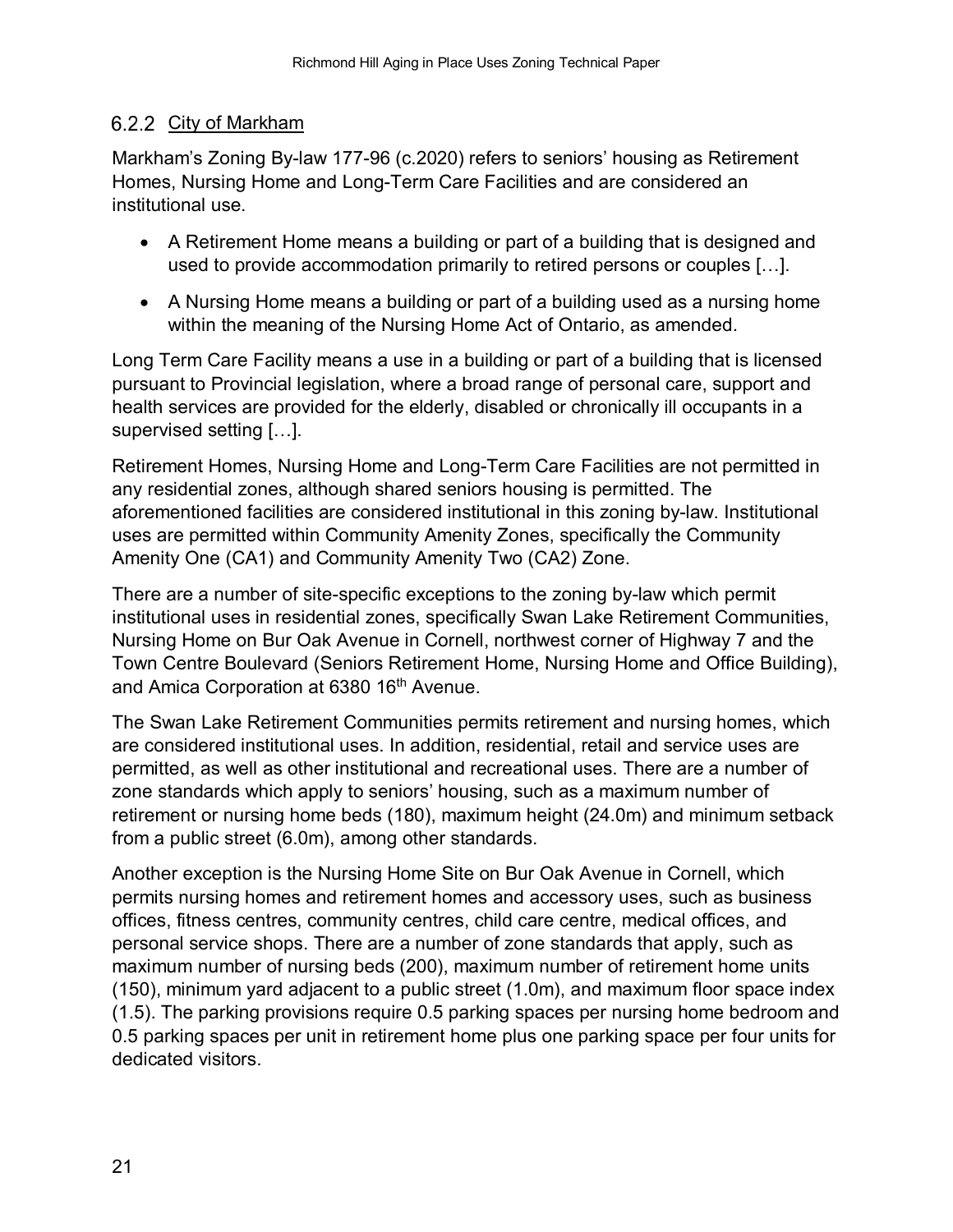Amica Corporation at 6380 16<sup>th</sup> Avenue permits Retirement Homes and a range of other uses, such as business and medical offices, personal service shops, retail stores and restaurants. There are a number of zone standards, such as maximum number of storeys (3), maximum height (13.0m), maximum number of suites including dwelling units (120), among other standards.

The Milliken Development Corporation is permitting only institutional uses on the site, as a provincially regulated retirement home, a provincially regulated long term care facility and accessory uses associated with permitted uses. There are zone standards associated which range across parcels, with provisions on maximum height, lot area, FSI, and landscaping, among others. Parking provisions require 0.4 parking spaces per retirement home unit plus 0.25 parking space per unit for visitor parking and 0.5 parking spaces per bed for long term care facilities.

## <span id="page-25-0"></span>6.2.3 City of Guelph

The Guelph Zoning By-law (1995-14864) categorizes seniors' housing into Nursing Homes, Homes for the Aged, and Retirement Residential Facilities.

- Nursing Home means a place for the aged in which the resident is provided food, lodging, nursing or similar care and treatment […].
- Homes for the Aged means a building for the aged licensed under the Homes for the Aged and Rest Homes Act, R.S.O. 1990 […].

Retirement Residential Facility means a building containing dwelling units providing for accommodation primarily for retired persons, and where support and health services may be provided for persons requiring these services in a supervised setting […].

Nursing Homes, Homes for the Aged and Retirement Residential Facilities are permitted in the General Apartment Zone (R4A), Central Business District Apartment Zone (R4C), and Infill Apartment Zone (R4D). There are regulations for each of these zones, such as minimum distances between buildings, maximum building height, and minimum lot frontage, among others.

Nursing Homes are permitted in Residential zones with a minimum parking requirement of one parking space per three beds and in institutional zones as occasional uses, insofar as the use is subordinate, incidental and exclusively devoted to a permitted use. Nursing homes and homes for the aged are permitted in the Downtown 1 and 2 zone with provisions such as heights, building tower separation, and parking standards which require Nursing Homes to have one parking space per unit.

There have been specialized Institutional Zones identified that have site-specific provisions. Homes for the Aged, Retirement Residential Facilities and Nursing Homes are permitted in many of these zones. Seniors' apartments and seniors' rest homes are discussed and permitted in these zones.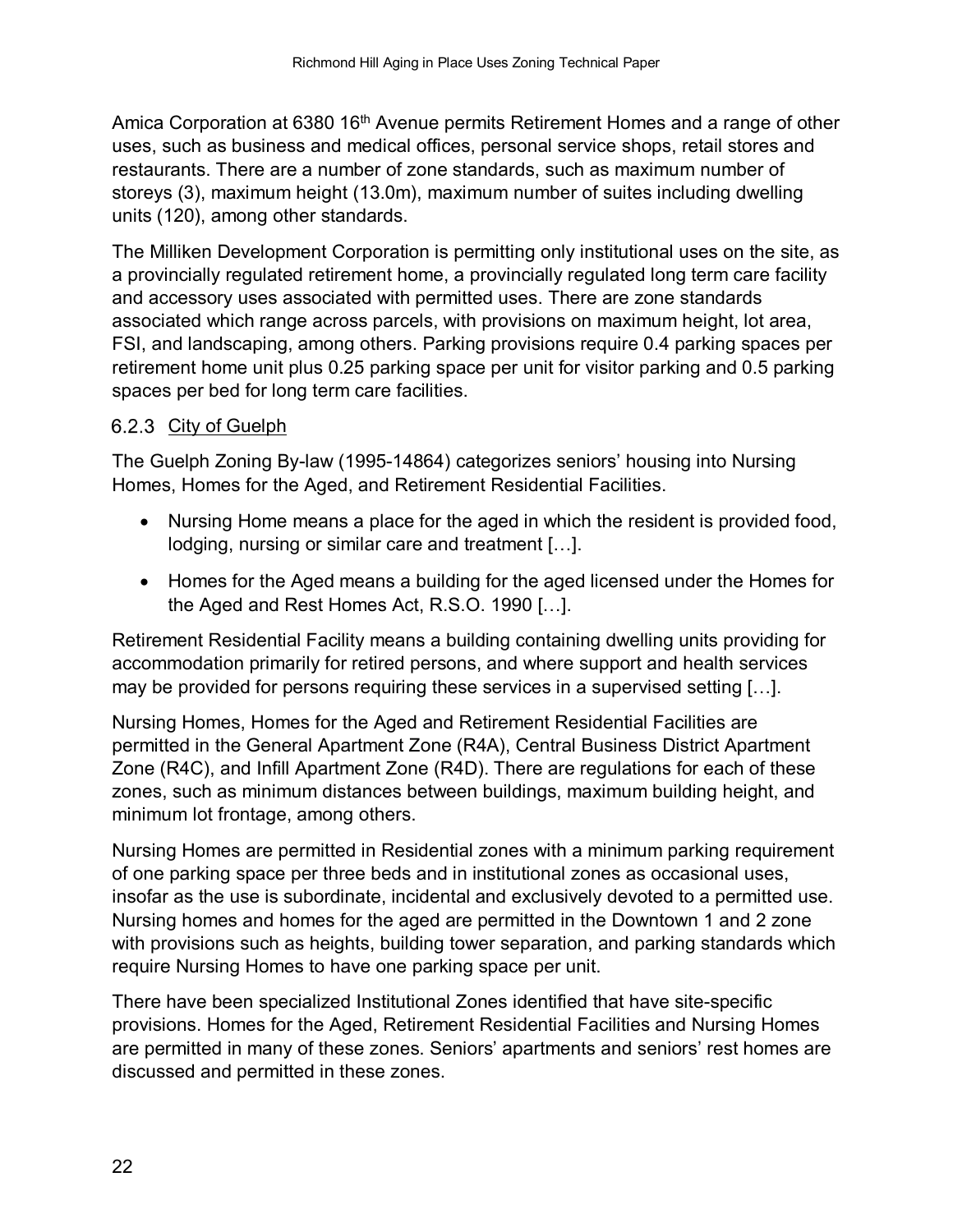## <span id="page-26-0"></span>7 **Review of Recent Development Applications**

We reviewed four recent development applications for aging in place uses (identified by staff to provide insight into the common issues) to learn about Richmond Hill's experiences with these types of applications and the implementation challenges.

At the time of the review (February 2020), there were no active applications and some of the applications we reviewed had been abandoned. The recent applications for aging in place uses showcased a variety of approaches and none had significant issues. The applications demonstrate trends of continuum of care (offering different levels of care), life leases, and community hubs (integration with community uses).

Our analysis of these applications highlights a few issues to be addressed through this Study:

- There are concerns about pedestrian safety for older residents where these uses are located on arterial roads and there are no nearby pedestrian crossings.
- Reduced parking rates are typically offered for retirement residences and longterm care homes because older adults are less likely to own vehicles. If buildings with mixed populations (older and younger) are proposed, how should parking rates be addressed?
- Aging in place uses that provide accommodation plus varying levels of care to residents may not fit neatly into the definitions of dwelling room or dwelling unit, which creates confusion when applying different zoning standards.

## <span id="page-26-1"></span>8 **Consultation Findings**

### <span id="page-26-2"></span> $8.1$ **Online Public Survey**

An online survey, prepared and advertised in partnership with the City Manager's Office Age-Friendly Communities Initiative, gathered residents' opinions on how the City's zoning could support and enhance aging in place. The survey had a large number of respondents (n=839), indicating public interests in this topic. The survey was promoted to residents aged 55+. Most respondents were older adults and more than half have lived in Richmond Hill for over 25 years. Of the respondents, 86% of people think it is important or very important to remain in Richmond Hill as they age.

Respondents identified Richmond Hill's amenities and services, accessibility, and access to green space and nature as reasons why the city is a great place to age. A lack of appropriate housing for seniors was identified as a weakness. Although home support services, adult lifestyle communities, retirement homes and long-term care homes were all considered to be very important in Neighbourhoods, many residents were unsure if these services and facilities were available in their neighbourhood.

When locating aging in place uses in Neighbourhoods, the public thought that outdoor spaces, scale of use, design of building, traffic circulation, connectivity, parking and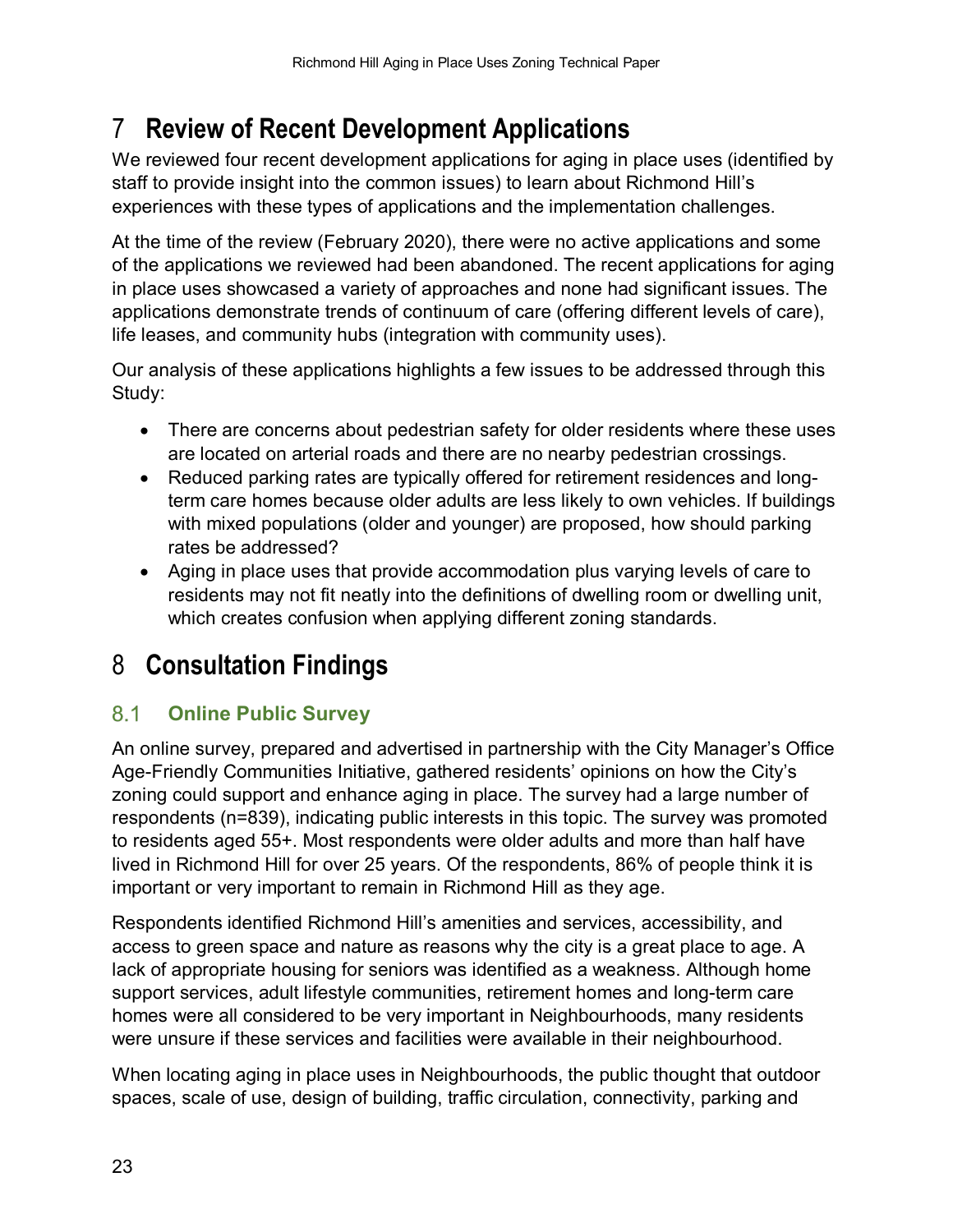noise were all important factors to consider. In terms of co-location of services within aging in place uses, the public thought that health services, recreation space, libraries, personal services, and arts and entertainment were the most appropriate. There was the lowest support (about 50%) for places of worship and child care centres within aging in place facilities. Based on comments from respondents, it seems many people want to accommodate services seniors will use frequently within aging in place facilities. Integration with the community and grade-level animation were either not a priority or not considered by respondents.

#### <span id="page-27-0"></span>8.2 **Stakeholder Workshop**

A stakeholder workshop was hosted on August 3, 2021 with attendance by four organizations that own and/or operate aging in place uses in Richmond Hill (and beyond). The feedback from stakeholders has been summarized by theme.

## *Campus of Care*

Much of the stakeholder consultation focused on seniors' facilities as campuses of care that provide other community service components such as medical centres, community hubs, intergenerational programs, vocational training programs related to seniors care programs, and gyms, among others. This approach promotes connectivity and connectedness and allows for a mix of services and uses within both the community of seniors and the larger community. Stakeholders observe that seniors don't want to be isolated and want connection to others and to day-to-day activities. Accordingly, they indicate that development can compliment the facility to allow for multifunctionality and strengthening of existing City infrastructure.

When considering what specific services or amenities should be included within seniors' communities, stakeholders said that almost all would be attractive and support integrated communities. With the communities of care approach, any services or amenities that are available to the public should be available to seniors. Segmenting uses is not helpful and a holistic approach is needed.

## *Built Form: Large Facilities*

The stakeholders stated that their organizations typically have larger facilities. One of the stakeholders has large facilities (12+ storeys) that are located on busy thoroughfares and often focus on the town square concept with commercial uses serving onsite and area residents. One stakeholder stated that retirement homes previously needed 120 suites (approximately 4-6 storeys and 3-4 acres) to be sustainable, but with rising costs there now needs to be 150-175 suites.

These large facilities can accommodate activities and programs for seniors and with trends towards campuses of care, including space for services and amenities. Campuses of care facilitate aging in place since they provide multiple different levels of care. One stakeholder anecdotally stated that often seniors will benefit from living in seniors' facilities given that they can attend programs, connect with others and participate in ways that their previous single-detached home does not allow for.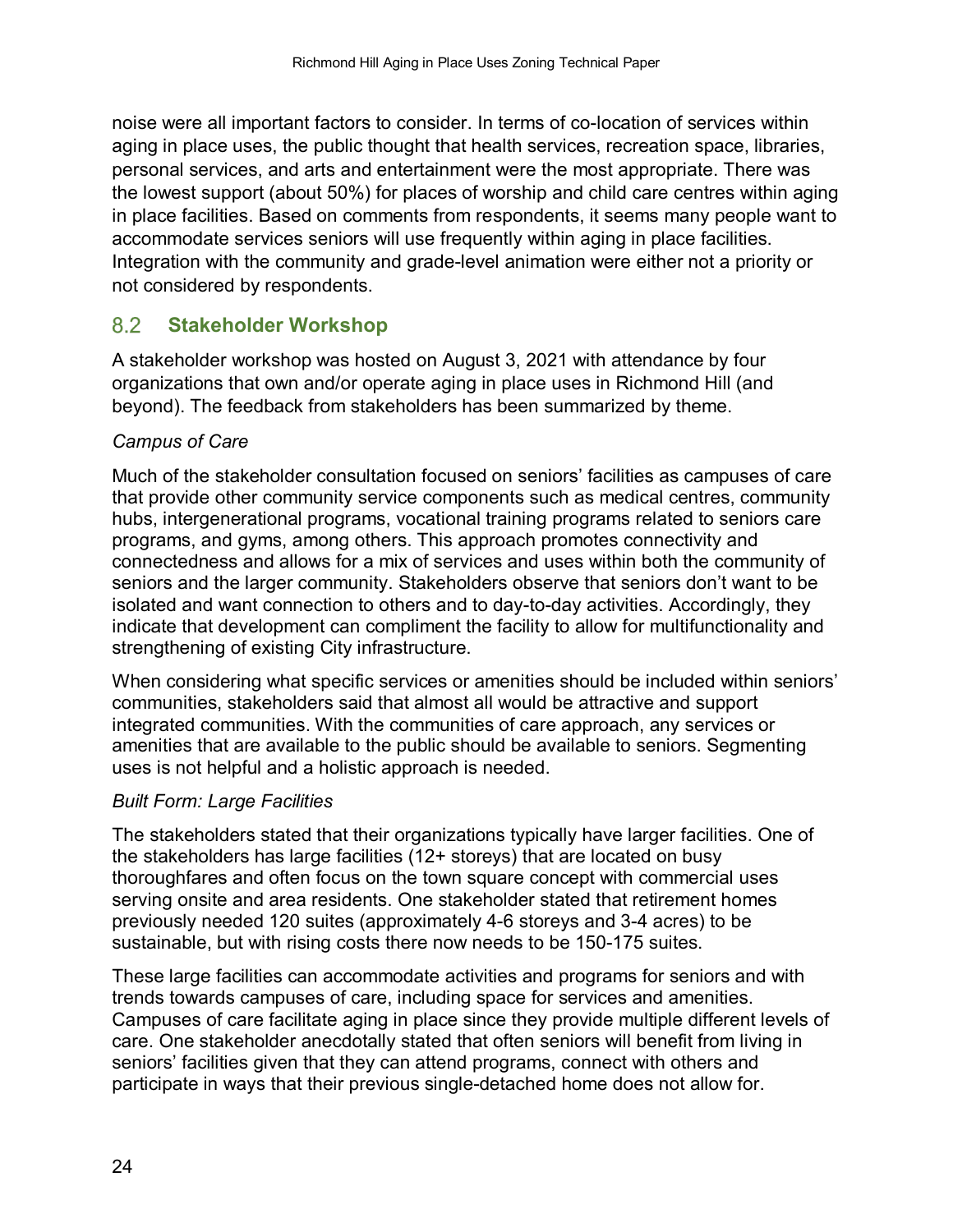At a smaller scale, one stakeholder discussed their experience in supporting seniors in their own residences (ranging from bungalows to multi-storey retirement homes) and providing a full range of services such as home care, nursing, friendly visitors, transportation to a wellness centre, etc. While at home, it is crucial that design features are updated to accommodate changing needs, most importantly with bathrooms (e.g. support bars, door widths).

### *Official Plan Considerations*

To encourage seniors' care and living facilities, stakeholders identified a need for flexibility in the Richmond Hill Official Plan. The Official Plan's requirement to allow for long-term care homes in neighbourhoods along arterial streets is appropriate given the size of the facilities and need for transit, however one stakeholder identified that there is not always sufficient space on arterials for such large facilities. In these situations, parking is also an issue as underground parking is expensive and there is limited space for ground-level parking.

When considering a campus of care or integrated seniors' facilities, participants felt that Official Plan policies should not be too restrictive and needs to be flexible. Retirement homes and components of long-term care homes often require Official Plan Amendments (OPAs) as the Official Plan only specifically identifies residential use and Long-term Care facilities as permitted uses, whereas there is a range of seniors housing and care facilities that fall within a spectrum between these two permitted uses. The campus approach supports seniors and caregivers and City policies should encourage this approach through flexibility.

Some participants considered the term compact urban form as too restrictive for the needs of seniors' facilities and neglected the need for seniors to access ample open space. It was however acknowledged by another stakeholder that not all seniors want to be in the countryside and facilities should be in urban areas so they are not isolated from their community, and vice versa. In this regard, multi-storey built form can work well for seniors' facilities.

Municipalities in Ontario vary in considering aging in place uses as residential or institutional uses. Traditionally, long-term care facilities are under institutional zoning and a retirement home is considered residential. One stakeholder finds themselves between definitions, as they are a retirement home under law but they operate similar to a long-term care facility given the high level of care and activities they provide. They prefer to use the term "assisted living community". Often facilities are a blend of traditional categories related to seniors' facilities, and the Official Plan should consider this spectrum.

## *Zoning Considerations*

To encourage seniors' care and living facilities, stakeholders identified a need for flexibility in the Zoning By-law, specifically related to accessory uses which often cause zoning issues. These secondary uses are generally more ancillary in nature in an integrated facility. One stakeholder recently dealt with a Ministerial Zoning Order where they had to be very specific in regards to accessory uses and they would prefer to be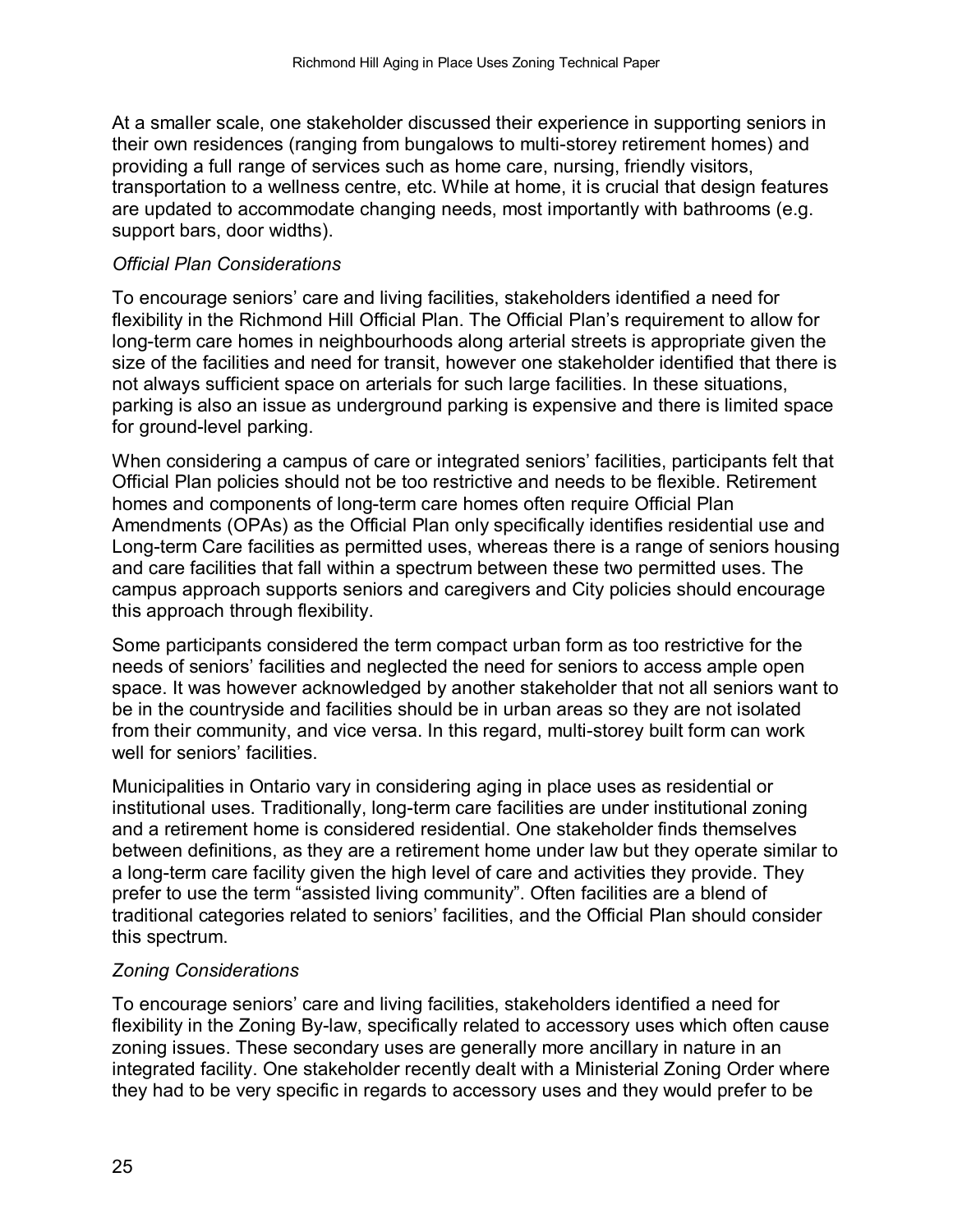more generic. Stakeholders felt that the zoning by-law could restrict creativity and innovation as planning approvals require time, costs and cause delays.

Parking rates in the zoning by-law should reflect the needs of seniors' facilities as many providers find it difficult to meet the requirements. In many cases, few residents drive and parking is used mostly by staff and visitors. Zoning by-laws often require 1 parking space per resident, which is not necessary. A rate of 0.3 spaces/ retirement unit is more reasonable from the stakeholder's perspective. Another stakeholder stated that especially in rural locations and those not easily accessible by transit, parking is important. Further, parking at grade is important as underground parking becomes cost prohibitive for such developments.

## <span id="page-29-0"></span>9 **Recommended Policy and Zoning Framework for Aging in Place Uses in Richmond Hill**

### <span id="page-29-1"></span> $9.1$ **Official Plan Policy Approach**

The recommendations related to Official Plan policies are described below. These recommendations suggest changes to the existing Official Plan policies to optimize the existing policy framework. These recommendations are informed through reviewing of Richmond Hill's Official Plan in comparison to other area municipalities, stakeholders and public consultation, reviewing recent development applications, and our professional expertise. In some instances, we suggest specific policy languages, but typically we recommend policy directions for City staff to explore further. We understand that Richmond Hill is currently reviewing its Official Plan and this work will help inform the policy framework.

## <span id="page-29-2"></span>9.1.1 Define aging in place uses by level of care rather than age

The City of Markham and the City of Guelph in their recently updated Official Plans have removed the terms for specific aging in place uses (e.g. long-term care homes, retirement residences, etc.) instead grouping them under umbrella terms of "shared housing" or "special needs housing" respectively. These terms focus on the level of care provided (i.e. the use) rather than the age of the population served (i.e. the users), which is generally preferable in planning policy and regulation. This also provides flexibility for the providers of aging in place uses to serve younger populations that may benefit from housing that includes additional care services, such as young adults with physical, mental or cognitive disabilities or those who are very ill.

Adapted from the City of Guelph's Official Plan, we recommend the City of Richmond Hill adopt the following definition of Special Needs Housing:

*Special Needs Housing means any housing, including dedicated facilities, in whole or in part, that is used by people who have specific needs beyond economic needs, including but not limited to, needs such as mobility requirements or support functions required for daily living.*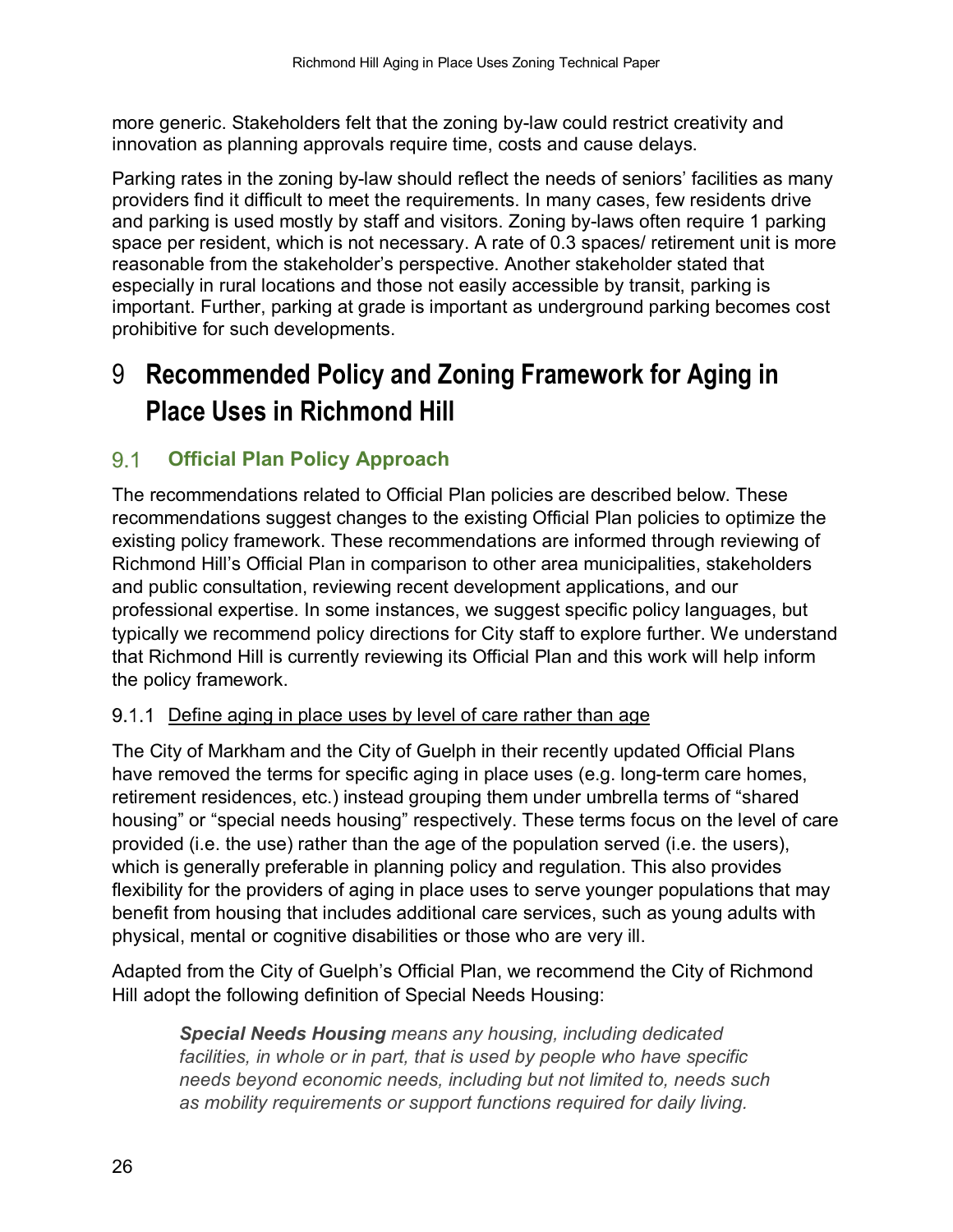*Examples of special needs housing may include, but are not limited to, housing for persons with disabilities such as physical, sensory or mental health disabilities, housing for the elderly, and palliative care.* 

This definition is broader than the City's current Official Plan definitions for special needs housing. It includes dedicated facilities (as opposed to individual units) and removes the requirement for support services to be Provincially-funded. The examples specifically mention palliative care, which is not currently in the Official Plan.

Optionally, the City may decide to explicitly include other uses such as group homes, emergency shelters, and residential addiction treatment facilities in this definition.

### <span id="page-30-0"></span>9.1.2 Less prescriptive approach to aging in place uses in the Official Plan

Overall, we recommend the City take a less prescriptive approach to aging in place uses in the Official Plan. More flexible Official Plan policies reduce the burden of OPAs for aging in place uses. This makes the economics of the development more favourable and is intended to facilitate the construction of more aging in place uses.

We recommend removing locational policies for long-term care homes from the Official Plan. Our review of area municipalities' Official Plan policies and analysis of recent development applications for aging in place uses in Richmond Hill indicates that prescriptive Official Plan policies are generally not required to achieve the desired outcomes, and that technical site issues can be adequately addressed during site plan review and where necessary, zoning by-law amendments.

As an Official Plan is a policy document and not a regulatory document, it is our opinion that Richmond Hill Official Plan policies should encourage certain uses to be "provided for", rather than "permitted". This updated language would align with best practices from area municipalities.

## <span id="page-30-1"></span>9.1.3 Provided for within all land use designations that permit residential uses

Aging in place uses are first and foremost homes. We recommend that aging in place uses be provided for within all land use designations that permit residential uses. Opening up more land use designations to aging in place uses may contribute toward an equitably-distributed and diverse housing stock in the city.

## <span id="page-30-2"></span>9.1.4 Employment Lands policy framework to be considered by Official Plan Review

There has been interest from the developers of aging in place facilities in siting aging in place uses within Employment Lands. There are large, more affordable properties needed to accommodate large-scale aging in place uses such as long-term care homes. The majority of Richmond Hill's Employment Lands and Employment Corridors are office parks which may be compatible with more sensitive uses. However, we still have concerns around compatibility for individual facilities and that allowing aging in place uses might set an unwelcome precedent for residential uses in Employment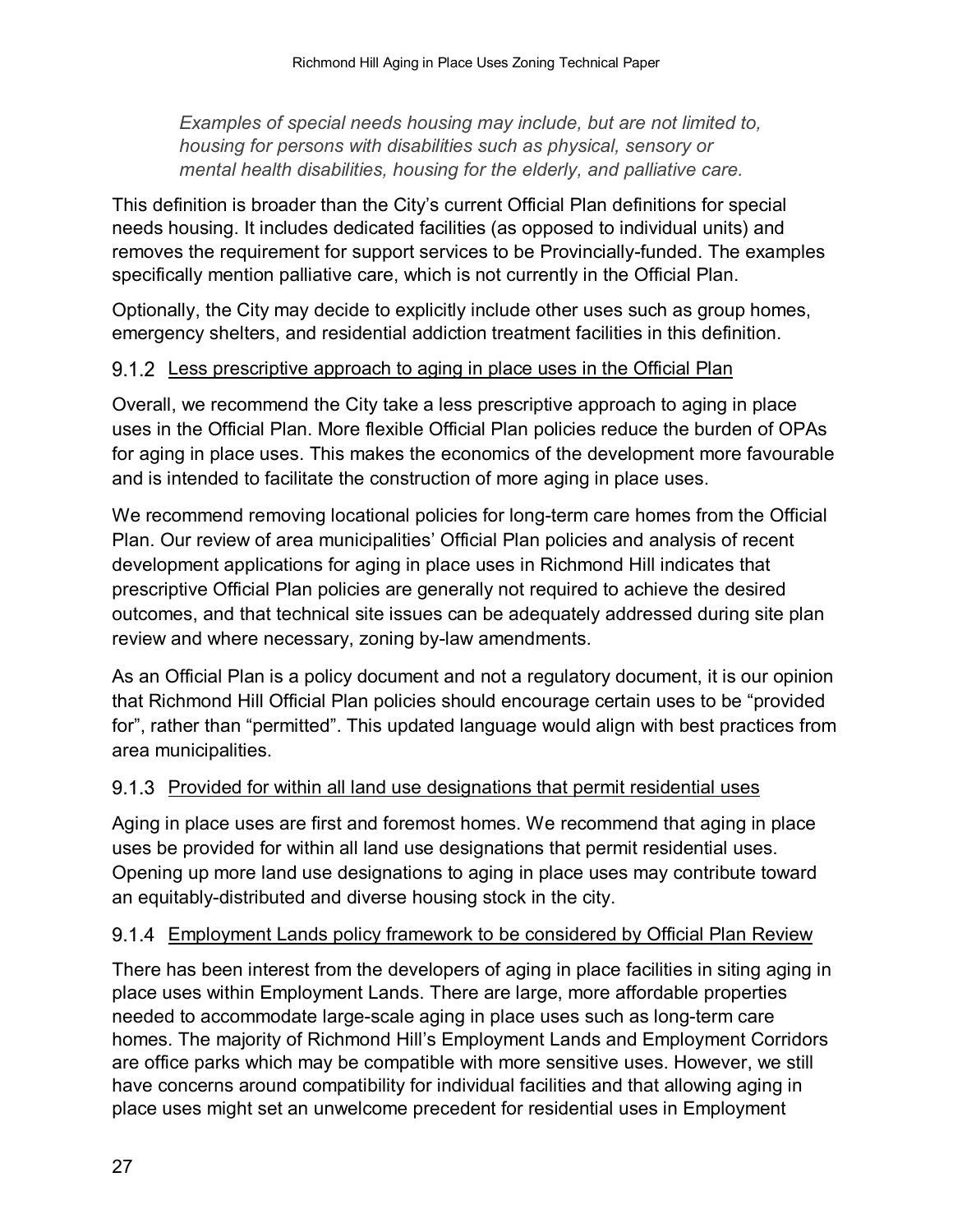Lands. Another valid concern is a lack of community integration and access to community uses, shops and services aimed at a residential population.

This issue is beyond the scope of this Study and can better be addressed through the Official Plan Review. The Official Plan review will set the overall policy direction for Employment Lands.

## <span id="page-31-0"></span>9.1.5 Continue to encourage co-location in Community Hubs

Community Hubs are locations where multiple health and social services (including aging in place uses) are co-located. The Community Hub model creates efficiencies and synergies that reduce costs while enhancing service for communities.

In Ontario, provincial planning policy encourages community hubs. In this Study, we learned that the co-location of community uses and other services with aging in place uses is preferred by the public and stakeholders in Richmond Hill. Richmond Hill's Official Plan already contains policies in support of community hubs. These should be maintained and strengthened, if possible. The Official Plan review may consider if additional implementation tools are available.

## <span id="page-31-1"></span>9.1.6 Do not discourage small-scale aging in place uses

The group of stakeholders joined the consultation process are mostly of large service providers. From this consultation, it appeared that the trend is towards large developments. While this is one trend, previous reports from York Region recognize that a concurrent trend is home and community care. Official Plan policies should not preclude small-scale developments of seniors housing in neighbourhoods, which contribute to housing choice for older adults. The categories of special needs housing proposed above can be applied at small, medium or large scales.

The Zoning Technical Paper on Short-term and Shared Accommodation (also authored by Gladki Planning Associates) outlines a recommended policy and zoning approach to rooming houses, which offer an affordable, shared living arrangement that may be attractive to some seniors. The Zoning Technical Paper on Additional Dwelling Units (also authored by Gladki Planning Associates) provides insight on how this housing form benefits seniors and should be encouraged.

## <span id="page-31-2"></span>9.1.7 Enhance road safety policies

Richmond Hill's Official Plan does not contain road safety policies, except possibly by referencing the City's Pedestrian and Cycling Master Plan in Section 3.5.2 Active Transportation. Road safety for older pedestrians is a concern shared by the public, stakeholders, City staff, and the consultants authoring this Study. In many ways, arterial streets and collector streets are excellent locations for aging in place uses. Properties fronting these streets are well-suited to address transportation concerns. These streets typically have superior access to public transit, commercial uses, community uses, and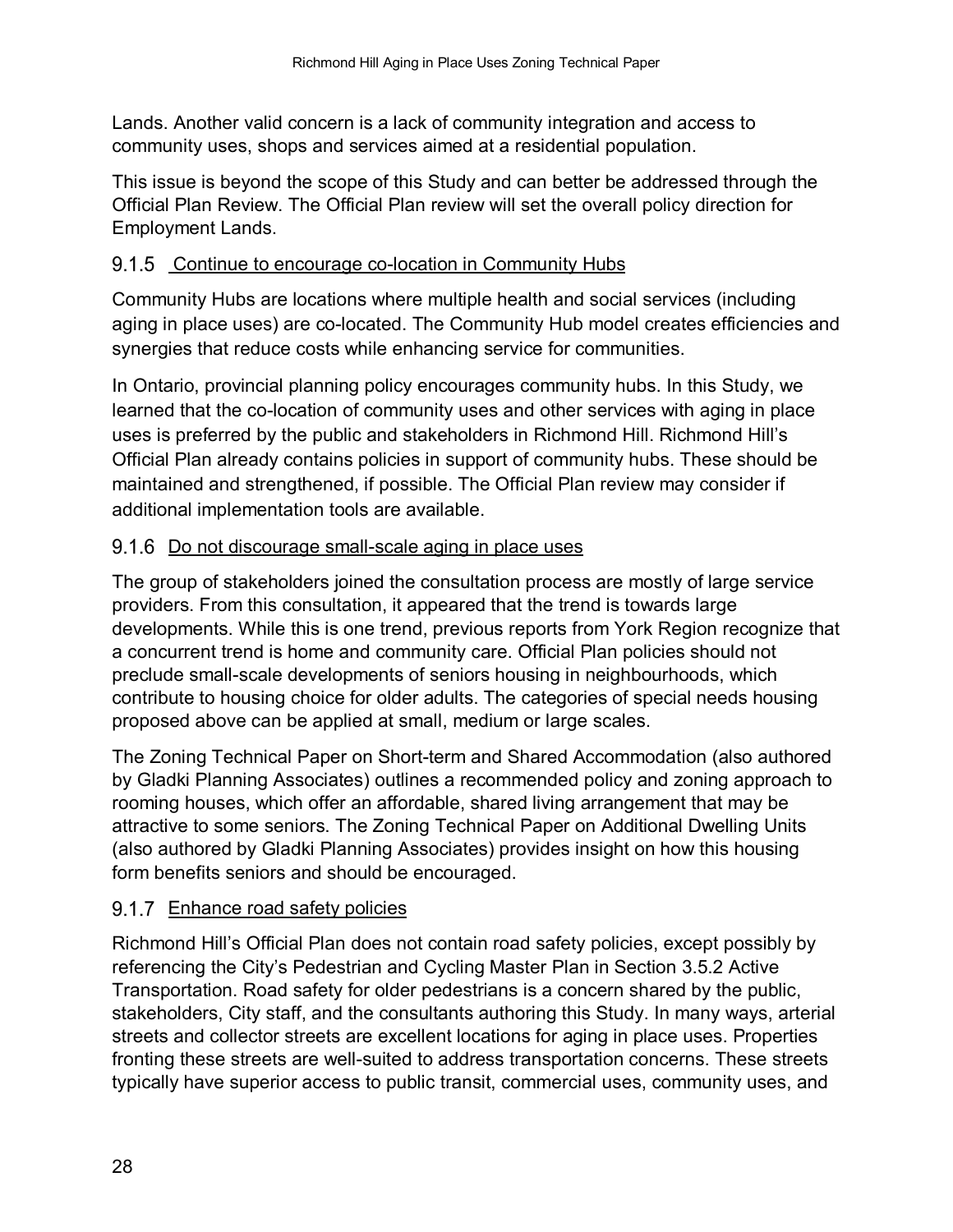other uses. Major drawbacks, however, include high-speed vehicular traffic, air pollution, wide rights-of-way, and long distances between pedestrian crossings.

Within the scope of this Study, we have considered restricting aging in place uses to locations within 80 metres of an intersection, a standard that has been applied in the City of Toronto. The rationale is that this would ensure a safe pedestrian crossing easily within walking distance for older residents. We determined, however, that this policy would limit the availability of suitable sites for aging in place uses, and would likely work against our overall policy objective to build a diversity of aging in place facilities throughout Richmond Hill. Instead, the Official Plan could contain road safety policies in order to protect vulnerable road users such as seniors.

## <span id="page-32-0"></span>9.1.8 Sample policy languages

Below we recommend some new, additional policy languages for Official Plan Section 3.1.5 Housing. The sample policy languages implement some of our recommendations. It sets policy directions but provides the City and landowners with flexibility. The objective is to reduce the number of Official Plan Amendments for aging in place uses, and to ensure important forms of housing is available and accessible to all Richmond Hill residents as they age and their needs changes. To be clear, these are additional policies relating to Special Needs Housing and they are not intended to replace the existing policies in Section 3.1.5.

Further, we recommend that mention of aging in place facilities (i.e. long-term care facilities) be removed from Section 4.1 Community Uses, in line with recommendations from the Technical Zoning Paper on Community Uses.

## *3.1.5 Housing*

*The City of Richmond Hill will encourage and support an adequate supply, range and geographic distribution of Special Needs Housing throughout the city.*

*The campusing or co-location of Special Needs Housing offering different levels of care and/or community uses shall be strongly encouraged, as appropriate.* 

*Special needs housing shall be provided for within land use designations where residential uses are permitted.*

#### <span id="page-32-1"></span> $9.2$ **Definitions in Zoning By-law**

For the Official Plan, we recommend using "special needs housing" as the defined term to encompass aging in place and other specialized residential uses. The zoning by-law will need to specifically define the various types of Special Needs Housing and establish regulations. There are two potential approaches for creating zoning by-law definitions for Special Needs Housing: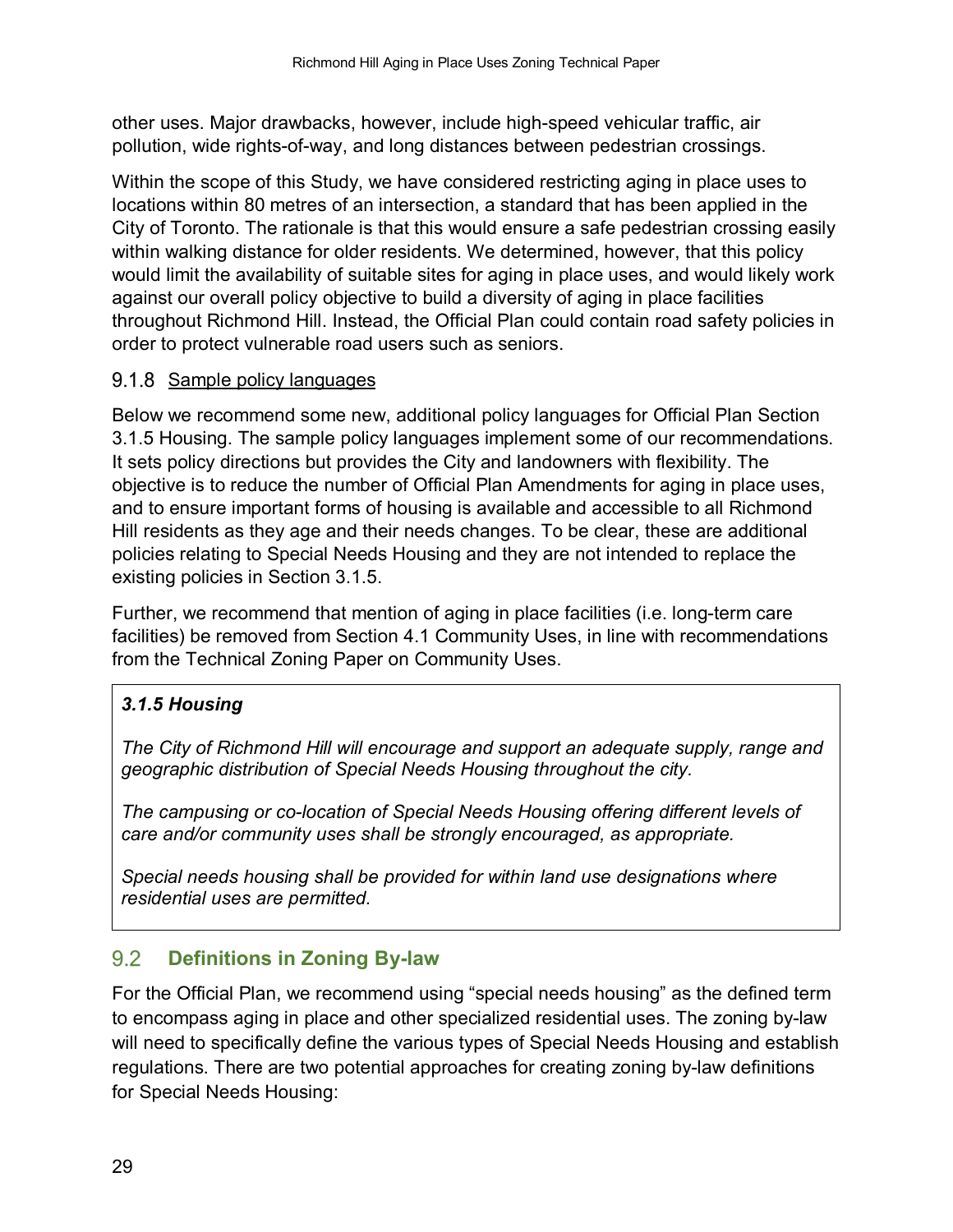- 1. Define these uses based on the level (intensity) of care supports offered to residents.
- 2. Define specific aging in place uses.

These two approaches are described in detail in the sections that follow.

## <span id="page-33-0"></span>9.2.1 Option #1: Use defined by level of care

This approach would align terminology between the Official Plan and zoning by-law. This approach assumes that it is the capacity of residents and their needs for higher or lower levels of care, rather than their age, that distinguishes between uses. This approach avoids the potential pitfall of "people zoning" but lacks precision. Level of care is a continuum, which could lead to disagreements between landowners and the City about which definition should apply to particular development projects at the margins of the three categories of Special Needs Housing described below.

*Special Needs Housing 1 means housing designed and constructed to meet the special needs of residents without the provision of additional support services to facilitate independent living in the community. E.g. housing that is accessible for people with disabilities, adult lifestyle communities.*

*Special Needs Housing 2 means housing designed and constructed to meet the special needs of residents plus the provision of part-time support services (including but not limited to meals, housekeeping, supervision, personal support and medical services) to facilitate independent living in the community. E.g. retirement homes, assisted living. Special Needs Housing 2 may include accessory commercial uses and ancillary community uses.* 

*Special Needs Housing 3 means housing designed and constructed to meet the special needs of residents plus the provision of full-time (24 hour) support services (including but not limited to meals, housekeeping, supervision, personal support and medical services) to enable the activities of daily life. E.g. long-term care, palliative care. Special Needs Housing 3 may include accessory commercial uses and ancillary community uses.* 

Note: The exact terminology could be adjusted as the City prefers, possibly referring to low, medium and high support instead of a numbering system illustrated above.

## <span id="page-33-1"></span>9.2.2 Option #2: Definitions for specific aging in place uses

The second option involves providing definitions for specific aging in place uses, such as seniors housing, retirement residence, long-term care home and hospice. This is the approach of Richmond Hill's parent by-laws and many comparable municipalities,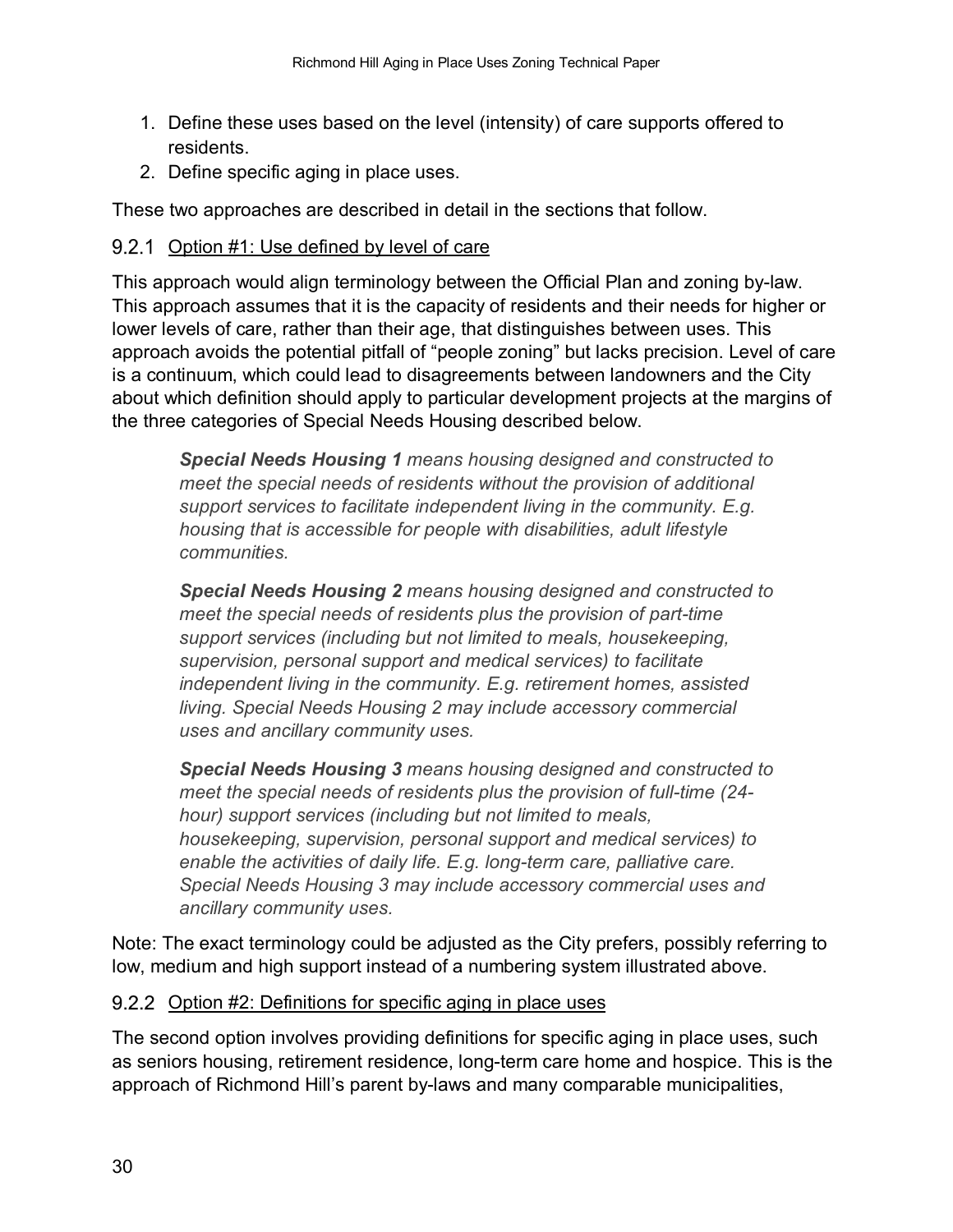although it remains to be seen if the City of Guelph and the City of Markham revise their zoning by-law definitions during their ongoing reviews.

Although there may be no material difference between Special Needs Housing provided for younger and older populations, using the familiar, industry-recognized terms may make the zoning by-law more user-friendly. It would also allow Richmond Hill to reduce parking requirements for seniors residences, based on evidence that car ownership rates are significantly lower for this segment of the population. However, the list of permitted uses and development standards for each zone would be less succinct. Additional definitions for Special Needs Housing for younger populations would need to be developed; this work is out of scope for this Study.

If this option is preferred, we propose the following definitions for aging in place uses.

*Seniors Housing means dwelling units for adults 65 years or older that are sponsored and/or administered by a non-profit organization or government agency. The units may include accessibility features and there may be access to common amenity spaces or care services. Accessory commercial uses and ancillary community uses may also be provided. Seniors Housing is not a Retirement Home or a Long-term Care Home.* 

The following definition of Retirement Home combines the definition from zoning bylaws 42-02 and 55-15 with the definition from the *Retirement Homes Act, 2010*.

*Retirement Home means a residential complex that provides living accommodation primarily to retired persons or couples where the operator of the home makes at least two care services available to the residents (including but not limited to meals, housekeeping, supervision, personal care, and medical services) that is licensed under the Retirement Homes Act, 2010. Each suite must have a separate entrance from a common hall and must contain sanitary facilities. Common lounges, dining areas, accessory commercial uses and ancillary community uses may also be provided.*

The following definition of Long-term Care Home references the *Long-Term Care Homes Act, 2007*. This legislation regulates the design, licensing and operation of longterm care homes in Ontario to ensure high quality care for residents.

*Long-term Care Home means a place that is licensed as a long-term care home under the Long-Term Care Homes Act, 2007 and may include accessory commercial uses and ancillary community uses.* 

The following definition of hospice aligns with the definition provided by Hospice Palliative Care Ontario, a provincial association for hospices and palliative care providers, professionals, and volunteers throughout Ontario.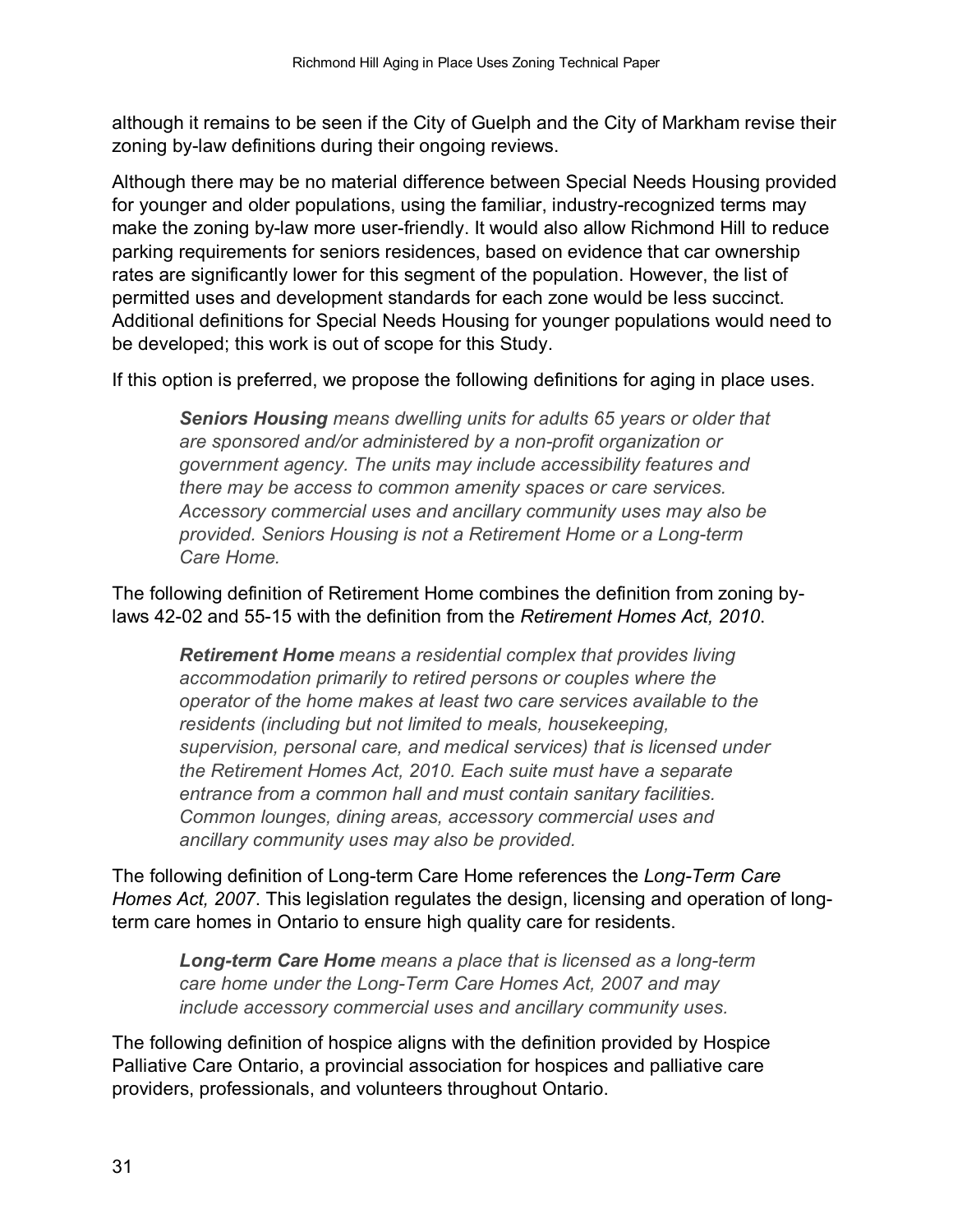*Hospice means a building or part of a building that provides living accommodation and palliative care for people near the end of life and may include accessory commercial uses and ancillary community uses.* 

### <span id="page-35-0"></span>9.2.3 Accessory and Ancillary Uses

It is important for seniors' homes to be located close to community uses, shops, services, open space and public transit. Access to community uses and commercial uses can be addressed by increasing permissions for accessory and ancillary uses within aging in place uses. The Zoning Technical Paper on Community Uses also recommends for expanded permissions for community uses in residential areas so residents can access these services and facilities close to home. Regarding open space and public transit, we recommend that as the City reviews their Official Plan and zoning by-law they look for additional ways to increase access and distribution of these resources across the city.

#### <span id="page-35-1"></span>9.3 **Approach to Community Use Permissions in Zoning By-law**

## <span id="page-35-2"></span>9.3.1 Legal non-conforming uses

When the new comprehensive zoning by-law comes into force, there are concerns from stakeholders and City staff about existing aging in place uses no longer being in conformity. It is advisable to allow for the continued natural evolution of aging in place uses on these sites. We recommend that existing aging in place uses that were originally constructed for that purpose, continue to have legal status in the new by-law. This may allow aging in place uses to avoid a Planning Act process for future expansion of their buildings.

The City of Richmond Hill may include a general provision in its zoning by-law that addresses all existing uses that do not conform to the by-law provisions.

### <span id="page-35-3"></span>9.3.2 Pre-zoning

There is an issue regarding pre-zoning to preserve space for aging in place uses in the changing urban environment. Given the unpredictability of the market, emerging needs of communities, the uniqueness of context and the availability of sites, our conclusion is that it is not desirable to pre-zone specific sites for aging in place uses in built up areas. It is preferable in our view to permit the uses, as appropriate, in various zones, with the provision that they meet the other development standards for that zone. The sum of our recommendations in the Study create a policy and regulatory framework that is more relaxed toward aging in place uses. Providers of aging in place uses will have greater choice when locating in Richmond Hill therefore pre-zoning to reserve space will not be necessary.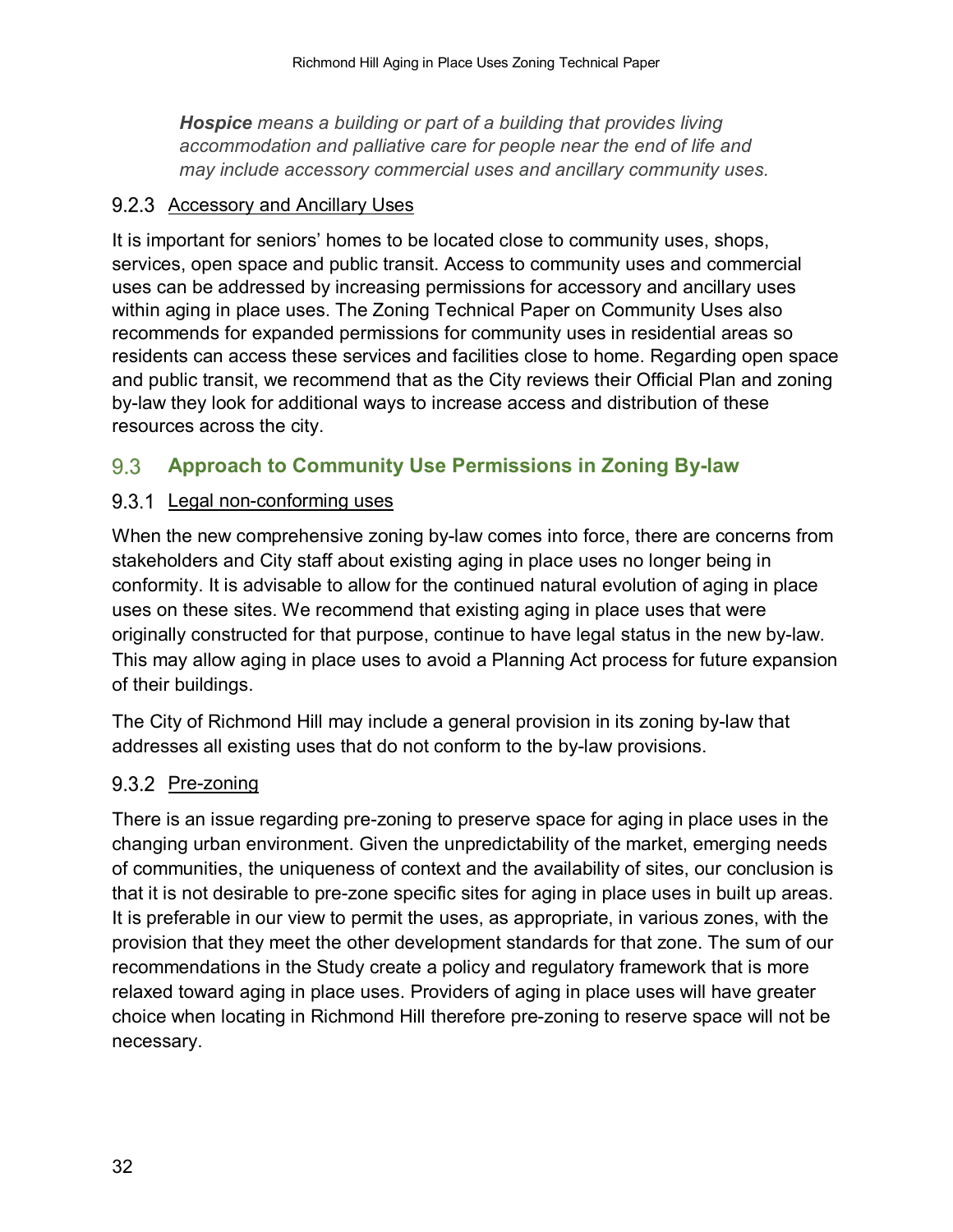## <span id="page-36-0"></span>9.3.3 Aging in Place Uses in Mixed Use Zones

In Section 8, we recommend Official Plan policies that provide for aging in place uses in all land use designations that allow residential uses including Centres & Corridors. Mixed Use zones should therefore permit all aging in place uses, specifically:

- Special Needs Housing 1 / Adult Lifestyle Communities & Seniors Housing
- Special Needs Housing 2 / Retirement Homes
- Special Needs Housing 3 / Long-Term Care Homes & Hospices

Mixed use zones will be the contextually appropriate location for medium- and largescale aging in place uses.

## <span id="page-36-1"></span>9.3.4 Aging in Place Uses in Residential Zones

To implement the recommended Official Plan policies that provide for aging in place uses in all land use designations, we recommend broad permissions for aging in place uses in residential zones to improve access for Richmond Hill residents. We suggest that all aging in place uses be generally permitted in Residential zones:

- Special Needs Housing 1 / Adult Lifestyle Communities & Seniors Housing
- Special Needs Housing 2 / Retirement Homes
- Special Needs Housing 3 / Long-Term Care Homes & Hospices

Zoning performance standards will regulate that aging in place uses in residential zones will typically be small-scale local institutions.

#### <span id="page-36-2"></span>**Zoning Performance Standards**   $9.4^{\circ}$

Based on our review, where specific standards for aging in place uses are provided, the Richmond Hill parent by-laws most frequently regulate height and parking. However, often these uses are subject to the standards applicable to the zone and receive no special attention under the by-law.

Based on our review of recent development applications and public consultation, the major concerns with aging in place uses which can be addressed through zoning are:

- Outdoor amenity space
- Parking
- Co-location of community uses and commercial uses
- Scale of use
- Compatibility and harmony with adjacent uses

The following sections describe a proposed approach to development standards to respond to these concerns.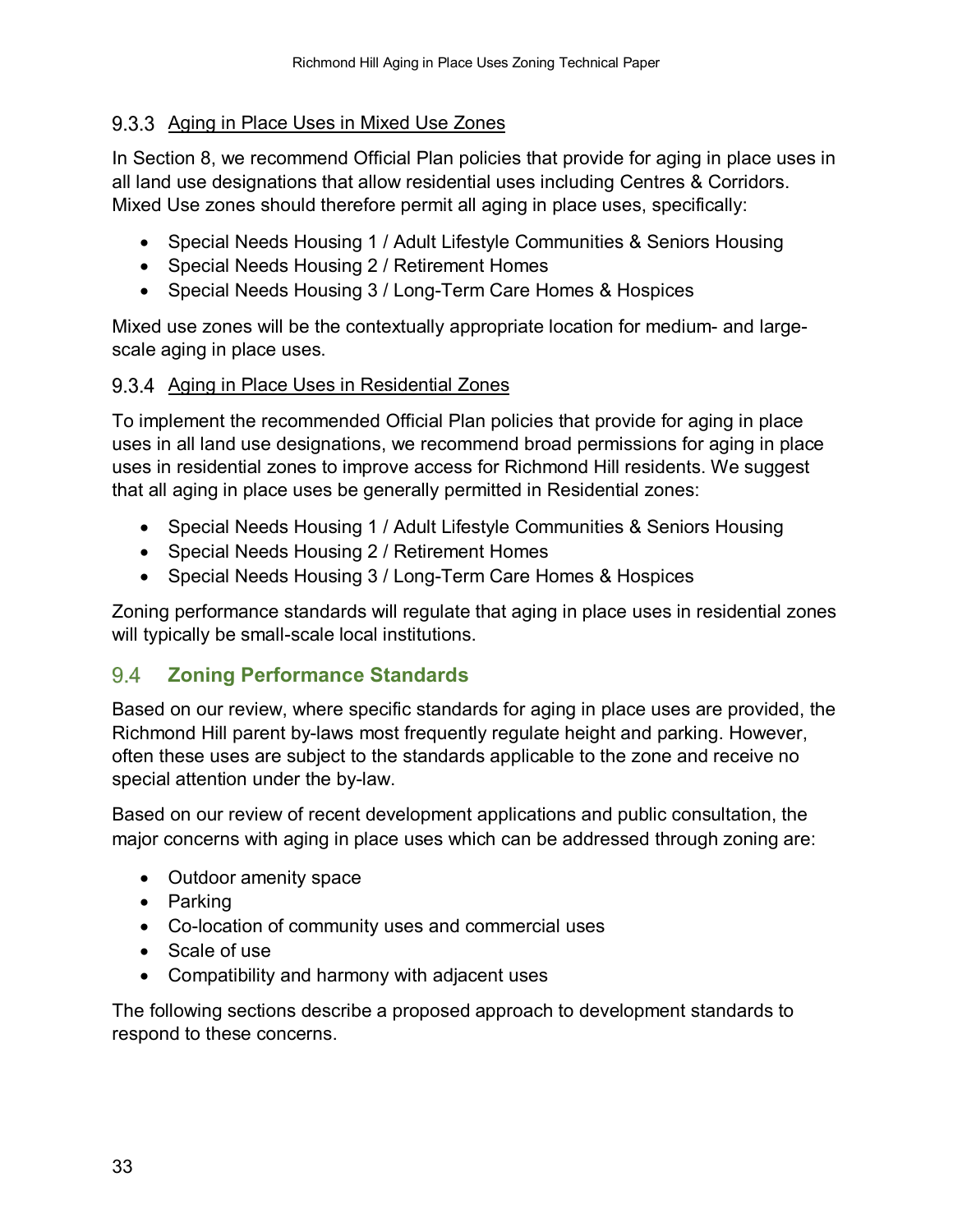## <span id="page-37-0"></span>9.4.1 General approach to performance standards for aging in place uses

Our recommended approach to performance standards for aging in place uses in different zones is summarized in Table 3.

| Table 3. Recommended approach to performance standards for aging in place uses. |  |
|---------------------------------------------------------------------------------|--|
|---------------------------------------------------------------------------------|--|

| Zone               | <b>Recommended Approach</b>                                                                                                                     |  |
|--------------------|-------------------------------------------------------------------------------------------------------------------------------------------------|--|
| <b>Residential</b> | Conform to residential performance<br>standards; minor variance or zoning by-<br>law amendment required for applications<br>that do not conform |  |
| <b>Mixed Use</b>   | Conform to residential performance<br>standards; minor variance or zoning by-<br>law amendment required for applications<br>that do not conform |  |

Subjecting aging in place uses to the same general lot and building configuration requirements as residential uses (e.g. dwellings) is a simple method to achieve compatibility and consistency of built form throughout the zone. Minor variances to the standards can potentially be addressed through the Committee of Adjustment. Significant deviations from the residential standards to permit aging in place use in these zones would require a zoning by-law amendment. Zoning by-law amendments allow for context-specific consideration of compatibility and harmony between aging in place uses and adjacent properties.

## <span id="page-37-1"></span>9.4.2 Reduced Parking Rates

Our stakeholder consultation revealed that parking is an issue critical to the financial viability of aging in place development projects. Stakeholders felt that the parking rates for retirement homes and long-term care homes were too high. Stakeholders reported that parking spaces are underutilized by residents. Underground parking is expensive to build but constrained sites could not accommodate adequate at-grade or structured parking.

Recognizing that housing for seniors is essential and the supply is currently inadequate to meet the growing demand (per numerous Regional and City reports), we observe that it may be appropriate to reduce the parking rates to incentivize the development of aging in place uses in Richmond Hill.

Parking rates should be flexible to be further reduced in higher density growth areas to make it easier to meet the parking requirements. However, as the long-term parking rates are reduced, the visitor parking component should not be reduced proportionally. This is important to maintain a critical supply of visitor parking.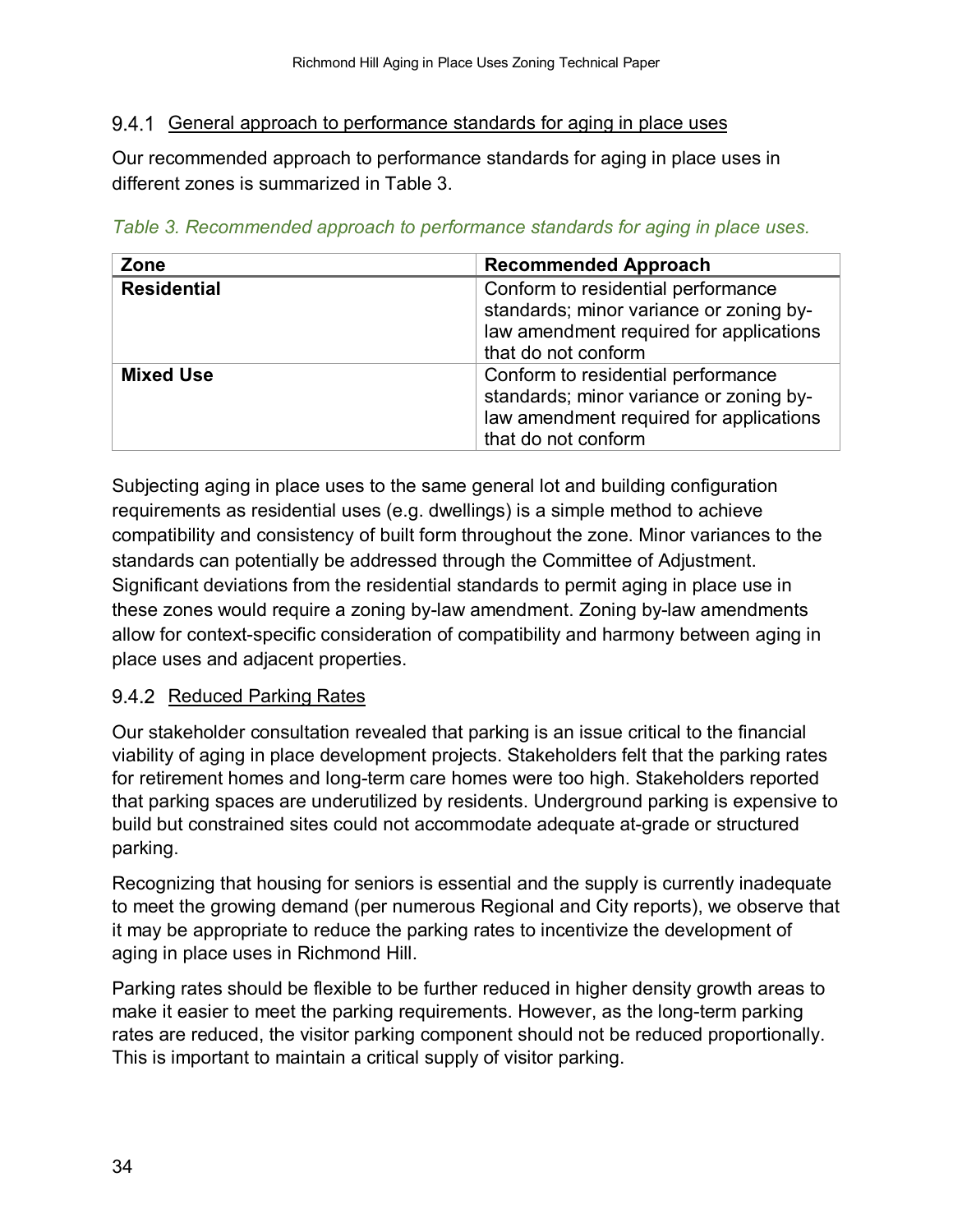We understand that a Parking Study related to the zoning by-law review is underway in Richmond Hill. The Parking Study should consider the policy basis and technical feasibility for reduced parking rates for aging in place uses in their analysis of the issue city-wide.

## <span id="page-38-0"></span>9.4.3 Minimum Indoor and Outdoor Amenity Space for Retirement Homes

The Long-Term Care Homes Act (through the Design Standards Manual 2015) requires indoor and outdoor amenity space for residents. However, the Retirement Homes Act does not contain similar regulations. Therefore, it is advisable to regulate minimum indoor and outdoor amenity space for retirement homes. The draft Yonge & Carville/16<sup>th</sup> Key Development Area Zoning By-law proposes to require 2.0 square metres per dwelling unit for a high-rise, mid-rise or low-rise building with 20 or more dwelling units irrespective of whether it is intended for an aging place use. This is slightly lower than the provincially-regulated amenity space requirements for long-term care homes as such the zoning by-law should acknowledge that where there is a conflict with provincial/federal legislation the larger of minimums shall prevail. Market demands may persuade retirement home operators to provide amenity space in excess of the minimum.

## <span id="page-38-1"></span>9.4.4 Co-location of community uses and commercial uses

The public considered co-located uses that would serve the older residents more favourably than co-located uses that would serve the broader community or provide animation to the property. The stakeholders we consulted, operators of aging in place uses, were enthusiastic about the full range of possible co-located uses and recognized the immense value of community integration for their older residents. Considering both perspectives, the academic literature supporting community integration for aging in place uses, and the value of increasing access to community uses and commercial uses for the broader public, we recommend broad permissions for co-located uses with aging in place uses. We recommend that, at minimum, the following uses be permitted to co-locate, either in an accessory or ancillary function, with aging in place uses. We recognize that in mixed-use zones there may be greater permissions.

- Health Services
- Social Services
- Recreation Space
- Personal Services
- Professional Services
- Retail
- Libraries
- Government Services
- Places of Worship
- Child Care Centres (not including private home daycare)
- Arts and Entertainment